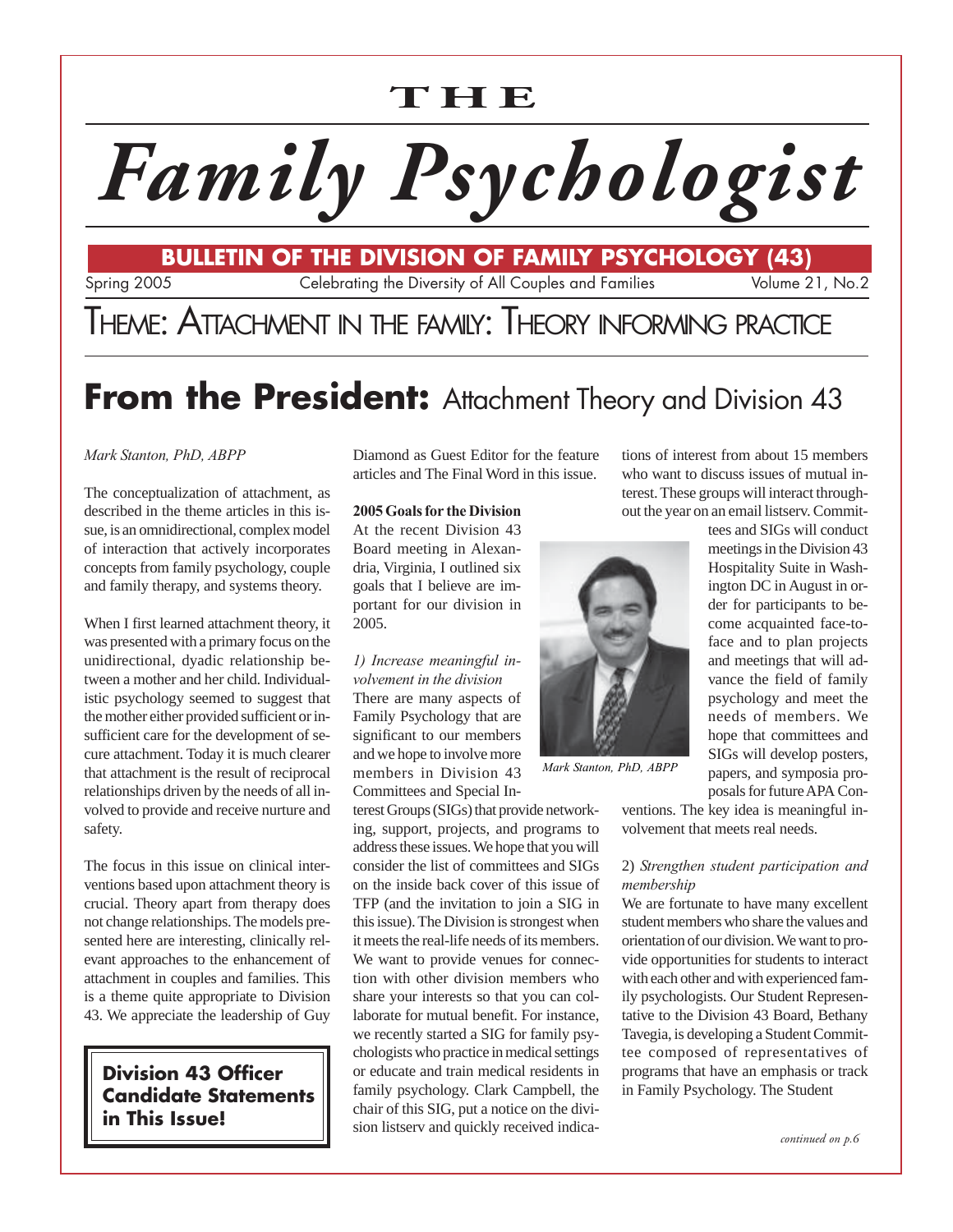## **The Family Psychologist Staff 2005 Board of Directors**

#### **Editor**

*Mark Stanton, PhD, ABPP* Chair and Director of the PsyD Department of Graduate Psychology Azusa Pacific University 901 East Alosta Avenue Azusa, CA 91702 Phone: 626-815-5008 Fax: 626-815-5015 Email: mstanton@apu.edu

**Assistant Editor** *Bethany Tavegia, MA* Azusa Pacific University

#### **Consulting Editor** *Terence Patterson, EdD, ABPP* University of San Francisco 1913 Eddy Street, #3 San Francisco, CA 94115 Phone: 415-422-2124 Email: pattersont@usfca.edu

**Column Editor: Reference Corner** *Nancy Elman, PhD, ABPP* Couns. Psych. Prgm., U. of Pittsburgh 3828 Forbes Quad Pittsburgh, PA 15260 Phone: 412-682-8172 Fax: 412-624-7231

**Column Editor: International Roving Reporter** *Florence W. Kaslow, PhD, ABPP* Florida Couples & Families Inst. 128 Windward Dr. Palm Beach Gardens, FL 33418 Phone: 561-688-6530 Fax: 561-625-0320 Email: kaslowfs@worldnet.att.com

#### **Practice: Clinical Notebook**

*Deborah Cox, PhD* Guid. & Counseling, SW Mo SU 901 S. National Springfield, MO 65804-8048 Phone: 417-836-6267 Fax: 417-836-1918 Email: dlc350f@smsu.edu

**Column Editor: Research Corner** *Steven R. H. Beach, PhD* Dept. of Psychology University of Georgia Athens, GA 30602 Phone: 706-542-1173 Fax: 706-542-8048 Email: sbeach@egon.psy.uga.edu

**Column Editor: Cultural Diversity** *George K. Hong, PhD* Division of Special Education & Counseling California State University - Los Angeles 5151 State University Drive Los Angeles, CA 90032 Phone: 323-343-4281 Fax: 323-343-5605 Email: ghong@exchange.calstatela.edu

**Column Editor: Education and Training** *A. Rodney Nurse, PhD, ABPP* P.O. Box 175 Orinda, CA 94563 Email: drrnurse@aol.com

**Student Corner Editor** *Bethany Tavegia, MA* Department of Graduate Psychology Azusa Pacific University 901 East Alosta Avenue Azusa, CA 91702 Phone: 626-815-5008 Email: btavegia@apu.edu

**Division Services** *Micheline L. Meyers* APA- Division Services 750 First St., NE Washington, DC 20002-4242 Phone: 202-336-6197 Fax: 202-218-3599 E-mail: mmeyers@apa.org



#### **Editorial Policy**

The *Family Psychologist* is a quarterly publication devoted to news and issues in the delivery of services to individuals and families. Articles pertaining to family psychology and policy are invited.

Unless otherwise stated, opinions expressed are those of the authors and do not represent the official position of Division 43.

### The Family Psychologist Advertising Rates

Please make checks payable to APA Division of Family Psychology (43). Send ad copy and checks to **Division of Family Psychology,** American Psychological Assn. Div. 43, 750 First Street, NE, Washington, DC 20002-4242

#### **President** *Mark Stanton, PhD, ABPP* Department of Graduate Psychology Azusa Pacific University 901 East Alosta Avenue Azusa, CA 91702 Phone: 626-815-5008 626-278-2111 Fax: 626-815-5015 Email: mstanton@apu.edu

**President-Elect** Cindy Carlson, PhD The University of Texas at Austin Educational Psychology Dept. 1 University Station D5800 Austin, TX 78712-0383 Phone: 512-232-4835 Fax: 512-471-1288 Email: cindy.carlson@mail.utexas.edu

#### **Past President**

*Jay L. Lebow, PhD, ABPP* The Family Institute Northwestern University 618 Library Place Evanston, IL 60201 Phone: 847-733-4300 X646 Fax: 847-328-1796 Email: j-lebow@nwu.edu

**Secretary** *Nancy S. Elman, PhD, ABPP* University of Pittsburgh 5F28 Posvar Hall Pittsburgh, PA 15260 Phone: 412-682-8172 Fax: 412-624-7231 Email: elman@pitt.edu

#### **Treasurer**

*John Thoburn, PhD, ABPP* Seattle Pacific University Department of Graduate Psychology 3307 Third Avenue West Seattle, WA 98119 Phone: 206-281-2908 Email: thoburn@spu.edu

#### **Vice-President for Education**

*A. Rodney Nurse, PhD, ABPP* P.O. Box 175 Orinda, CA 94563 Phone: 925-254-3606 Fax: 925-254-5985 Email: drrnurse@aol.com

**Vice-President for Practice** *James E. Dobbins, PhD, ABPP* School of Professional Psychology Wright SU Ellis Institute/9 N. Moses Blvd. Dayton, OH 45407 Phone: 973-775-4306 Fax: 973-775-4323 Email: james.dobbins@wright.edu

#### **Vice-President for Public Interest & Diversity**

*George K. Hong, PhD* Division of Special Education & Counseling California State University - Los Angeles 5151 State University Drive Los Angeles, CA 90032 Phone: 323-343-4281 Fax: 323-343-5605 Email: ghong@exchange.calstatela.edu

#### **Vice-President for Science**

*Kristina C. Gordon, PhD* University of Tennessee 310B Austin Peay Bldg Knoxville , TN 37996 Phone: (865) 974-3347 Fax: (865) 974-3330 Email: kgordon1@utk.edu

#### **APA Council Representative**

*James H. Bray, PhD* Dept. of Family & Community Medicine Baylor College of Medicine 3701 Kirby Drive, 6th Floor Houston, TX 77098 Phone: 713-798-7751 Fax: 713-798-7789 Email: jbray@bcm.tmc.edu

#### **Student Representative**

*Bethany Tavegia, MA* Department of Graduate Psychology Azusa Pacific University 901 East Alosta Avenue Azusa, CA 91702 Phone: 626-815-5008 Email: btavegia@apu.edu

The current issue of *The Family Psychologist* and an archive of past issues are available in Adobe Acrobat on the Division 43 web site: http://www.apa.org/divisions/div43/mag.html

#### Submission Deadlines for *The Family Psychologist*

| Deadline    | <b>Issue</b> | Pub. Date |
|-------------|--------------|-----------|
| November 15 | Winter       | January   |
| February 15 | Spring       | April     |
| May 15      | Summer       | August    |
| August 15   | Fall         | October   |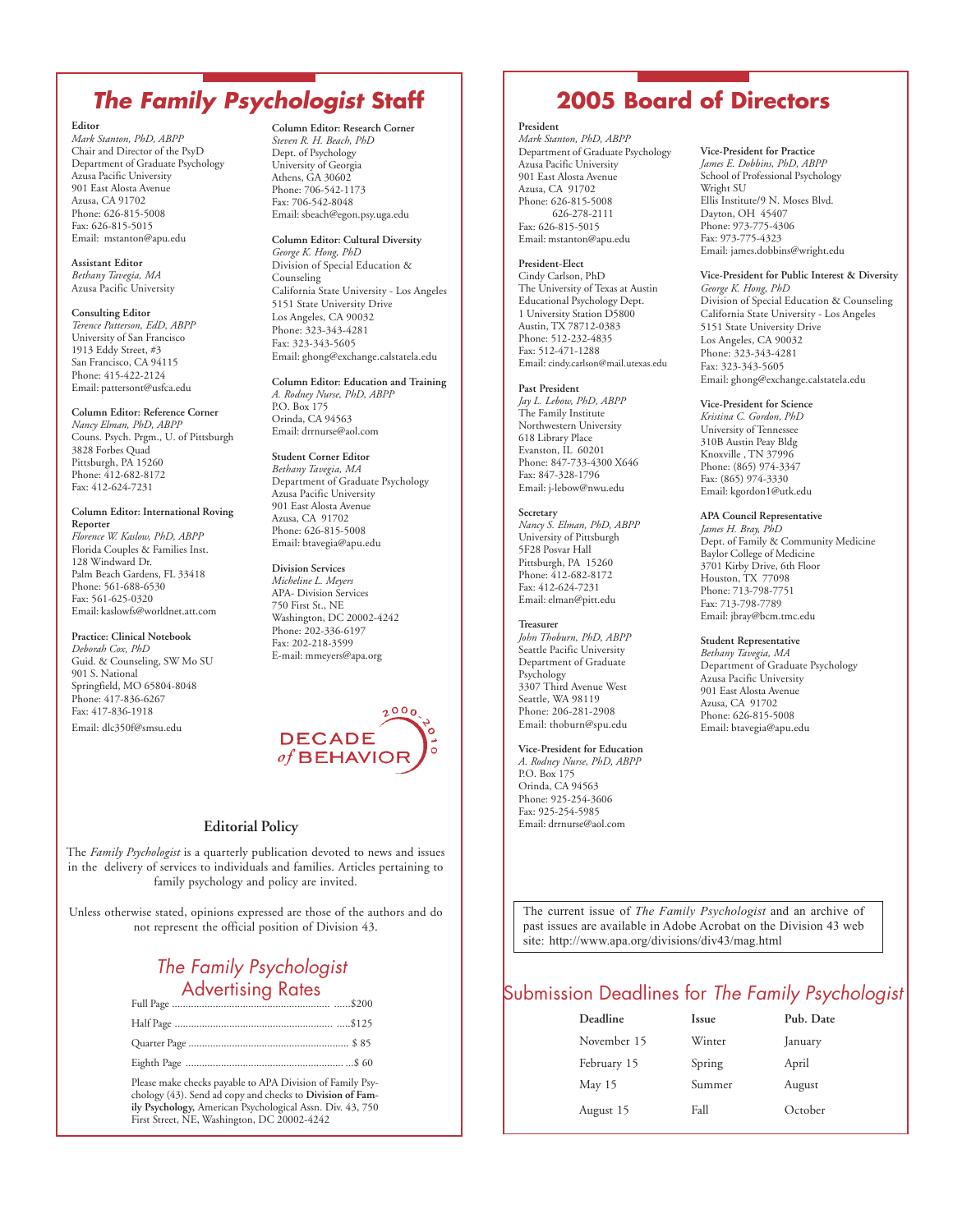## **From the Guest Editor**

*Guy Diamond, PhD University of Pennsylvania*



*Guy Diamond, PhD*

In the past decade, numerous clinical researchers and theoreticians have turned to attachment theory as a theoretical framework to help understand the processes occurring within family therapy and to help sharpen the focus of treatment on the most fundamental human conflicts and needs. Many developmental psychologists began applying attachment theory to clinical work in the late 1980's (Belsky & Nezworski, 1988). Since then, many family therapists have made similar explorations (see Byng Hall, Nadine Kaslow, Robert Marvin,

Howard Liddle, Beatrice Wood, and Sue Johnson to name a few). This progression of ideas has recently culminated in several edited volumes that explore the inter play between attachment theory and clinical practice (see Erdman & Caffery, 2003; Johnson & Wiffering, 2004; and Wood, 2002).

The appeal of attachment theory is multifaceted. In contrast to the biological framework of general systems theory or the mechanical model of cybernetics theory, attachment theory views the natural biologically wired-in capacity for caregiving (parents) and need for attachment (children) as the motivational force of family relationships. In such a theory, concepts such as safety, trust, nurturance, and emotional needs become the core concepts that motivate people's behavior and can organize clinical intervention. As the papers in this special issue suggest, attachment fo-

| <b>Contents</b>                                                              |  |  |
|------------------------------------------------------------------------------|--|--|
|                                                                              |  |  |
|                                                                              |  |  |
| Attachment-Based Family Therapy for Depression: Theory and Case Study  4     |  |  |
|                                                                              |  |  |
| Science Corner: Attachment and Family Therapy: Theory Informing Practice  10 |  |  |
|                                                                              |  |  |
| Diversity Corner: Clinical Application of Attachment Theory: Cultural        |  |  |
|                                                                              |  |  |
|                                                                              |  |  |
|                                                                              |  |  |
|                                                                              |  |  |
|                                                                              |  |  |
|                                                                              |  |  |
|                                                                              |  |  |
|                                                                              |  |  |
|                                                                              |  |  |

cused couples or family therapies target these core human needs as the initial, if not primary focus, of therapy. Once these fundamental needs are addressed, working out the behavioral or organizational aspects of interpersonal life becomes easier.

Attachment theory also offers an interesting framework for understanding how one works though attachment failures that leave many patients feeling wounded or traumatized for life. The adult attachment interview (AAI; a research tool to assess adults attachment style, Main & Goldwyn, 1988) assesses the discourse strategies one uses to describe family relational bonds and experiences as a child. Adults with secure attachment styles are able to openly express a need for emotional support, show a more balanced and compassionate view of self and others, recall and reflect a wide range of emotional states, and are able to contain, rather than be overwhelmed by, negative, painful memories. This capacity for affect tolerance/regulation, integrative insight, and flexible emotional possessing is a discourse strategy, referred to as coherence, indicative of a secure attachment style.

As one reads the attachment informed clinical models described in this special issue, it is apparent that these psychotherapies specifically seek to help patients develop processing skills that will help them "earn" back a more secure attachment style. Earned security (Main & Goldwyn, 1988) refers to the capacity to work through past attachment failures so that they do not overly determine or control one's current relational capacity or flexibility. In individual therapy, earning security occurs through dialogue between patient and therapist. In family therapy, this process is intensified by working through trauma with the actual people who partially contributed to these experiences. This adds existential meaning to the process.

> Finally, the integration of family therapy and attachment theory offers a meaning full opportunity for dialogue between clinical and developmental psychology. Developmental psychologists have greatly advanced our understanding of deleterious and resilient family functioning, yet this information rarely informs clinical practice. Given its relevance to development and treatment, attachment theory may help reunite these separated siblings. Family psychology and Division 43 seem like a perfect context for this kind of collaboration.

#### References

Belsky, J., & Nezworski, T. (Eds.). (1988). *Clinical implications of attachment.* Hillsdale, NJ: Lawrence Erlbaum Associates. Erdman, P., & Caffery, T. (2003). Attachment and family systems: Conceptual, empirical and therapeutic relatedness. New York: Brunner-Routledge. Main, M., & Goldwyn, R. (1988). *Adult attachment classification system* (Version 3.2). Unpublished manuscript, University of California, Berkeley. Johnson, S. M., & Whiffen, V.E. (2003). Attachment process in couples and family therapy. New York: Guilford Press. Wood, B. (2002). Introduction to the special issues on attachment theory and family systems therapies. *Family Process, 41*, 3–6.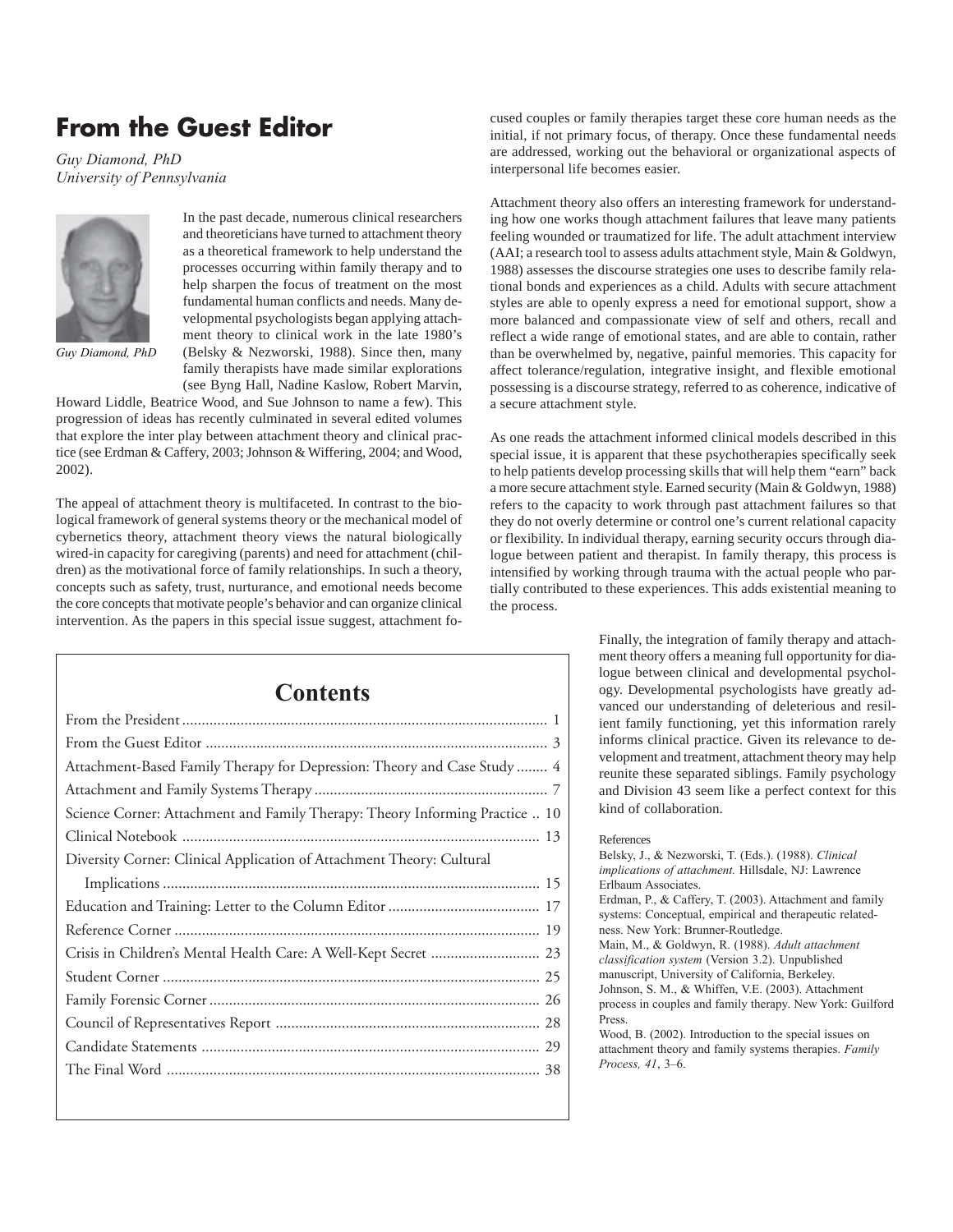## **Attachment-Based Family Therapy for Depression: Theory and Case Study**

#### *Guy Diamond, PhD*

Our application of attachment theory has lead to the development of attachment based family therapy (ABFT; Diamond et al., 2002). This model integrates the theory of change (e.g., enactment) from structural family therapy, the comprehensive conceptual and clinical framework from multidimensional family therapy (Liddle, 1999), the focus on trust and fairness from contextual family therapy (Boszormenyi-Nagy, & Spark, 1973), and the use of emotions to facilitate change from Emotional-focused therapy (Greenberg & Johnson, 1988). The model is designed as a brief intervention (6 to 12 sessions) and has begun to garner empirical support for its efficacy and proposed mechanisms of change (Diamond, Siqueland, & Diamond, 2003). Most of the research thus far has been with inner-city African American youth. But ABFT is used in our depression clinic in psychiatry with a general outpatient population.

The core assumption of ABFT is that depressed adolescents lack a secure emotional base from which they can resolve the traumagenic issues that have activated their depression. Often growing from a biological predisposition, depression gets activated by core traumatic experiences such as abandonment, neglect, or abuse, or less dramatic but more chronic conditions of marital conflict, harsh criticism, or over controlling or disengaged parenting. Depression reinforces feelings of isolation, mistrust of others, and low entitlement, thereby handicapping the adolescent's ability to address or at best weather these interpersonal injustices. The depression also undermines even the best parents' attempts to reach out and protect the adolescent. Yet many parents of depressed youth struggle with their own psychiatric problems, the use of negative parenting skills, and/or have a history of attachment failures, all of which compromise their ability to provide a secure base to the adolescent.

Given this framework, ABFT therapists initially focus therapy on the adolescent's experience of core interpersonal conflicts that have damaged trust between the adolescent and the parent. To identify, discuss, and resolve, or at least come to terms with, these traumas is believed to help repair the fabric of trust between adolescents and their parents. Whether the issues actually get resolved or not, the experience of entering into dialogue with parents about these core interpersonal failures create a "learning moment" that can help adolescents practice new interpersonal problem solving skills (e.g., conflict resolution, affect regulation). Simultaneously, parents exercise new affect sensitive parenting skills that convey support and protection. In this regard, the conversation becomes a corrective attachment experience.

Accomplishing this interpersonal event is achieved in a fairly structured manner. Treatment is conceptualized as five intervention tasks. Tasks are discreet treatment processes and goals that can focus each treatment session. The *Relational Reframe Task* aims to shift the focus of therapy from fixing the adolescent or the depression, to repairing the relational ruptures that have damaged trust in the family. The pivotal question in this task is "when you are feeling so depressed and suicidal, why don't you turn to your parents for help?" This focus does not blame the parents, but rather builds them as a curative resource. *The Alliance Building Task with the Adolescent* focuses on strengthening treatment engagement and building hope for change. With the adolescent alone, the session focuses on strengthening patient-therapist trust, identifying core family dynamics that fuel

family conflict, and encouraging the patient to discuss these issues with his or her parents. *The Alliance Building Task with the Parent* focuses on reducing parental distress and improving parenting practices. This begins with a supportive exploration of stressors affecting the parent (e.g., psychiatric distress, marital problems, or their own childhood history of neglect). When parents experience empathy for their own vulnerabilities, they become more empathic about their adolescent's struggles. In this softened state, they become more receptive to learning parenting skills that focus on affective attunement and emotional facilitation. In many ways, this session applies Gottman's (Gottman, Katz, & Hooven, 1996) meta-emotion framework to clinical practice. That is, we identify parents' emotional philosophy, explore how their history contributes to that point of view, and then teach parents emotional coaching skills.

*The Reattachment Task*, which culminates the work of the previous sessions, targets the disengagement and isolation that characterizes most depressed adolescents. The session begins with the adolescent disclosing past and present family conflicts that have violated the attachment bond and damaged trust. As parents respond empathetically, adolescents are more forthcoming. Parents often apologize for these attachment failures, which often promotes forgiveness of the parent by the adolescent. Ideally, both the adolescent and parents experience a renewed mutual interest in repairing the relationship. Most importantly, this task diffuses family tension and generates a shared commitment to future respect and communication. *The Competency Promoting Task* focuses on building self-esteem by promoting autonomy (i.e., improving school performance/attendance,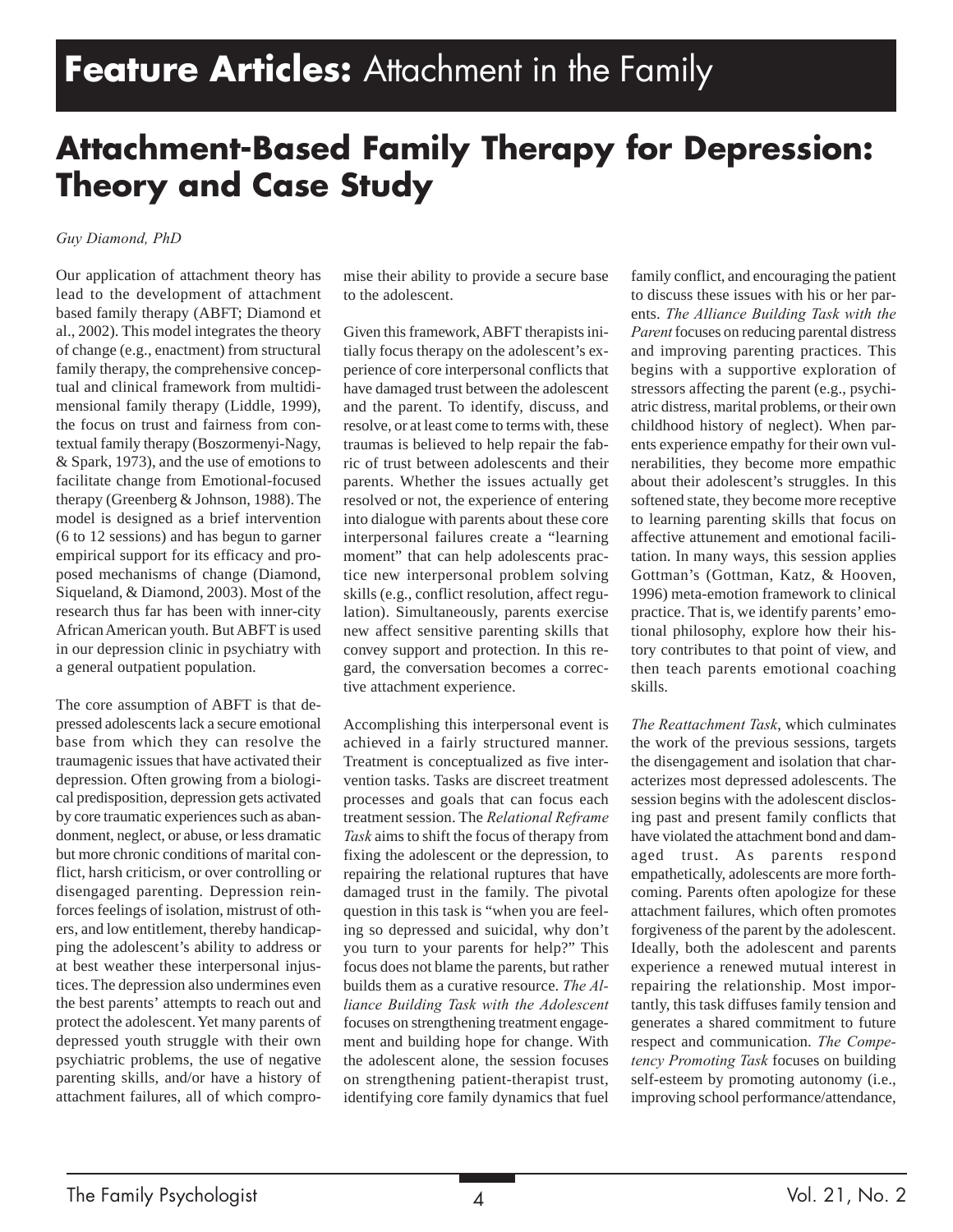finding a job, developing or returning to social activities, etc.). Success builds a sense of competency, which can buffer against further depression. With parental trust/attachment on the mend, the family can serve as a secure base from which an adolescent can explore his or her autonomy and competency. The case example below provides a brief overview of the course of treatment.

Karla was a 16-year-old African American girl, living with her mother and three young siblings. She was doing poorly in the 11th grade, but did hold a job at McDonald's. Mother was unemployed but in a job training program. Karla came to our program with a severe episode of major depression triggered by the mother's naive announcement that the father would be returning home to live with them. Father had been in jail for four years for drug charges, but Karla still remembered the years of marital conflict and physical abuse he had brought to the family.

In the first session, Karla remained quite and reticent to talk. The mother told of Karla's depression and school problems over the years and her own struggles with work and being a single mother. She talk about the father's return home, but minimized the impact of his drug use and violence. This made Karla visibly angry. The therapists tried to explore these feelings, but Karla resisted these questions, even though Karla's concerns about the father's return were becoming apparent. But rather than pursue this topic, the therapist used the relational reframe to address a bigger issue. "Why is it Karla, that when you have strong feelings like this, you can not share them with your mother?" Karla's limited responses indicated that she believed she could take care of herself ("I have done it all my life") and that mom had enough to worry about with all the kids and no work. The therapist then turned to the mother and said, "It seems that your daughter is very protective of you, but unfortunately it leaves her feeling isolated and leaves you feeling left out of her life. Would you like to change this and become a better resource or even friend to your daughter?" The mother

whole heartily agreed to this goal, but Karla remained skeptical. The therapist respected this resistance and just invited Kara to come alone next week to discuss her concerns.

The alliance session alone with Karla began with some general conversation about friends, school, and her job, which her mother had taken away until her schoolwork improved. The heart of the session focused on understanding Karla's concerns about her father's return and her unwillingness to discuss this, and other things, with her mother. Karla reported quite a long history of parentification, where she took take care of her drug using father or protected the younger children during the parent's arguments. She had also witnessed several physically abusive episodes. Karla's concerns about her mother's health, emotional stability and stress, only strengthened her belief that her own problems would burden her mother. We empathized with her protectiveness and her loneliness, but we challenged her low entitlement to address serious problems with her father. "Why don't you deserve to express yourself, to have a voice? We think your mother is desperate to know you better and would welcome your concerns. We can start to help her with some of these other burdens (We had begun some case management activities). After an hour of empathy and challenge, respect and encouragement, Karla still resisted the idea of a discussion with her mother. She did however agree to attend the next family session to hear what the mother might have so say after we spoke with her.

In the meeting alone with the mother, we developed a better understanding of her marital history. Her high school sweetheart who had all the promise in the world became a drug user and wife abuser. Still, the mother felt that he had many good qualities and she was glad to be a two-parent family for these kids. She also assumed that what conflicts did appear, happened behind closed doors away from the kids. As she told the story, she began to see how naïve she had been and that as hard as this was for her, it must have been terrifying for the kids. She asked if this was why Karla was

depressed. Balancing confidentiality with setting up dialogue, we agreed that this was an important topic to address in the future conjoint session. The session then turned to preparing the mother with a few listening skills (emotional coaching) that would reduce Karla's barriers to expressing her feelings. We also suggested that since Karla was a bit reluctant to speak up, that maybe mom could start out talking about her thoughts and memories about those early days.

In the fourth session, we brought Karla and her mother back together. The therapist opened the session with the following statement: "Clearly this family has many strengths and a lot of love for each other. But you have gone through some hard times that have never been discussed together. But every one has agreed to begin this conversation today." The therapist then turned to the mother to begin, but Karla spoke up and talked for the next twenty minutes about her father. She described how he had taken her out of school to watch the younger children while he went out, or how she had sheltered the children in her room while dad beat mom in the other room. Mom listened with sadness, shame, and anger. But, she did not let these feelings overwhelm her. Instead she focused on her daughter, asking questions, showing curiosity, and expressing empathy.

Once Karla had finished an uninterrupted story, the mother described how depressed and powerless she had felt back then. This was not done as an excuse or to burden Karla, but to help Karla understand her mother's own struggles. Then the mother said, "But whatever I was going though, I am so sorry for not protecting you more. I never want to do that again." Both mother and daughter began to cry and continued to talk about the past and the future.

In the following sessions, mother and daughter came to therapy like giggling girlfriends. Karla had been coming to mom's room each night for long talks in bed. Mom wrote to the father about him living somewhere else when he returned. Mom become an advocate for Karla at school and helped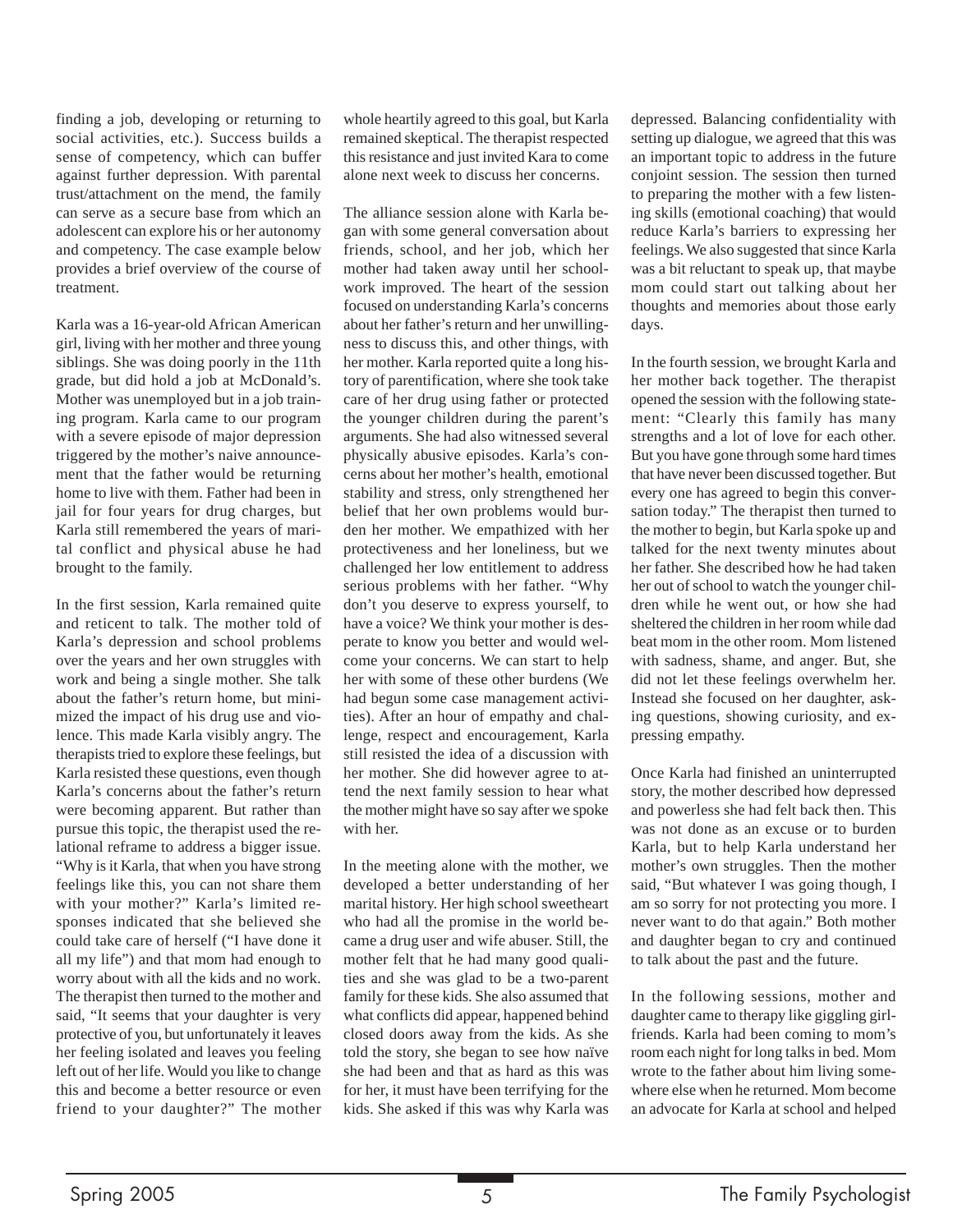her change some classes and get extra tutoring. Karla was also more direct about the importance of working, so mother found other ways to motivate Karla's schoolwork. Karla's depression diminished, but she still had bouts of moodiness and irritability. At a 6-month follow up, she reported no depression.

Not all cases go as well as Karla's. Some adolescents never try to trust again. Some parents are too disturbed or too fed up to empathically embrace their adolescent's pain. Other cases land somewhere in the middle. Still the therapist's ability to orchestrate non blaming, reflective, and empathic conversations about core family conflicts helps the adolescent and parent work through, or come to terms with, attachment failures that have damaged the natural instinct of trust (adolescent) and commitment (parent). This process can help to rebuild the family as a safe and secure base.

References

- Boszormenyi-Nagy, I., & Spark, G.M. (1973). *Invisible loyalties: Reciprocity in intergenerational family therapy*. Oxford, England: Harper & Row.
- Diamond, G.S., Siqueland, S., & Diamond, G.M. (2003). Attachment-based family therapy for depressed adolescents: Programmatic treatment development. *Clinical Child and Family Psychology Review, 6*(2), 107–127.
- Diamond, G.S., Reis, Diamond, G.M., Siqueland, L., & Isaacs, L. (2002). Attachment-based family therapy for depressed adolescents: A treatment development study. *Journal of the American Academy of Child and Adolescent Psychiatry, 41*(10), 1190–1196.
- Gottman, J.M, Katz, L.F., & Hooven, C. (1996). Parental meta-emotion philosophy and the emotional life of families: Theoretical models and preliminary data. *Journal of Family Psychology, 10*(3), 243–268.
- Greenberg, L.S., & Johnson, S.M. (1988). *Emotionally focused therapy for couples*. New York: Guilford Press.
- Liddle, H. A. (1999). Theory development in a family-based therapy for adolescents drug abuse. *Journal of Clinical and Child Psychology, 28*(4), 521–533.

## **President's Message**

*continued from p. 1*

Committee will help organize and host student activities and the APA Convention in Washington DC, including a Social Hour that provides an opportunity for students to network with division members and a program in the Hospitality Suite entitled "How to Have Your Poster Accepted by Division 43 for the 2006 APA Convention." Many students would like to present at the convention, but are unsure about proposal protocols or the process of submission. This session will encourage student submissions for next year's program. The Student Research Award is being reconfigured to focus on student posters submitted for the APA Convention, so this session may be beneficial for any student who wants to enter that contest in 2006. Finally, a Student Column is being reactivated in *The Family Psychologist* and the Reference Corner in *TFP* is encouraging student book review submissions.

#### 3) *Organize graduate education programs in family psychology*

The goal this year is to identify and organize doctoral psychology programs that have an emphasis (strong inclusion in the curriculum) or track (3-4 courses) in family psychology. The program directors or faculty who are directly responsible for the emphasis or track will be invited to participate in the Family Psychology Graduate Education SIG. This SIG will meet at APA in Washington DC in the Hospitality Suite to consider issues and develop strategies to enhance family psychology in graduate education in clinical, counseling, and school psychology programs. Graduate educators can learn from each other how to enhance their family psychology emphasis or track. In addition, we hope to finalize and approve the Recommendations for Graduate Education in Family Psychology that have been developed by Michele Harway and myself as part of the foundation for submission of our renewal application for specialty status with the Council for the Recognition of Specialties in Professional Psychology (CRSPP).

#### 4) *Continue the 2004 theme of the integration of science and practice*

Important steps were taken within the division last year under the leadership of Jay Lebow to bridge research and clinical practice in family psychology. Kristina Gordon, VP for Science, is chairing a task force on evidence-based couples and family treatments. Another task force is being created to focus on relational diagnosis and classification. The theme issues of The Family Psychologist have featured research-based articles on key areas of importance for family psychology research and practice, including an excellent Science Column edited by Steve Beach. The division will support these efforts and other efforts to continue to address the needs of researchers and clinicians in our division.

#### 5) *Develop 1-3 membership strategies for the division*

Membership in APA and almost all APA divisions has decreased in recent years. The Division 43 Board is considering a few ways to effectively communicate the nature, purpose, and vision of our division to psychologists so that those who identify themselves as family (or systems) psychologists will recognize the division as a key place for professional identity and function.

#### 6) *Maintain and increase our Division voice in APA governance*

We were successful in our recent efforts to regain our second seat on the APA Council of Representatives, so we will once again have two seats in 2006. However, the apportionment of seats is an annual process that requires diligence in order to maintain a strong voice in APA decisions. We will encourage our members again this year to submit their votes on the apportionment ballot (many members do not vote, so simply increasing the number of members who vote makes a huge difference) and to dedicate as many of the 10 votes allowed to each member as possible to our division. In addition, we are making efforts to nominate members of Division 43 to APA councils and committees so that the perspective of family psychology may be included in the dialog and determination of issues.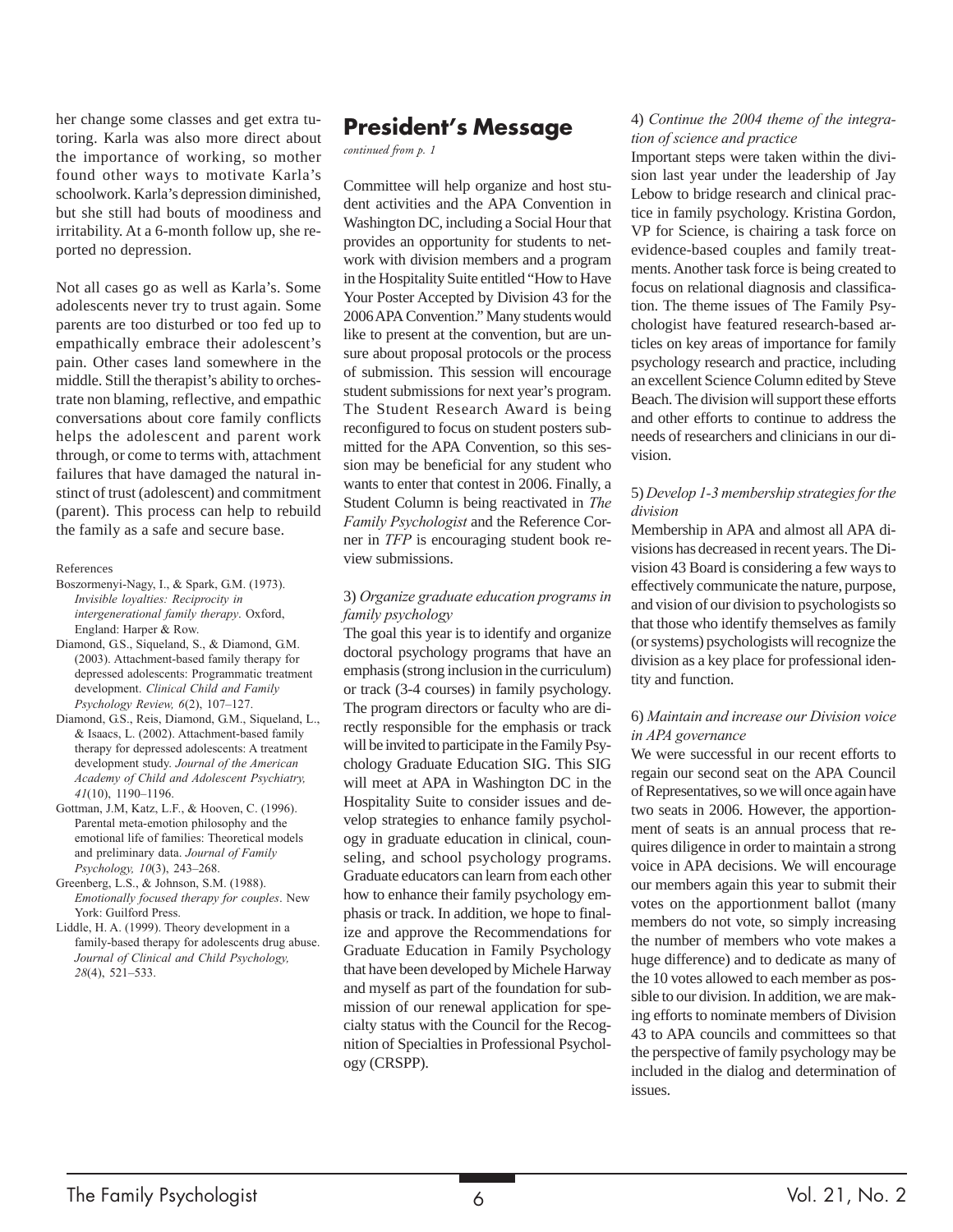## **Feature Article Attachment and Family Systems Therapy**

#### *Susan Johnson, PhD*

*University of Ottawa, Alliant International University, and Ottawa Couple and Family Institute*

This is a wonderful time to be a clinician who works with couple and families. We are on the edge of a whole new world. Science is, at last, beginning to address the mysteries of close human relationships. Clinicians, who are attempting to enhance and repair such relationships, can now turn to a body of scientific observation to understand the key elements in these relationships and how they evolve—for better or for worse. For example, as a result of the work of John Gottman, couple therapists can look for, articulate and better address negative cycles of interactions that lead to alienation and divorce, such as criticize/ demand followed by defend/distance. This scientific observation also seems, for the most part, to fit with the insights of family systems theory, first articulated by Bertalanfy (1968), that focuses on feedback loops and the power of circular self-reinforcing patterns of interaction to determine inner and outer realities. It would be wonderful indeed if we were also able to find a coherent, profound relational theory that fit with a systemic interpersonal perspective, was based in creative research and observation and gave us a language, a map and an explanatory frame for close relationships. We would then have a new clarity about the factors that define the nature of the relationships we work with, what to target in therapy and what differences will truly make a difference. Attachment theory offers us just such a theory.

More specifically, attachment theory offers systems therapists a compelling focus for intervention. Systemic interventions that deal with recurring distress in key relationships have to take account of multiple realities and how those realities mesh together. This is a complex task and the opportunities for getting lost—focusing on a thousand peripheral issues are numerous.

Couple interventions, for example, have focused on problem solving content issues such as money management, offering insight into family of origin patterns—or changing the metaphors people use to describe their relationships, without knowing whether these are key defining elements in relationships. The attachment perspective, supported by a myriad of empirical studies (Johnson & Whiffen, 1999), directs the therapist to focus on issues of safe emotional connection, security and trust. This perspective sees the creation of a safe haven and a secure base in key relationships with a few significant others as THE most fundamental human survival mechanism a mechanism wired in by millions of years of evolution. Secure dependency on others is then a vital part of human nature—not a developmental weakness to be overcome. Whether a therapist is working with a couple, or a mother and a depressed adolescent, the focus will be on how these two partners can exit from interactions that keep both insecure and wary and build safe, soothing interactions characterized by a felt emotional bond that confirms the value of each person to the other.

In the past, systems therapists seemed to focus more on power and power imbalances than on nurturance and the creation of the kind of proximity that "tranquillizes the nervous system" (Schore, 1994). More recently, once a safe emotional connection is established, clinicians have found that problem solving and communication skills, no longer distorted by anxiety, improve radically. The key problem—in attachment terms—is always seen as the blocks to safe emotional connection and the resulting isolation and sense of vulnerability. Isolation is traumatizing, while connection is a source of resilience. A spouse or an adolescent who is "acting out" will then be viewed as attempting to get a response (and any response is better than none here) from the attachment figure, rather than seeking power or demonstrating personal deficits. So, many years ago when a child cried or

when a partner complained excessively therapists informed clients that to comfort the child or partner at these times trained them to be dependent and reinforced problem behavior. The child was then left to cry so he could find out that it was not possible to influence or control the parent, and the partner was told she needed to be more independent. An attachment oriented therapist, in contrast, helps the child or partner to express needs for safe caring contact clearly and supports the other to respond. Secure connection then reduces distress and the need for protest and complaint.

Attachment not only focuses the therapists interventions, it provides a language for the therapist. In a transcript of a therapy session in Emotionally Focused Couples Therapy (EFT: Johnson, 2004), an empirically validated intervention that uses an attachment frame, words such as safety, aloneness, abandonment, and fears of unworthiness or inadequacy will come up continually. The basic needs and fears that cue and organize responses in close relationships are mapped out and referred to. This language is also cross-cultural. Just as there are six or seven emotions that all peoples on this planet can recognize in each others faces, attachment needs—to be held, to be comforted, to be able to depend on another to be there when needed—and attachment fears are universal. EFT therapists, for example, can work effectively with the educated and uneducated, western and oriental cultures, gay and heterosexual relationships.

Once the therapist has a clear template for close relationships, core relationship problems become finite and predictable. For example, research tells us that most unhappy marriages are characterized negative cycles of demand—withdraw patterns of interaction. Attachment theory tells us that indeed there are only so many ways to deal with lack of secure connection with a person you depend on. In general, there are two, critical pursuit and demandingness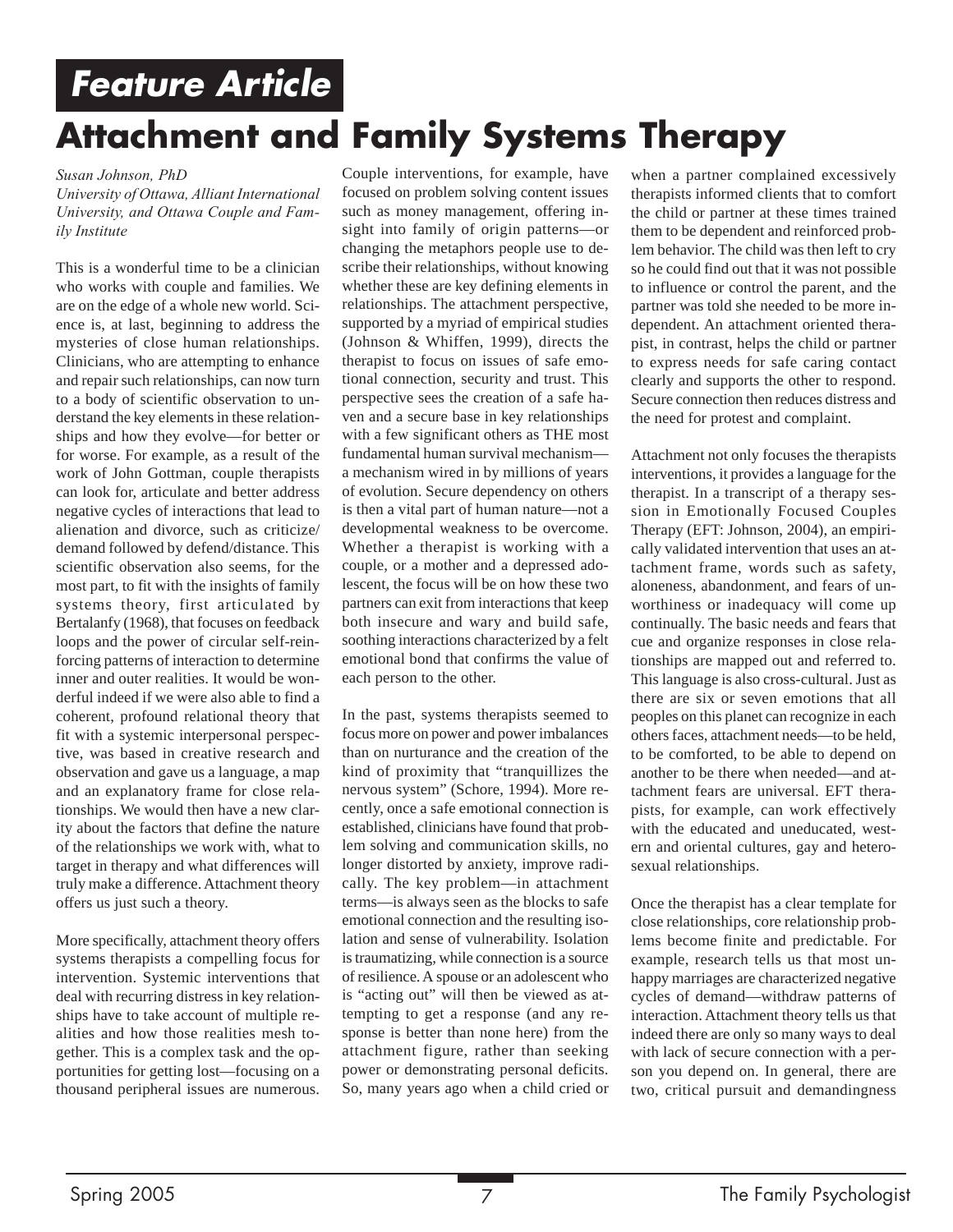where attachment needs and fears are hyper-activated, or defensive withdrawal and numbing where such needs and fears are deactivated. Attachment not only explains this pattern, described in observational research on marital distress, it helps us see beyond basic patterns to the emotional and cognitive responses that fuel them. This perspective on problems also normalizes the occurrence of depression and anxiety that often accompanies relationship distress (Whisman,1999). In this light, it is not surprising that systems therapies are being used more and used to effectively address "individual" problems such as depression and anxiety. Aloneness, helplessness and a lack of confirmation of worth from another are natural precursors for these problems. Attachment enables the integration of a systems and an individual perspective in general. The nature of connection to others and definition of self are two sides of the same coin. Those who are securely attached tend to have a more elaborated, coherent and positive sense of self (Mikulincer, 1995).

Attachment theory tells us what the defining moments in a relationship are, and so it also outlines the in-session tasks and change events the systems therapist wishes to create. Change events that can provide an antidote to previous negative experiences and can create emotional security will, according to attachment theory, be characterized by the clear expression of attachment needs and by emotional accessibility and responsiveness. In the second stage of therapy in EFT a key change event is called a softening. This is where a previously blaming spouse is able to express attachment needs and fears from a position of vulnerability and in a way that enables the other partner to respond. This event is one where specific kinds of enactments are created. Enactments have been identified as a general intervention that is found in most systems approaches. In this intervention both participants interact with each other in a way directed by the therapist. Such new enactments are deemed necessary to change a relationship. However, attachment theory tells the therapist specifically what kinds of enactments will transform a key relationship. This specificity then promotes the study of the process of change. In EFT, softening events are associated with positive outcome and recent research specifies the optimal interventions used by therapists in such events, such as evocative questions that help clients to expand their emotional responses, and so expedites therapy (Bradley & Furrow, 2004).

 A clear theory about the nature of relationships also helps to define pivotal impasses and how to move through them. An example of this is attachment injuries, an impasse in couples therapy that has been observed, articulated and for which change steps have now been specified. These impasses arise at moments of risk, in couple and family therapy, where one person is about to put themselves in the hands of the other. Old injuries, usually betrayals and abandonments at moments of need then arise and block trusting responses (Johnson, 2004). These impasses also arise in family therapy where, for example, a child refuses to reach for a parent and then discloses a deep traumatic injury resulting from the absence of the parent when the child was sick and scared. The attachment perspective here elucidates the whole area of forgiveness and reconciliation—a key one in systems therapies.

The systems therapist has to integrate many different aspects of a relationship to help client's create a new whole. Any useful theory has then to be broad, able to integrate, for example, sex and caretaking with attachment responses in adult love relationships and past experience with present responses. Attachment theory is able to do this. It is also able to offer very specific direction to a therapist. For example, it tells the couple therapist that the essential negative element in an avoidant withdrawal response is when it occurs. Partners in distressed relationships who shut the other out and withdraw usually do so exactly when they or the other is vulnerable – that is when attachment needs come up. This is hard to tolerate since it undermines the security of the bond between partners.

All of the above contributions of attachment theory result in a new ability to define the tasks and transforming moments in a systems therapy. This then results in a more systematic and effective intervention. We know from research that secure attached adult partners and parents and children are more able to be open and selfdisclose. They are more able to reflect on the process of communication and metacommunicate. They are more cognitively flexible under stress and more open to new evidence. They are better at regulating strong emotions and are more assertive about their needs. All these would imply that creating more secure attachment will have a wide reaching and powerful impact on distressed relationships. But we do not even need to engage in this kind of inference, there is clear evidence that attachment oriented interventions change close relationships in ways that matter. In couple therapy, the best example of this is EFT. In a meta-analysis of EFT studies 70 to 73% of clients recovered from distress and 90% significantly improved (Johnson et al., 1999). Results, even with high risk couples, also appear to be stable; there are also very few drop-outs in EFT studies and clients report that interventions get to the heart of relationship issues. In family therapy there are positive results for EFT with families with bulimic adolescents, for depressed adolescents and their parents (Diamond & Stern, 2003) and for troubled mother-infant relationships (Cohen et al., 2003). There are also studies in process that capitalize on the ability of secure attachment with partners to help individuals deal with and heal from traumatic stress and to face traumas such as cancer with resilience and courage. When relationship health and dysfunction is clearly articulated and refined by a body of empirical research, then interventions are able to be more 'on target" and so more effective.

In Bowlby's first volume of his trilogy on attachment (1969) he gives wonderfully intricate descriptions of the "dance" between a parent and child and how this dance changes on a minute to minute ba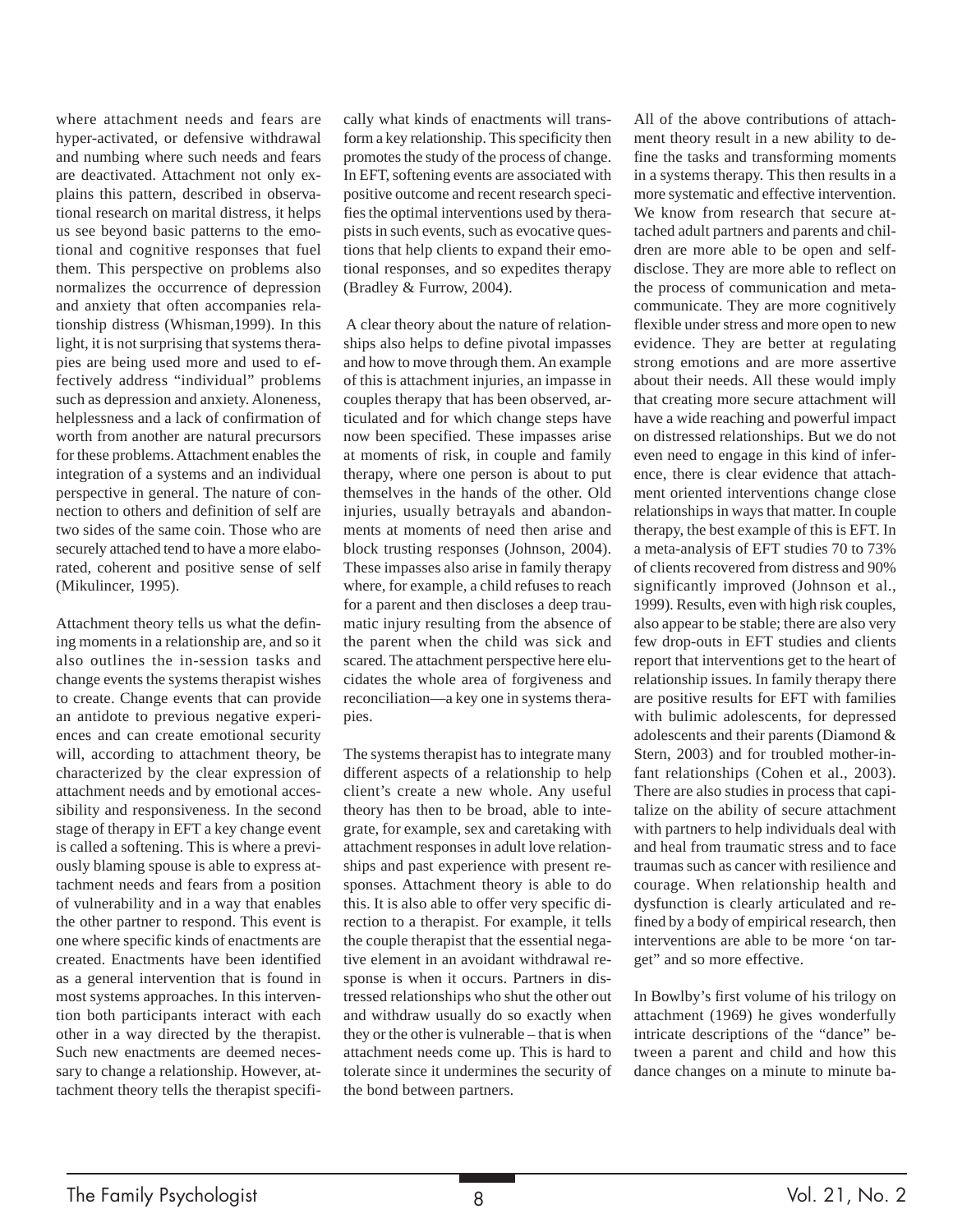sis. Once we understand the dance, its underlying organizing principles and the pivotal moments when it shifts direction we can effectively change it. This is attachment theory's contribution to systems interventions. With the advent of attachment theory we can at last marry empirical research on the nature of close relationships and how those relationships move and change with systematic clinically relevant interventions. Carol Anderson's comment at the 2000 AAMFT conference, that systems therapists have "set out on a vast and troubled ocean in a very small theoretical boat" is no longer true. For me, as a clinician and a researcher, this theory provides a guide to every couple and family I see and offers me a clear pathway to shaping significant change for these couples and families. Attachment theory is then one of the main pathways into a whole new world that is opening up for systems therapies.

#### References

- Bertalanfy, L. (1968). *General system theory*. New York: George Braziller.
- Bowlby, J. (1969). *Attachment and loss: Vol 1. Attachment.* New York: Basic Books.
- Bradley, B., & Furrow, J. (2004). Towards a minitheory of blamer softening events: Tracking the moment by moment process. *Journal of Marital and Family Therapy, 30,* 233–246.
- Cohen, N., Muir, E., & Lojkasek, M. (2003). The first couple: Using Wait Watch and Wonder to change troubled infant–mother relationships. In S. Johnson & V. Whiffen (Eds.), *Attachment processes in couple and family therapy* (pp. 215–233). New York: Guilford.
- Diamond, G., & Stern, R. (2003). Attachment based family therapy for depressed adolescents: Repairing attachment failures. In S. Johnson & V. Whiffen (Eds.), *Attachment processes in*

*couple and family therapy* (pp. 191–214). New York: Guilford.

- Huston, T. L., Caughlin, J. P., Houts, R. M., Smith, S. E., & George, L. J. (2001). The connubial crucible: Newlywed years as predictors of marital delight, distress and divorce. *Journal of Personality and Social Psychology, 80,* 237– 252.
- Johnson, S. M. (2004). The practice of emotionally focused couples therapy: Creating connection (2nd ed.). New York: Brunner/Routledge.
- Johnson, S. M., Hunsley, J., Greenberg, L. S., & Schindler, D. (1999). Emotionally focused couples therapy: Status and challenges. *Clinical Psychology: Science and Practice, 6,* 67–79.
- Johnson, S. M., & Whiffen, V. (Eds.). (2003). *Attachment processes in couple and family therapy.* New York: Guilford.
- Mikulincer, M. (1995). Attachment style and the mental representation of self. *Journal of Personality and Social Psychology, 69,* 1203– 1215.
- Schore, A. (1994). *Affect regulation and the organization of self.* Hillsdale, NJ.: Erlbaum.

### **Teaching the Psychology of Men: A Continuing Education Program To Be Offered During APA Washington Convention**

Teaching the pyschology of men will be a Continuing Education Program during the APA Convention in Washington. Issues related to the psychology of men and masculinity are increasingly identified as important areas in psychology including boy's and men's development across the life-span, issues of multiculturalism and sexual orientation, violence against women, homophobia, fathering, men's health and others. Therefore, the teaching of the psychology of men is central to psychology, yet one of the least developed areas in psychology.

The purpose of this introductory workshop is to assist psychologists in developing course work on the psychology of men using the theoretical and empirical literature on men and masculinity. Participants will learn basic knowledge on how to create a psychology of men course or how to infuse this content into existing courses on gender or the psychology of women. Each presenter will share their syllabi, reading materials, class manuals, evaluation processes, and other resources. The workshop will discuss pedagogical processes such as traditional lecturing, psychoeducational techniques, group discussion approaches, use of video media, student assessment techniques, managing classroom problems, and the infusion of diversity and multiculturalism as critical content.

The goals of the workshop are to help psychologists: 1) Design a psychology of men course or incorporate the psychology of men into existing courses; 2) Locate syllabi, core concepts, readings, media, self assessments, and other resources to teach the psychology of men; 3) Utilize multiple teaching methods when teaching the psychology of men including psychoeducational and multicultural approaches; and 4) Enumerate the critical problems/dilemmas and solutions when teaching the psychology of men.

*Faculty:* James M. O'Neil, PhD, University of Connecticut, Storrs, CT; Christopher Kilmartin, PhD, Mary Washington University, Fredericksburg, VA; Michael Addis, PhD, Clark University, Worcester, MA; James R. Mahalik, PhD, Boston College, Chestnut Hill, MA; Frederic E. Rabinowitz, PhD, University of Redlands, Redlands, CA.

**Registration: Call 1-800-374-2721, ext. 5991 Online Registration at apa.org**

## **Address Updates**

Contact Division Services at pharrison@apa.org or (202)336-6013 to update your mailing address or to correct any contact infor

Now you can visit us on the web: http://www.apa.org/divisions/ div43

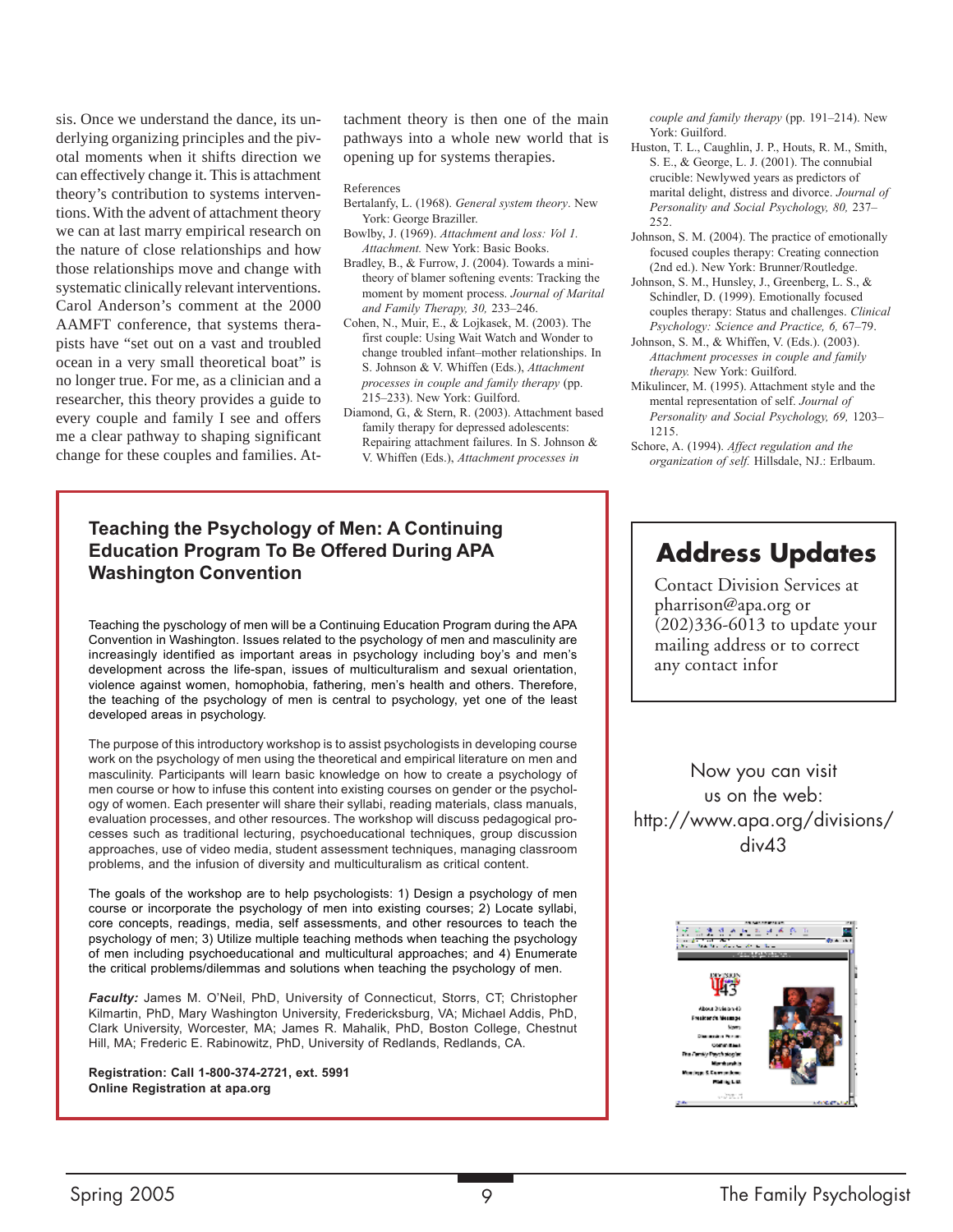### **SCIENCE CORNER**

*Stephen R. H. Beach, PhD, Editor*

## **Attachment and Family Therapy: Theory Informing Practice**

*Francoise A. Marvel, Rosemarie A. Rodriguez, and Howard A. Liddle Center for Treatment Research on Adolescent Drug Abuse and University of Miami Miller School of Medicine*

The interface between clinical and developmental processes has been a subject of considerable interest within the scientific and treatment communities (Rutter, 1997). Developmental theory and research have informed clinical practice, and new treatments systematically target developmental processes (see Henggeler, Schoenwald, Borduin, Rowland, & Cunningham, 1998; Liddle et al., 2001). These therapies use knowledge about research-established risk and protective factors to inform assessment and intervention. Although exemplars exist about how to use research findings in clinical theory, model development, and practice (e.g., Liddle, Rowe, Dakof, & Lyke, 1998; Liddle et al., 2000), more of this translational work needs to be done (Cicchetti & Toth, 1995; Shirk, Talmi, & Olds, 2000). As new findings emerge, and as specialties of research synthesize available empirical knowledge, new opportunities to mine the clinical implications of this work materialize. In this article we discuss the clinical implications of attachment research and discuss them within multidimensional family therapy, an established treatment designed to incorporate developmental research findings.

It is reasonable to expect that attachment research holds promise as a source of clinical influence. The empirically established connection of solid attachment relations to developmental outcomes is widely known (Henry et al., 1993; Tarter et al., 1999). Attachment offers a systemic conceptual framework about human development and dysfunction. Its tradition and content are in harmony with family therapy's sensibilities. For instance, attachment theory and research have respected, understood, and exploited the interplay between individual and interpersonal/transactional functioning. The transgenerational perspective of attachment theory and research is another aspect of attachment and family therapy compatibility (Doane, Hill, & Diamond, 1991). Attachment theory and research on development-enhancing attachment relationships have been used to create prevention interventions for teen problem behaviors. Studies conducted by Allen and colleagues, for instance, demonstrate how key aspects of attachment can serve as organizers for adolescent problem prevention programs (Allen, Philliber, Herrling, & Kuperminc, 1997). Other clinical applications of attachment research in clinical work are underway as well (e.g., Johnson, Maddeaux, & Blouin, 1998; Luthar & Cicchetti, 2000; Sexson, Glanville, & Kaslow, 2001).

Broadly defined, attachment reflects one's degree of confidence that significant others, usually family members, will provide support and protection and will remain within emotional proximity (Biringen, 1994; Bowlby, 1979). The quality of the family attachment system is largely a function of the attachment relationships among family members. This means that more organized, flexible, and cohesive families tend to be characterized by secure attachment among their members, while more distant and conflicted families tend to be characterized by avoidant and insecure attachment (Cobb, 1996). Attachment relations in adolescence is a time of transformation where adolescents need to remain connected to their parents while at the same

time, increasing their autonomy from their families and deepening their connection to peers of both sexes. Secure attachment in the adolescent years is strongly related to trusting and warm relationships with one's parent(s) (Tacón & Caldera, 2001). Insecure adolescent attachment is associated with ambivalence and distance between the adolescent and one or both parents (Maio, Fincham, & Lycett, 2000). Parents' attachment security matters a great deal as well. Mothers who were poorly attached to their own parents as teenagers tend to have detached and chaotic relationships with their children (Newcomb & Loeb, 1999). Generally speaking, it is the network of attachment relationships within the family, more than any single relationship, which determines the overall health or dysfunction of the family environment (Sroufe, 1988). Family therapy targets the family attachment system – the nexus of relationships within the family (Biringen, 1994).<sup>1</sup> Treatment shifts the family's attachment system away from dismissiveness (i.e., distance in and lack of concern for interpersonal relationships) and toward greater security. The *dismissive* form of attachment is highly predictive of a host of negative outcomes, including drug abuse, delinquency, and other forms of socially destructive behavior in adolescence and adulthood (e.g., Rosenstein & Horowitz, 1996). The shift away from the *dismissive* form of attachment is accomplished by creating a secure base within the family that facilitates both connectedness to the family and exploration (e.g., social relationships) outside the

#### **Therapeutic Intervention for Dismissive Attachment**

family (Byng-Hall, 1999).

*Building Attachment Relationships.* In our clinical model, Multidimensional Family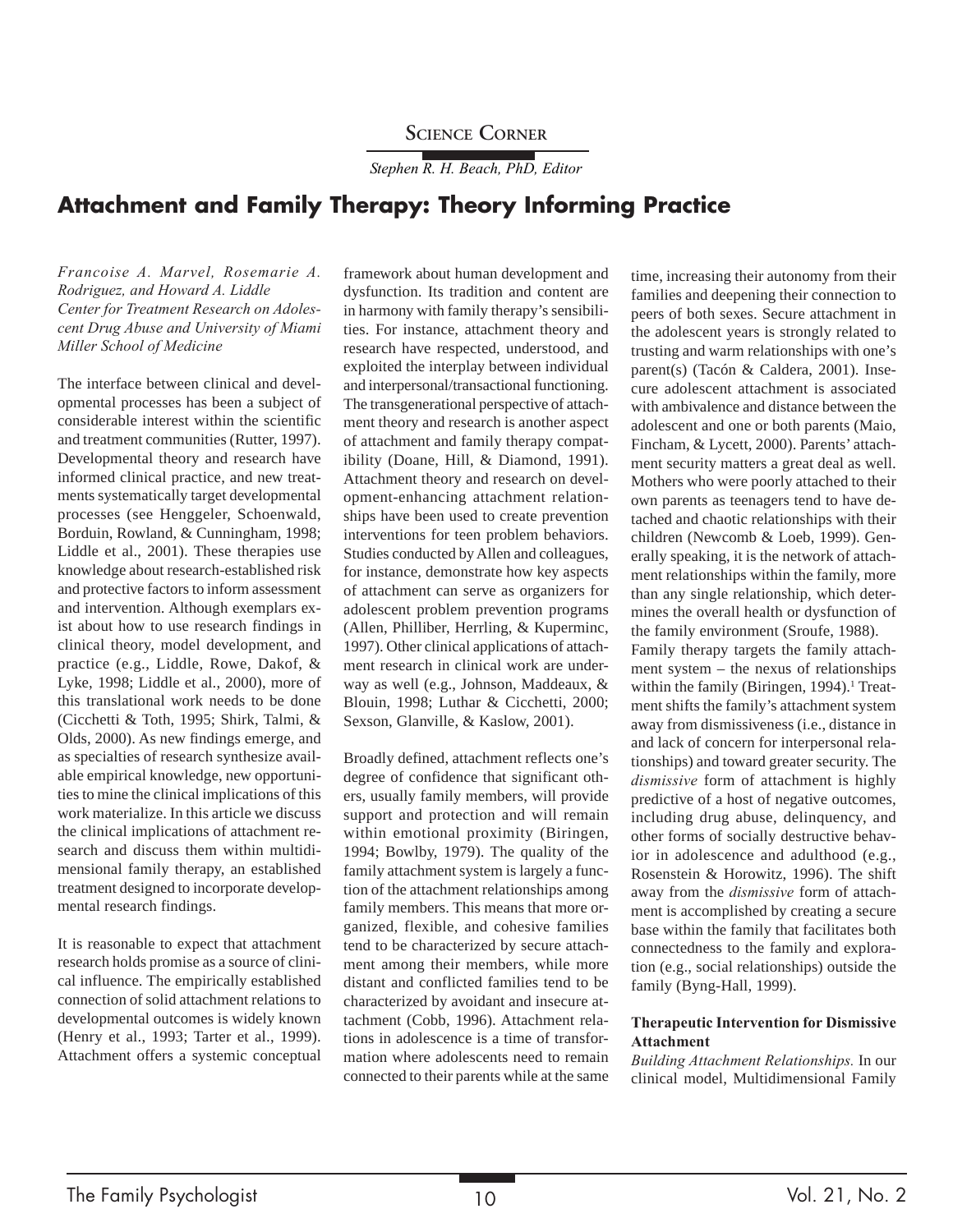Therapy (MDFT; Liddle, 2002), treatment's initial phase is characterized by the establishment of several working alliances inside and outside the family simultaneously. Clinical research has found that productive family discussions are unlikely to occur until both the parents and the adolescent have come to trust the clinician and to believe that they can benefit from treatment (e.g., Diamond, Liddle, Hogue, & Dakof, 1999). In attachment terms, family members must become securely attached to the therapist (Akister, 1998). To build a relationship with the adolescent, MDFT uses Adolescent Engagement Interventions (AEI). AEI's communicate basic attachment-related messages to teens, including that (a) there is something for them to gain from therapy, (b) they have a right to feel as they do, (c) the relational goals that they develop (e.g., being able to tell their parents how they feel) can be accomplished during the course of treatment, and (d) their participation is instrumental to treatment's success. These messages all reflect secure attachment relationships, in the form of genuine interest, validation, desire for partnership, and acknowledgment of the adolescent's crucial role in the therapeutic process (Allen & Hauser, 1996; Allen & Land, 1999; Woodward, Fergusson, & Belsky, 2000). Engaging parents into treatment is accomplished through Parental Reconnection Interventions (PRI). The PRI, a module based on research (as is the AEI), structures therapy—provides a generic therapeutic objective (something important to do with every case) and a corresponding set of behaviors to facilitate the objective's achievement. Parents in *dismissive* and conflicted families are frustrated by their inability to communicate with or control their adolescents, and in some cases are giving up entirely (Brown, 1993; Liddle et al., 1998). Therefore, reestablishing parental feelings of love toward, commitment to, and influence over their adolescents is essential in securing parents' active participation in therapy and fostering improved adolescent-parent attachment (Allen, Hauser, & Borman-Spurrell, 1996; Tacón & Caldera, 2001). Building these important attachment relationships between the therapist, adolescent, and parent systems is the first step in clinical work.

*Encouraging Autonomous Relatedness*. The next step in building a secure family attachment system involves facilitating autonomous relatedness within the family (cf. Allen, Hauser, Bell, & O'Connor, 1994). Families with *dismissive* interactional process styles have been characterized as having an oversupply of independence and insufficient relatedness (Allen, Hauser, & Borman-Spurrell, 1996). Facilitating communication among family members, while continuing to support each person's autonomy (e.g., gently reminding the parents that the adolescent is increasingly capable of participating in family decisions, and encouraging them to talk to the adolescent about their non-parenting adult lives) promotes movement toward autonomous relatedness. Helping families to process negative emotions, and using them to craft guiding themes for therapeutic work, is another way in which we facilitate closeness and relatedness (Liddle, 1994).

*Changing Internalized Attachment Representations*. MDFT attempts to re-weave the fabric of parent-adolescent attachment. A hallmark of the *dismissive* and conflicted family is negative emotion that quickly escalates out of control (Dishion & Patterson, 1997; Liddle, 1994). Persistent negativity is associated with a weak parent-adolescent attachment bond (Allen, Hauser, O'Connor, Bell, & Eickholt, 1996). In families with traumatic histories, chronic negativity can hide hurts and disappointments and cement emotional distance (Doane & Diamond, 1994). For instance, a teenager whose father abandoned him emotionally or physically is understandably reluctant and possibly afraid to embrace the father in the present, and may push him away with hostility and aggression. Until the fears and hurts have been discussed, chronic negativity will likely continue to impede therapeutic progress (Lindegger & Barry, 1999). MDFT refers to this pattern of spiraling negativity as the *therapeutic impasse* (Diamond & Liddle, 1999). In-session impasses are often centered on current behavioral

concerns such as household chores, parental supervision, and peer associations. In joint sessions, arguments over these sorts of issues would begin and would dominate the session. If the impasse is not addressed and resolved, the session tends to break down and therapeutic progress stops. Successful impasse resolution is achieved by a *shift intervention*. Shift interventions are utilized to access the "softer" and at first inaccessible feelings associated with parent-adolescent conflict and disconnection.

The interactional characteristics (including therapist behaviors) associated with impasse resolution via shift intervention were determined in one of our MDFT process studies. Compared to cases of unsuccessful in-session impasse resolution, cases of successful resolution were characterized by significantly less parental power assertiveness and greater levels of openness, collaborative negotiation, and assumption of responsibility (Diamond & Liddle, 1999). When the shift intervention was successful, parents and adolescents initially engaged in intense conflict were now working together, respecting one another, open to suggestions from one another and from the therapist, and willing to claim responsibility for their respective roles in creating the impasse. In attachment terms, the parents and adolescent were displaying autonomous relatedness and were behaving in ways characteristic of securely attached families (cf. Allen & Hauser, 1996). Warmth, trust, and concern between parents and adolescents, all significant correlates of attachment security (Allen, Moore, Kuperminc, & Bell, 1998), were increasingly present in families who had successfully navigated the impasse.

#### **Summary and Conclusion**

The divide separating research and clinical work is narrowing. The ability of developmental research findings to inform clinical practice relies on therapists' knowledge about normative and nonnormative processes in adolescence and their capacity to apply that knowledge. Specifically, if therapists understand how attachment relationships unravel or stay healthy, their inter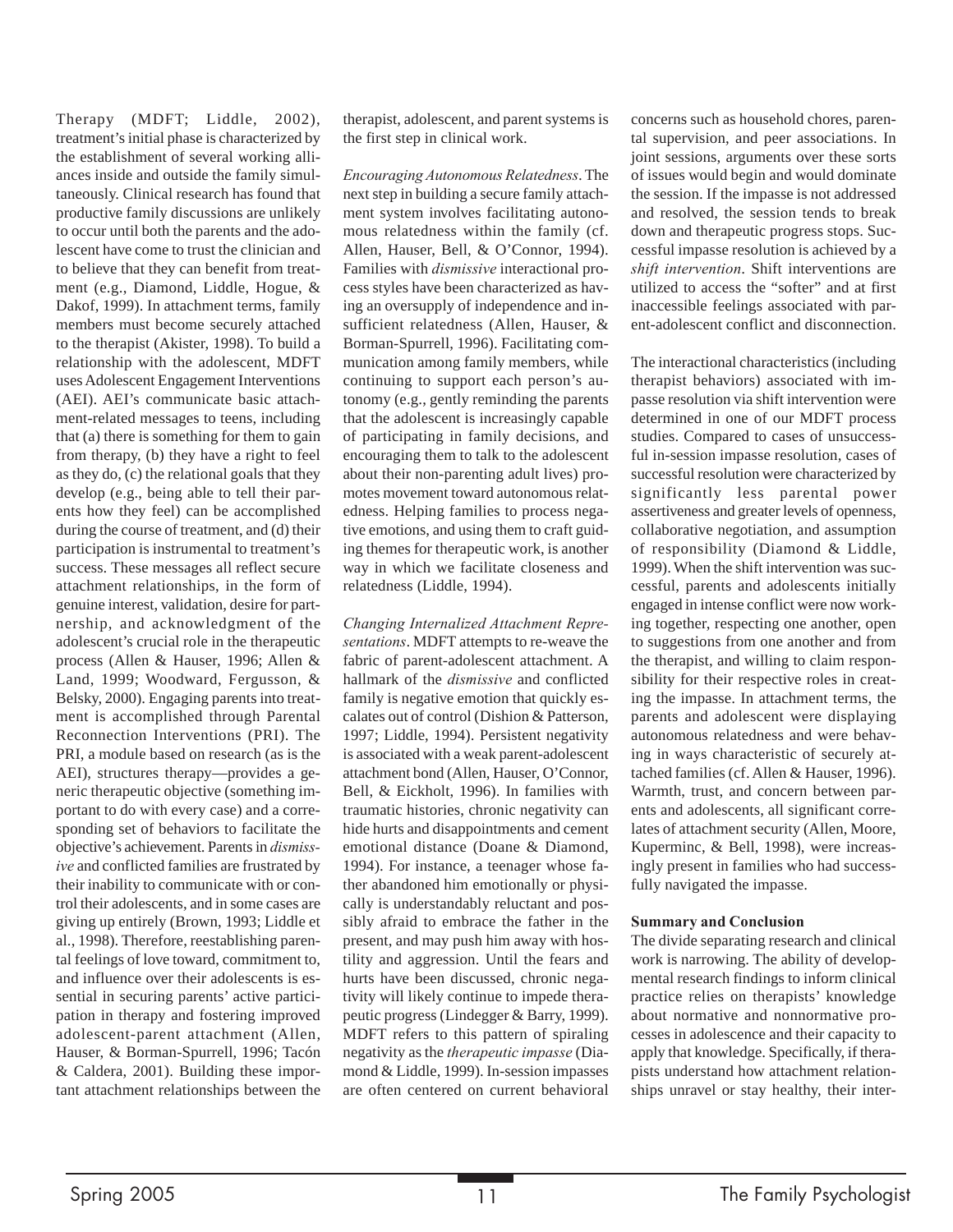ventions can target specific mechanisms linked to positive and negative developmental outcomes. The furor in the field about the non-interaction of research and practice has subsided. One sign of progress on this front is in the realm addressed in this article – changes in clinical practice brought about by the incorporation of knowledge about normative and non- normative developmental transitions.

<sup>1</sup>In Multidimensional Family Therapy, attachment relations within the family are targeted, as are relations between family members and other social institutions that have developmental influence (Liddle, 2001). A parent's and or adolescent's relationships with school or juvenile justice systems are routinely assessed and targeted for change. This article focuses mostly on intrafamilial attachment relations, however.

#### References

- Akister, J. (1998). Attachment theory and systemic practice: Research update. *Journal of Family Therapy, 20*, 353–366.
- Allen, J. P., & Hauser, S. T. (1996). Autonomy and relatedness in adolescent-family interactions as predictors of young adults' states of mind regarding attachment. *Development and Psychopathology, 8*, 793–809.
- Allen, J. P., Hauser, S. T., & Borman-Spurrell, E. (1996). Attachment theory as a framework for understanding sequelae of severe adolescent psychopathology: An 11-year follow-up study. *Journal of Consulting and Clinical Psychology, 64*, 254–263.
- Allen, J. P., Hauser, S. T., O'Connor, T. G., Bell, K. L., & Eickholt, C. (1996). The connection of observed family conflict to adolescents' developing autonomous relatedness with parents. *Development and Psychopathology, 8*, 425–442.
- Allen, J. P., & Land, D. (1999). Attachment in adolescence. In J. Cassidy & P. R. Shaver (Eds.), *Handbook of attachment: Theory, research, and clinical applications* (pp. 319–335). New York: Guilford.

Allen, J. P., Moore, C., Kuperminc, G., & Bell, K. (1998). Attachment and adolescent psychosocial functioning. *Child Development, 69*, 1406–1419.

Allen, J. P., Philliber, S., Herrling, S., & Kuperminc, G. P. (1997). Preventing teen pregnancy and academic failure: Experimental evaluation of a developmentally based approach. *Child Development, 68,* 729–742.

Allen, J., Hauser, S., Bell, K, & O'Connor, T. (1994). Longitudinal assessment of autonomy and relatedness in adolescent-family interactions as predictors of adolescent ego development and self-esteem. *Child Development, 65,* 179–194.

- Biringen, Z. (1994). Attachment theory and research: Application to clinical practice. *American Journal of Orthopsychiatry, 64*, 405–420.
- Bowlby, J. (1979). *The making and breaking of affectional bonds*. New York: Tavistock.
- Brown, S. A. (1993). Recovery patterns in adolescent substance abuse. In J. S. Baer & G. A. Marlatt (Eds.), *Addictive behaviors across the life span: Prevention, treatment, and policy issues* (pp. 161–183). Newbury Park, CA: Sage.
- Byng-Hall, J. (1999). Family and couple therapy: Toward greater security. In J. Cassidy & P. R. Shaver (Eds.), *Handbook of attachment: Theory, research, and clinical applications* (pp. 625– 645). New York: Guilford.
- Cicchetti, D., & Toth, S. (1995). A developmental psychopathology perspective on child abuse and neglect. *Journal of the American Academy of Child & Adolescent Psychiatry, 34*, 541–565.
- Cobb, C. L. H. (1996). Adolescent-parent attachments and family problem-solving styles. *Family Process, 35*, 57–82.
- Diamond, G. M., Liddle, H. A., Hogue, A., & Dakof, G. A. (1999). Alliance-building interventions with adolescents in family therapy: A process study. *Psychotherapy, 36*, 355–368.

Diamond, G. S., & Liddle, H. A. (1999). Transforming negative parent-adolescent interactions: From impasse to dialogue. *Family Process, 38*, 5–26.

Dishion, T. J., & Patterson, G. R. (1997). The timing and severity of antisocial behavior: Three hypotheses within an ecological context. In D. M. Stoff, J. Breiling, & J. D. Maser (Eds.), *Handbook of antisocial behavior* (pp. 205-217). New York: John Wiley and Sons.

Doane, J. A., & Diamond, D. (1994). *Affect and attachment in the family: A family-based treatment of major psychiatric disorder*. New York: Basic Books.

- Doane, J. A., Hill, W. L., Jr., & Diamond, D. (1991). A developmental view of therapeutic bonding in the family: Treatment of the disconnected family, *Family Process, 30*, 155–175.
- Henggeler, S. W., Schoenwald, S. K., Borduin, C. M., Rowland, M. D., & Cunningham, P. B. (1998). *Multisystemic treatment of antisocial behavior in children and adolescents*. New York: Guilford.
- Henry, B., Feehan, M., McGee, R., Stanton, W., Moffitt, T.E., & Silva, P.A. (1993). The importance of conduct problems and depressive symptoms in predicting adolescent substance use. *Journal of Abnormal Child Psychology*, *21*, 469– 480.
- Johnson, S. M., Maddeaux, C., & Blouin, J. (1998). Emotionally focused family therapy for bulimia: Changing attachment patterns. *Psychotherapy, 25*, 238–247.

Liddle, H. A. (1994). The anatomy of emotions in family therapy with adolescents. *Journal of Adolescent Research, 9*, 120–157.

- Liddle, H. A. (2002). *Multidimensional Family Therapy for Adolescent Cannabis Users, Cannabis Youth Treatment (CYT) Series, Volume 5*. Rockville, MD: Center for Substance Abuse Treatment, Substance Abuse and Mental Health Services Administration.
- Liddle, H. A., Rowe, C., Dakof, G., & Lyke, J. (1998). Translating parenting research into clinical interventions for families of adolescents. *Clinical Child Psychology and Psychiatry, 3* 419–443.
- Liddle, H. A., Rowe, C., Diamond, G. M., Sessa, F. M., Schmidt, S., & Ettinger, D. (2000). Toward a developmental family therapy: The clinical utility of research on adolescence. *Journal of Marital and Family Therapy, 26*, 485–500.
- Liddle, H.A., Dakof, G.A., Parker, K., Diamond, G.S., Barrett, K., & Tejeda, M. (2001). Multidimensional family therapy for adolescent substance abuse: Results of a randomized clinical trial. *American Journal of Drug and Alcohol Abuse, 27*(4), 651–687.
- Lindegger, G., & Barry, T. (1999). Attachment as an integrating concept in couple and family therapy. *Contemporary Family Therapy, 21*, 267-288.
- Luthar, S., & Cicchetti, D. (2000). The construct of resilience: Implications for interventions and social policies. *Development and Psychopathology, 12*, 857-885.
- Maio, G. R., Fincham, F. D., & Lycett, E. J. (2000). Attitudinal ambivalence toward parents and attachment style. *Personality and Social Psychology Bulletin, 26*, 1451-1464.
- Newcomb, M. D., & Loeb, T. B. (1999). Poor parenting as an adult problem behavior: General deviance, deviant attitudes, inadequate family support and bonding, or just bad parents? *Journal of Family Psychology, 13*, 175-193.
- Rosenstein, D. S., & Horowitz, H. A. (1996). Adolescent attachment and psychopathology. *Journal of Consulting and Clinical Psychology, 64*, 244-253.
- Rutter, M. (1997). Clinical applications of attachment concepts: Retrospect and prospect. In L. Atkinson & K. J. Zucker (Eds.), *Attachment and psychopathology* (pp. 47-93). New York: Guilford.
- Sexson, S. B., Glanville, D. N., & Kaslow, N. J. (2001). Attachment and depression: Implications for family therapy. *Child and Adolescent Psychiatric Clinics of North America, 10*, 465- 486.
- Shirk, S., Talmi, A., & Olds, D. (2000). A developmental psychopathology perspective on child and adolescent treatment policy. *Development and Psychopathology, 12*, 835-855.
- Sroufe, L. A. (1988). The role of infant-caregiver attachment in development. In J. Belsky & T. Nezworski (Eds.), *Clinical implications of attachment* (pp. 18-38). Hillsdale, NJ: Lawrence Erlbaum Associates.
- Tacón, A. M., & Caldera, Y. M. (2001). Attachment and parental correlates in late adolescent Mexican American women. *Hispanic Journal of Behavioral Sciences, 23*, 71-87.
- Tarter, R. E., Vanyukov, M. M., Giancola, P. R., Dawes, M. A., Blackson, T. C., Mezzich, A. C., & Clark, D. B. (1999). Etiology of early age onset substance use disorder: A maturational perspective. *Development and Psychopathology, 11*, 657-683.
- Woodward, L., Fergusson, D. M., & Belsky, J. (2000). Timing of parental separation and attachment to parents in adolescence: Results of a prospective study from birth to age 16. *Journal of Marriage and the Family, 62*, 162-174.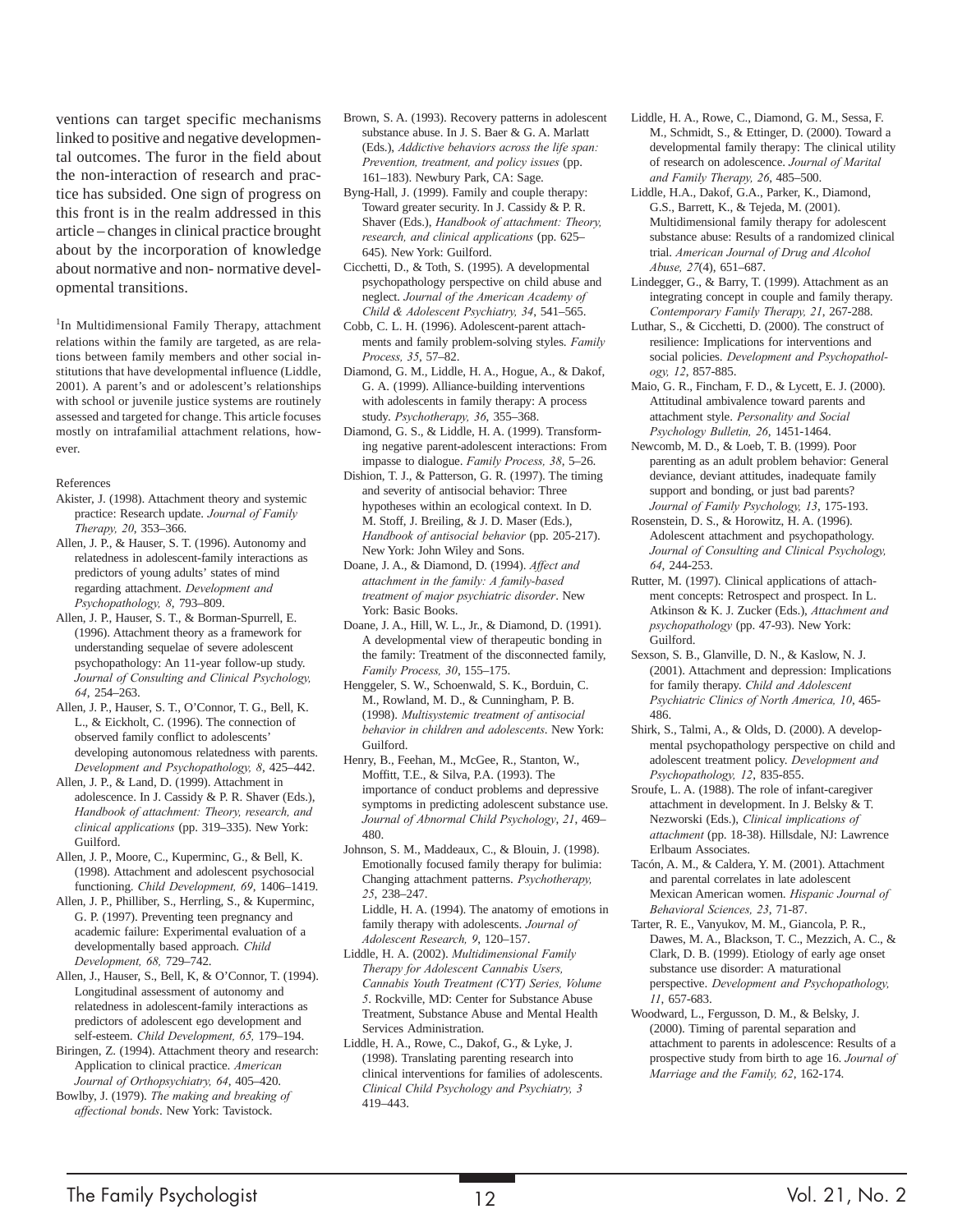### **CLINICAL NOTEBOOK**

*Deborah Cox, PhD, Editor*

## **So Now We Know What Love Is—It's All About Attachment**

#### *Susan Johnson, PhD*

*University of Ottawa, Alliant International University, and Ottawa Couple and Family Institute*

It is hard to look after our relationships if we do not understand what love is all about. Who can deliberately shape, or even repair a dream—a moment of infatuation? If love is an immature illusion or a passing sexual frenzy perhaps we can give up on it and become good friends? But most of us want more than that from our life partner. Couple therapists have been in the dark as well. How to direct people when you do not have a map or even know the destination. We could settle for helping folks reduce conflict—the most accepted symptom of a distressed relationship. But is a lack of conflict the real goal most people have when they get married? And are we sure we really know what the fights are all about? These issues are more compelling than ever. In the last decade, we have really started to understand just how important the quality of our love relationships are. They are not the icing on the cake. Happily married folks are physically and mentally healthier, more resilient under stress, more able to deal with the world. All the research suggests that we were not built for self-sufficiency. Isolation is more dangerous to our health than smoking! We are at our best when we know that a few people on this planet will come when we call—that we can reach for them and they will be there for us.

So, it is just as well that love is no longer a mystery. In fact, getting to know what love is all about may just be as crucial for most of us as exploring space or inventing more and more complex technologies. It also opens a whole new world. So—here is a brief low-down on love, courtesy of a man called John Bowlby and researchers and clinicians like myself.

We all need to know that we can depend on a few precious others. We do not grow out of this. Emotional isolation is dangerous for all of us. Our need to matter to those closest to us in a very particular way is wired in by millions of years of evolution. It is the most basic survival strategy to have another who can be counted on to be accessible and respon-

sive to us. We need it at 3, 30, 60, and 90. Attachment theory began with professionals like Bowlby interviewing widows after World War 11 and watching mothers and babies and noting what happened when the mothers



*Susan Johnson, PhD*

left the babies alone in a strange situation. In the 1990's a few of us began to apply what this pioneer had learned to adult relationships. What we learned is that some things do not really change that much from the cradle to the grave. We all need a safe haven we can go to in times of stress, uncertainty and vulnerability. Closeness to a loved one is nature's best tranquillizer. Knowing that we exist and matter in the mind of a loved one makes the world a much less daunting place. Distressed partners in my office often say, "He just isn't there for me—I am alone" or " She says all I want is sex, but that isn't true—it's just my way of getting close. But most of all knowing that she desires me—I feel safe." Not being able to connect emotionally to those we love—not feeling safe with them—brings up strong emotions. Our body knows that this matters—that it could be a matter of life or death, even in our western affluent world. But then—if we

don't understand what these emotions are all about we can end up feeling foolish, ashamed, or disoriented. Emotions are not irrational, they tell us what matters, and emotional connection matters.

Not only do we need a safe haven—a place to take shelter from the world—we need a

> secure base—a place to go out from and face the world. When we know that we matter to another and can call to and reach that other and bring them close, we can risk and deal with stress and uncertainties. Those Israelis who had a felt emotional sense that their partners were responsive and would be there for them managed scud missile attacks and their aftermath much better than those who doubted this, or denied they needed it. When we know we can come home we can travel far and take great risks. We are better at dealing with emotions and we can

communicate better. For example, adolescents who have a safe haven and secure base with their mums are able to see the whole picture in a discussion and see the places they would get stuck in conflicts. People who have this haven also know themselves better and feel better about themselves. All this points to the fact that the essence of love is emotional accessibility and responsiveness. And research on distressed marriages tells us that it is this responsiveness and the ability to soothe each other that predicts relationship distress—not the level of conflict. All this also helps us understand how most conflicts take hold of a relationship. The most usual and dangerous conflict is when one person is *protesting* the lack of connection, but they are not getting through so they begin to blame and criticize and the other tries to keep the peace to shut down—to not care so much. The couple think they are fighting about money or the kids, but they are nearly always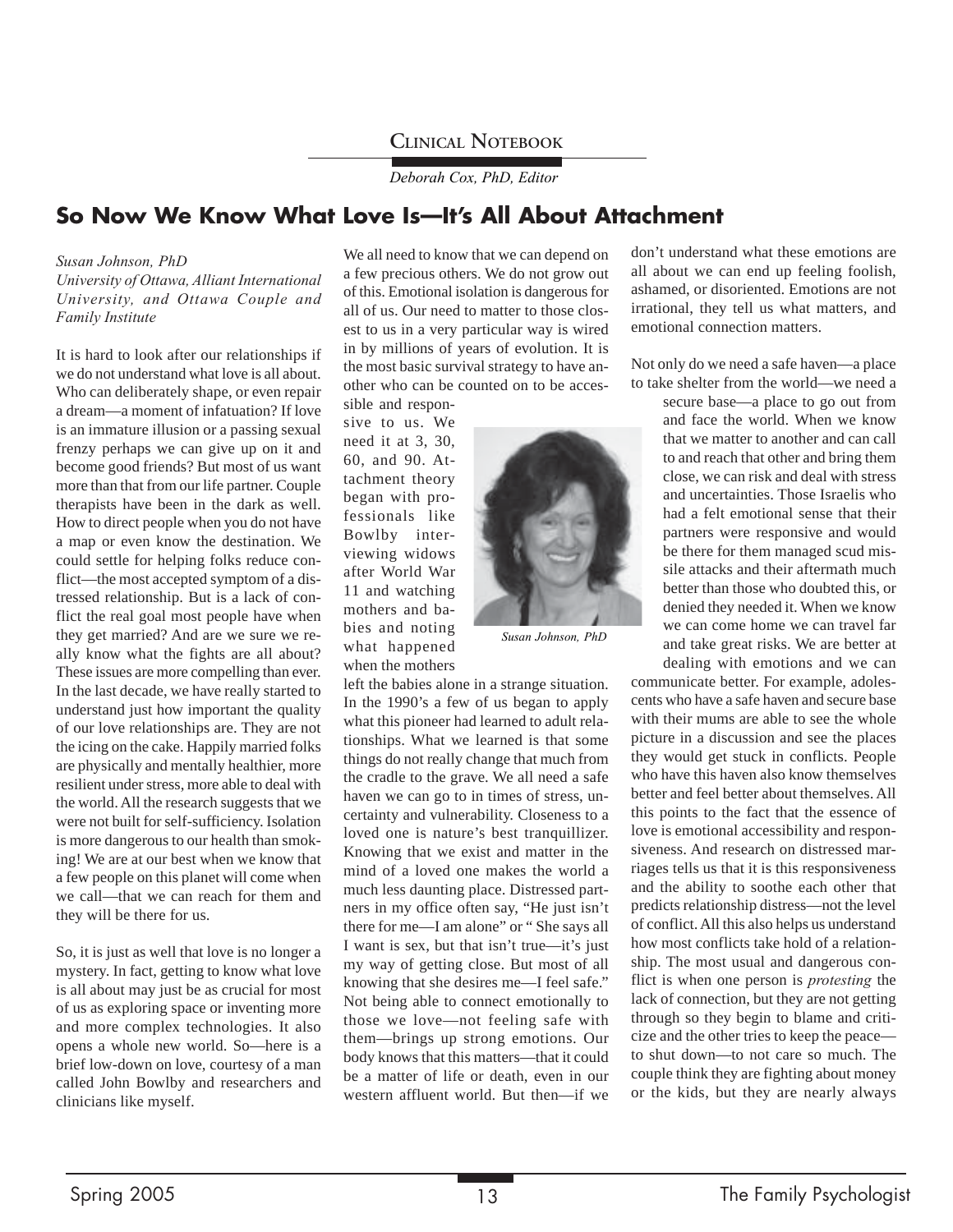caught in a struggle for safety, responsiveness, and connection. Most often one person gets caught in anxiously demanding to create connection while the other gets caught in shutting down to avoid the fight. Both lose out on feeling they have a secure bond.

When we know we can trust another to respond emotionally to us we can assert ourselves—we can confide—we can access all the skills we have and use with other people who are not so important to us. We are better at caregiving then and we feel desired, so we are more able to be lovingly sexual. There are also key times when our needs for the other escalate—times of sickness and fear—times of loss such as miscarriages. When we can come together at these times, it strengthens our bond. When we cannot, it sets fire to the relationship. Sometimes those are the exact times that we don't know how to ask or show our response and the relationship slips into the danger zone.

So if we are beginning to know the heart of love—now we have a language and a map and know where we are going—can we heal distressed marriages? I think so. At least we are getting better at it. How can you heal a body if you don't know what really matters—what really makes the blood flow? But now we can see, with the help of attachment theory, where to go and what to do (Johnson & Whiffen, 2003). We can teach mothers how to respond to their children so as to create a safe haven where the child can grow. We can teach spouses to see through the maze of power struggles and differences to the fact that both are trying to get safe connection—but usually in ways that pull them apart.

In the kind of couple and family therapy I and my colleagues do, we work with people to help them see the dance they get stuck in. The dance that makes each one dangerous for the other. We help them see the attachment longings, needs, and fears in that dance. Then we support them to take risks to find and share their attachment needs in a way that pulls their partner close. The approach is called emotionally focused therapy or EFT (Johnson, 2004). We find that many couples can change their relationship this way—even if they are living very stressful lives. What we see is that when the couple feel safer with each other, there are key events—predictable times when the relationship moves and changes in ways that really matter. These always involve people taking risks to reach for their partner and making a more secure bond. So a man might say to his wife, "I do want to be with you. I just can't bear the disappointment in your eyes. I know how I disappoint you. So I shut down and shut you out. But I want you to stop testing me and give me a chance. I want to be there for you." Then a wife is able to say to her husband, "I am too scared to put myself in your hands—I will break apart if I do that and you move away and let me fall. It's easier to tell you what is wrong—to stay in my tank. I can't risk depending on you—but maybe, maybe—I can ask you to hold me?" This is the way relationships move from insecurity to secure bonding, from distance to connection in EFT. Our research suggests that this change lasts and that about 70% of the couples we see can get there (Johnson et al., 1999). This is much bigger than learning to compromise or disagreeing less. It is what love is all about. It is what people mean when they say "I don't just want an orgasm—I want you loving me—responding to me" or "I don't care about your performance—you don't have to do everything right. Just tell me you don't know how to respond—but stay with me—don't turn away."

Bowlby believed that human attachment was the pinnacle of human evolution. I am with him. For many years psychologists and counselors ignored love—it was too flakey—too difficult to grasp. But this is no longer true—we can understand it and we can use this understanding to help couples and families actively create the loving relationships we all need. Lyn Miles, my favorite singer says in one of her songs that love is a "warm wind—you can't hold it in your hand." But when I hear this, I think—oh yes—at last—we can.

The website for EFT is www.eft.ca. There are many references on this site that link attachment theory and couple and family therapy.

#### References

- Johnson, S. M. (2004). *The practice of emotionally focused couple therapy* (2nd ed.). New York: Brunner/ Mazel.
- Johnson, S. M., Hunsley, J., Greenberg, L., & Schindler, D. (1999). Emotionally focused couples therapy: Status and challenges. *Clinical Psychology: Science & Practice, 6*(1), 67–79.
- Johnson, S. M., & Whiffen, V. (Eds.). (2003). *Attachment processes in couple and family therapy.* New York: Guilford.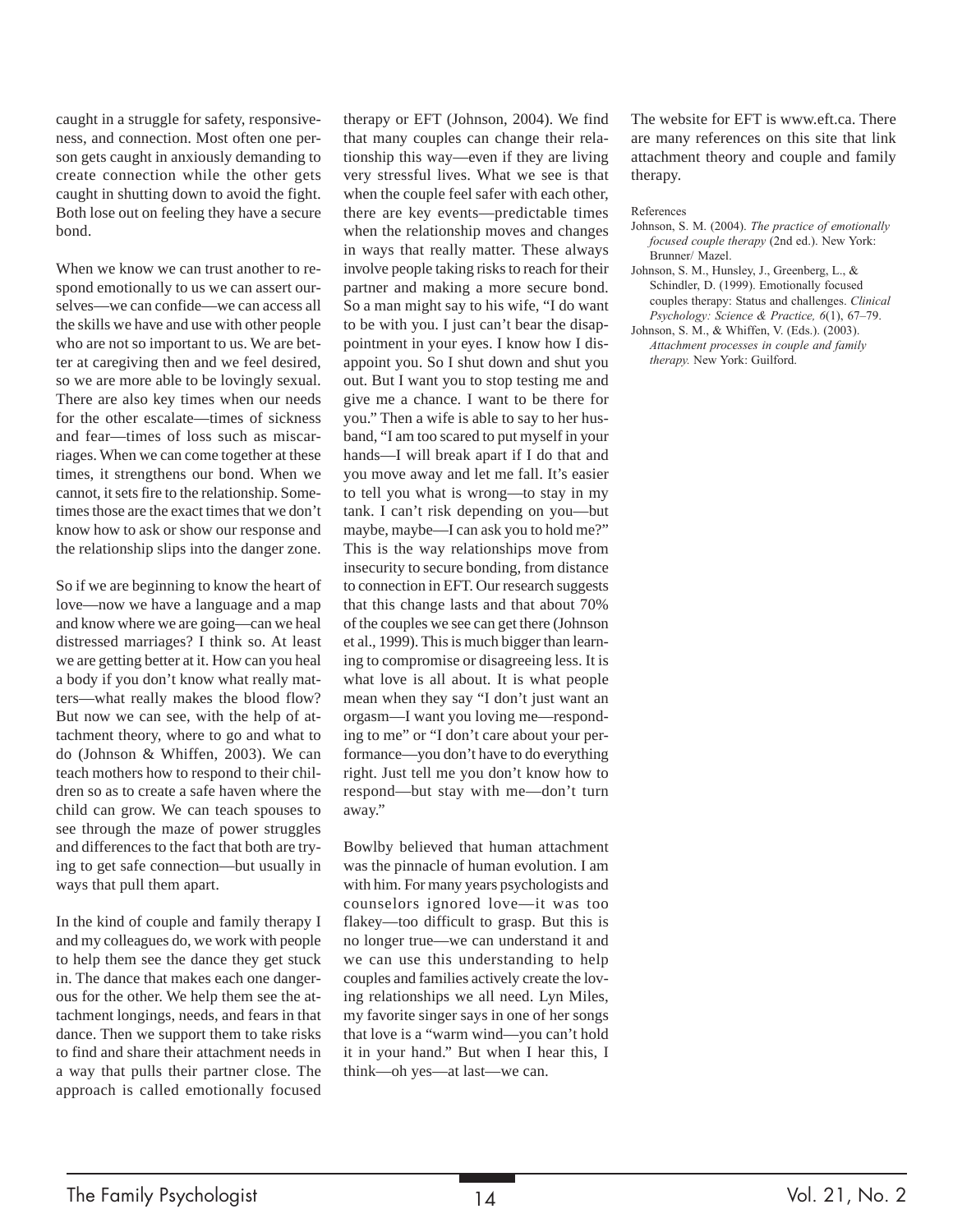*George K. Hong, PhD, Editor*

## **Clinical Application of Attachment Theory: Cultural Implications**

*Stephen Cheung, PsyD Antioch University at Los Angeles*

#### *George K. Hong, PhD California State University at Los Angeles*

Attachment theory has been gaining attention in the field of marital and family therapy in recent decades. The literature on attachment theory proposes that the quality of relationship individuals experienced at an early age holds strong influences over their manner of relating to others later on in life. Studies have shown that children with secure attachment at one year are at an advantage over those with anxious resistant attachment and anxious avoidant attachment in having a better quality relationship with others up through five years (Bowlby, 1988; Gunner & Sroufe, 1991). Variables studied ranged from a child's frustratability, persistence, cooperativeness, and task enthusiasm to social competence, self esteem, empathy and classroom behavior (Nichols & Schwartz, 2004). Others have proposed that this influence lasts into adulthood, affecting adult relationships in couples and families; and that romantic love can be conceptualized as an attachment process (Hazan & Shaver, 1987; Nichols & Schwartz, 2004; Johnson, 2002). Applying attachment theory to clinical practice, a therapist can help couples or families explore their contemporary relationships, and examine how their current relationships may reflect past experiences in attachment (Bowlby, 1988; Nichols & Schwartz, 2004). For example, one can help parents understand that their children's behavioral problems may be a result of the children's anxiety over the parents' lack of availability and responsiveness; or one can help a couple understand that their angry and defensive interactions may be a result of their attachment insecurities (Gottman, 1994; Johnson, 1996; Nichols & Schwartz, 2004).

Attachment theory is a useful tool in marital and family therapy. However, in our increasingly diverse American society, care should be taken in applying it to couples and families from different cultural back-

grounds. Mainstream American culture is basically individualistic, while many ethnic minority cultures are familistic or collectivistic. Attachment and its related concepts may manifest themselves differently in different cultures. We will highlight here some of the precautions in applying these concepts to clients from collectivistic cultures.

First, in exploring the quality of attachment in early life, clinicians need to embrace a more flexible approach to the concept of caregivers in culturally diverse communities (Ivey, D'Andrea, Ivey, & Simek-Morgan, 2002; Sue & Sue, 1999). In mainstream American culture, which tends to focus on the nuclear family, the parents are the primary caregivers of the children. In contrast, in collectivistic cultures, care for children may be commonly shared by members of the extended family, such as grandparents, aunts and uncles, or even others who are not blood relatives, such as godparents, neighbors, and close family friends. Children can be well taken care of by these individuals and enjoy secure attachment, even though they may not see their parents as much as children in a mainstream American family. Take for example, this Asian American couple. Because of financial reasons, they have to work long hours during the week. On weekdays, their children are taken care of by their grandmother, who lives nearby and stays at home as a homemaker. When a clinician inter-

*George K. Hong, PhD*

views this family, the couple would probably agree that they do not spend much time with their children during the week, and the children would say they spend more time with their grandparents than with their par-

> ents. Holding a mainstream American cultural point of view, the clinician may conclude that these children are deprived of parental attention. However, from a collectivistic cultural point of view, it is normal and acceptable for extended family members to chime in to care for the next generation (Hong & Ham, 2001; Lee, 1997). Actually, the quality of care given to the children by conscientious extended family members or individuals within the family/ community network may, at

times, be superior to that given by parents in a nuclear family with no one to share their childcare responsibilities.

Second, there are diverse childrearing practices across cultures. In mainstream American families, children are taught to be independent when they are very young. For example, it is common for young children to sleep in their own rooms apart from their parents. However, in collectivistic cultures, parents may sleep in the same room as the children until they are much older. Using a mainstream American perspective, a clinician may construe that the parents have an enmeshed or pathological relationship with their child, or maybe something even more sinister, such as sexual abuse. Yet from a collectivistic cultural point of view, sleeping in the same room with children can be a manifestation of the parents' care and closeness to their children, resulting in secure attachment. Conversely, letting children sleep in their own room may be seen as rejecting and cold (Hong & Hong, 1991).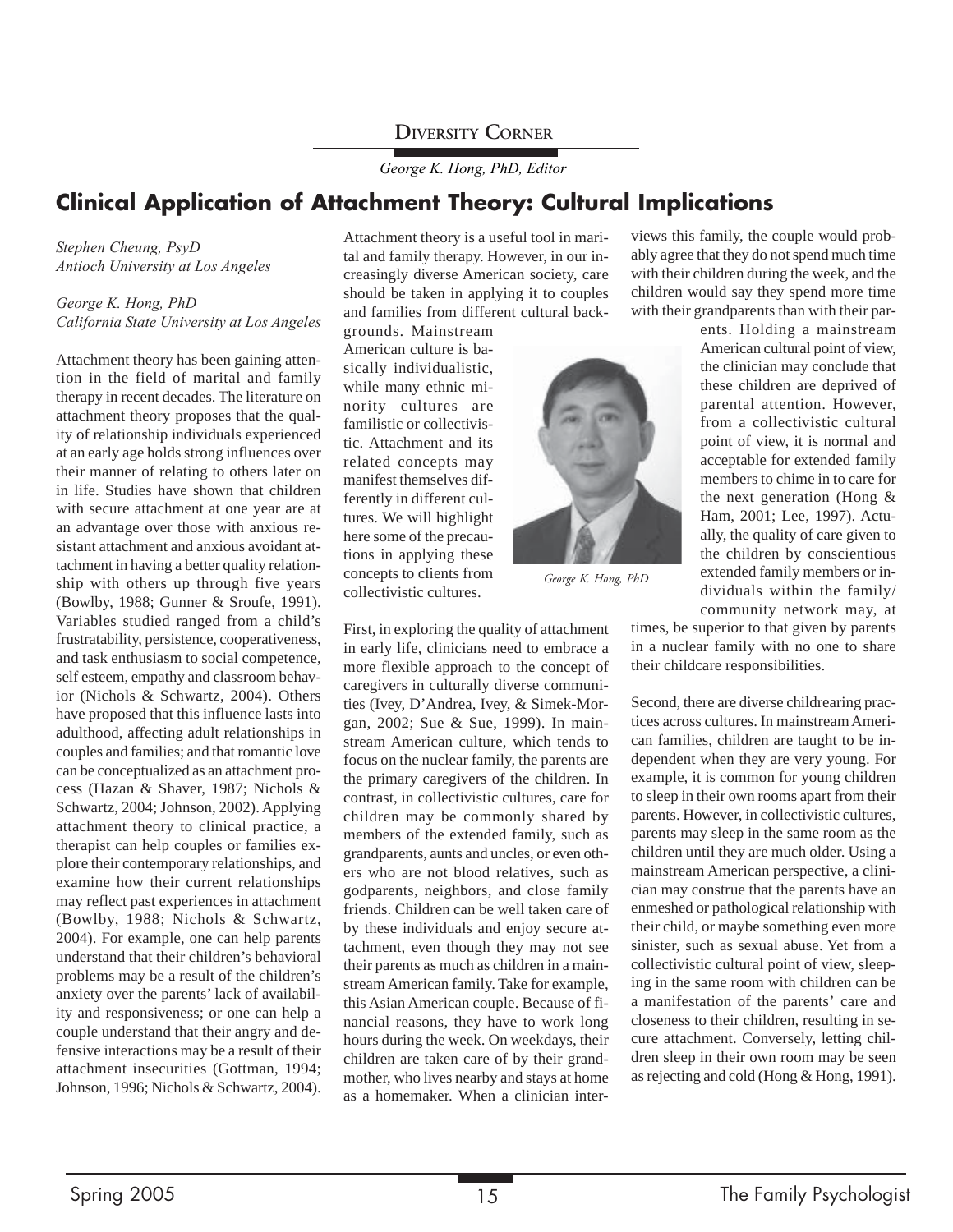Third, the concepts of differentiation and enmeshment also need to be interpreted within the different cultural contexts. In mainstream American society, most people would frown to see a 30-year-old adult still living in the same home with his/her parents. A clinician may conclude that this individual is unable to differentiate from the parents, and that there is a pathological dependency, or the family is enmeshed. Nonetheless, it is common for an unmarried Asian American person to live with the parents until the person gets married, because marriage is the normative lifecycle stage for branching out. Furthermore, adult children, whether married or not, tend to have a closer relationship with parents than those in mainstream American families. Culturally, children are expected to reciprocate the care they received from their parents by caring for their aging parents (Hong & Ham, 2001). Again, this relationship must not be mislabeled as enmeshment or dependency.

Finally, when a clinician helps family members explore their upbringing experiences, care must be taken to examine these past events in the proper social, cultural, and historical context (Hong & Ham, 2001). For example, a person who grew up in a rural area in a developing country 40 years ago, in comparing his childhood with contemporary American children, may report he had no toys to play with and no storybooks to read (not to mention television or other modern day amenities). But a closer examination may reveal that he had a happy childhood, well taken care of by extended family members, playing with stones and branches, catching insects or fishing with cousins and other children in the community, and listening to stories told by adults in the evening. If a clinician is not careful, this happy and secure childhood with high quality interpersonal relatedness could be misinterpreted as a chaotic and deprived childhood. Worse still, the client may be misled by an uniformed clinician to believe that he really had a miserable childhood, and be induced iatrogenically to develop pathological symptoms.

Overall, while attachment theory has high explanatory and clinical utility, there are some warnings and caveats in applying this theory to culturally diverse populations. Clinicians applying this theory in their work must be sensitive to the cultural practices in their clients' community. They also need to help the clients explore and interpret their early interpersonal relationships in the proper cultural, social, and historical contexts, rather than simplistically comparing them to contemporary mainstream America. It would be expedient for clinicians to bear in mind the tenets of social constructionism when applying this rich and powerful theory to culturally diverse communities, for our knowledge, interpretations, and meanings are all shaped by the socio-cultural contexts in which we live.

#### References

- Bowlby, J. (1988). *A secure base: Parent-child attachment and healthy human development.* New York: Basic Books.
- Gottman, J. (1994). *What predicts divorce*. Hillsdale, NJ: Erlbaum.
- Gunner, M., & Sroufe, A. (Eds.). (1991). Selfprocesses and development. In *The Minnesota Symposia on Child Development* (Vol. 23). Hillsdale, NJ: Erlbaum.
- Hazan, C., & Shaver, P.R. (1987). Romantic love conceptualized as an attachment process. *Journal of Personality and Social Psychology, 52*, 511–524.
- Hong, G. K., & Ham, M. D. (2001). *Psychotherapy and counseling with Asian American clients: A practical guide*. Thousand Oaks, CA: Sage.
- Hong, G. K., & Hong, L. K. (1991). Comparative perspectives on child abuse and neglect: Chinese versus Hispanics and Whites. *Child Welfare, LXX*(4), 463–475.
- Ivey, A.E., D'Andrea, M., Ivey, M.B., & Simek-Morgan, L. (2002). *Theories of counseling and psychotherapy: A multicultural perspective* (5th ed.). Boston: Allyn & Bacon.
- Johnson, S. (1996). *Creating connection: The practice of emotionally focused marital therapy.* New York: Brunner/Mazel.
- Johnson, S. (2002). *Emotionally focused couple therapy with trauma survivors: Strengthening attachment bonds.* New York: Guilford Press. Lee, E. (Ed.). (1997). *Working with Asian*
- *Americans: A guide for clinicians*. New York: Guilford Press.
- Nichols, M., & Schwartz, R. (2004). *Family therapy: Concepts and methods* (6th ed.). New York: Allyn & Bacon.
- Sue, D. W., & Sue, D. (1999). *Counseling the culturally different.* New York: John Wiley & Sons, Inc.

## **Join a SIG!**

The goal is to identify division members who are interested and active in these areas for networking and collaboration. It is anticipated that each of the SIGs and Committees will convene in the Division 43 Hospitality Suite in Washington DC. If you are interested in participating in one of these groups, please contact the chair indicated.

**Children and Adolescents** *Marsali Hansen, PhD* Email: mxh54@psu.edu

**Continuing Education** *Lyn R. Greenberg, PhD* Email: lrgreenberg@earthlink.net

**Education and Training** *A. Rodney Nurse, PhD, ABPP* Email: drrnurse@aol.com

**Family Psychology in Medicine SIG** *Clark D. Campbell, PhD* Email: ccampbel@georgefox.edu

**Family Violence** *Robert A. Geffner, PhD* Email: bgeffner@pacbell.net

**FP Graduate Education SIG** *Mark Stanton, PhD, ABPP* Email: mstanton@apu.edu

**FP Clinical Training SIG**

**FP New Professionals SIG** *Holli Eaton, PsyD* Email: heaton@apu.edu

**Forensic FP SIG** *Neil Grossman, PhD* Email: ngrossma@suffolk.lib.ny.us

**International Family Psychology** *Florence W. Kaslow, PhD, ABPP* Email: kaslowfs@worldnet.att.net

**Lesbian/Gay/Bisexual/Transgender Family Issues** *David E. Greenan, EdD* Email: degreenan@aol.com

**Membership** *William H. Watson, PhD* Email: william\_watson@urmc.rochester.edu

**Research**

*Kristina C. Gordon, PhD* Email: kgordon1@utk.edu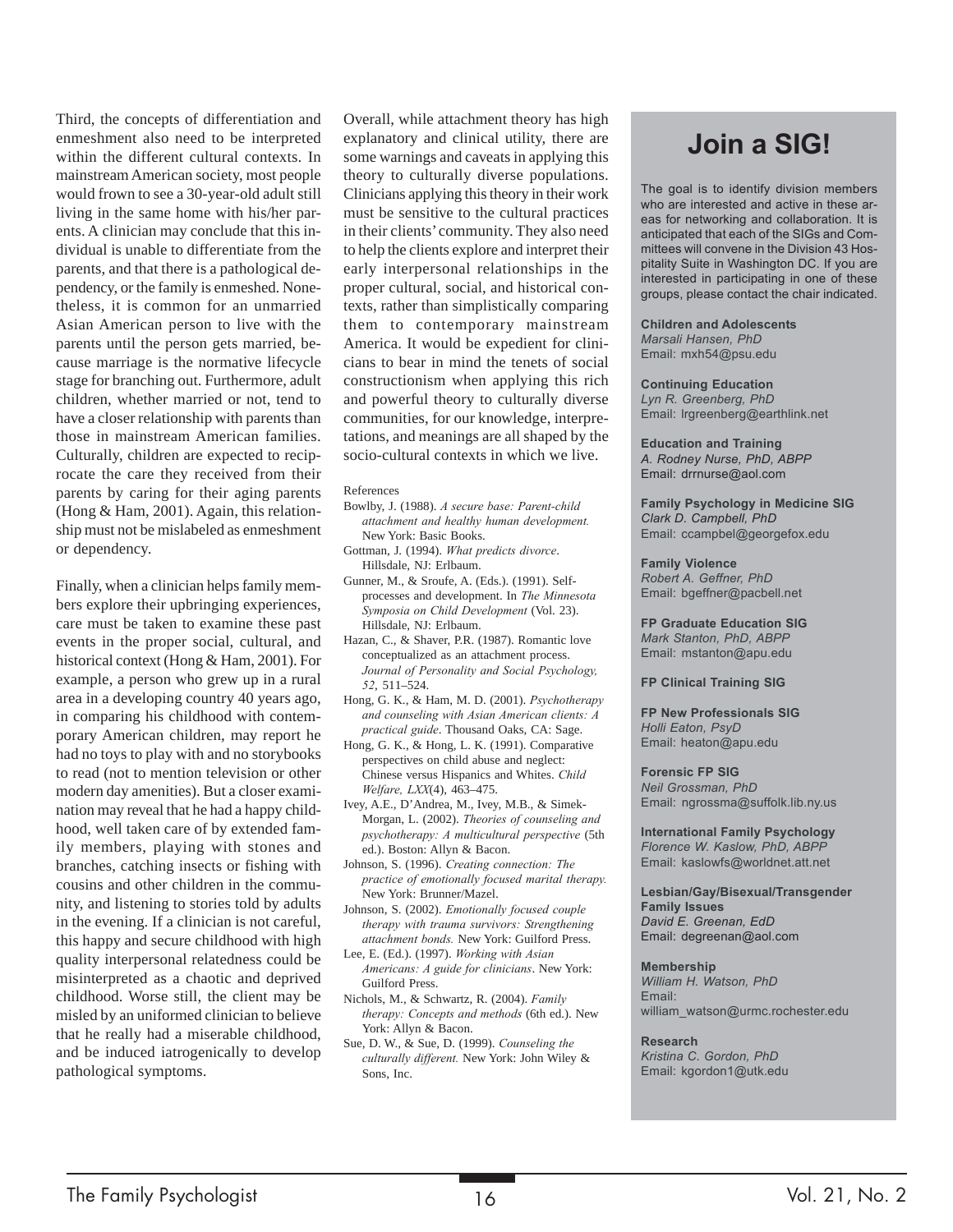### **EDUCATION AND TRAINING**

*A. Rodney Nurse, PhD, ABPP, Editor*

**Letter to the Column Editor:**

*In the Winter Issue, 2005, I issued an invitation, which I repeat here.*

*"Letters to the Education Column Editor: This (experimental) column section is designed to provide an opportunity for Division 43 members to write brief letters expressing their perspectives related to the subject mater of education and training columns and in response to TFP articles specifically on education topics. I am hopeful that given President Mark Stanton's theme of education for this year, this section will serve as a useful purpose of suggesting a variety of perspectives."*

*"So, when you read a TFP education and/ or training article that stimulates your thinking and you wish you could enter into a discussion with the author (or column editor) to provide an additional perspective or thought, pay attention to that impulse and write a letter to me (email or snail mail)!" Note addresses: drrnurse@aol.com, or PO Box 175, Orinda, CA 94563.*

*I'm very pleased to include an email from Dr. Luciano L'Abate with observations about the three family psychology program description articles in the Winter 2005 issue in the TFP.*

Dear Dr. Nurse:

I am taking you at your word to comment on articles related to education and training in family psychology in the last issue of *The Family Psychologist*.

What impressed me the most about the various programs presented in that issue was the relative absence of two aspects that make us family psychologists (L'Abate, 1992) different from family therapists from other disciplines, namely: evaluation (L'Abate, 1994)

With the exception of the program at Alliant International University in San Francisco, that did mention "intellectual and psycho-diagnostic assessment," none of the other programs mentioned this aspect of training. Sadly, none

and prevention (L'Abate, 1990).

of the programs covered in that issue mentioned prevention.

Are will selling out our professional identity as family psychologists to become like all the other disciplines interested in family therapy: namely (1) not stressing family evaluation before and after our interventions and (2) forgetting that for every couple or family

that we see in therapy there are many more troubled couples and families that need prevention rather then therapy? How about prevention and therapy?

#### References

- L'Abate, L. (1990). *Building family competence: Primary and secondary prevention strategies.* Newbury Park, CA: Sage.
- L'Abate, L. (1992). Family psychology and family therapy: Comparisons and contrasts. *American Journal of Family Therapy, 20,* 3–12.

L'Abate, L. (1994). *Family evaluation: A psychological perspective.* Thousand Oaks, CA: Sage.

Cordially, Lu

Luciano L'Abate, PhD (llabate3@bellsouth.net)

#### *Column Editor Comment:*

*Luciano L'Abate makes interesting observations. Some fundamental questions triggered in me: Is the lack of reference to assessment in two of the program articles a*

*reflection of a general downplay of assessment? Is assessment important? If we need assessment in our programs do we build on earlier instruments? (See Nurse, 1999, for building on older "clinical" tests and questionnaires). Do we use direct family related instruments such as described in the Fall 2004 issue of TFP? In considering as-*

> *sessment instruments, how does family psychology's interpersonal, systemic foundation intersect with intrapersonal approaches? How do we conceptualize the family to be assessed, given changes in the last half century? (See an example below of a naturally occurring selfnaming of a segment of relationship in "Wives-In-Law" below).*



*A. Rodney Nurse, PhD, ABPP*

*Mark Stanton's response: I appreciate Luciano L'Abate's concern for two key issues in*

*education in family psychology. I agree that prevention is not specifically mentioned in the articles in the issue (although I know it is included in some courses in at least one of the programs). He is correct that more attention is warranted to prevention.*

*On the other hand, assessment is more evident than the critique indicates. I would note that the Texas Woman's University article indicated that "One course, Theory and Practice of Family Psychology, covers the wide variety of family intervention theories and contains a laboratory component to model and practice basic family therapy skills. The course teaches students to use system theories as bases for making assessments and conceptualizations and for devising treatment strategies in work with families in clinical settings." Second, the Azusa Pacific University program indicates that it is competency based and that it adopts the seven core competencies identified by the National Council of Schools and*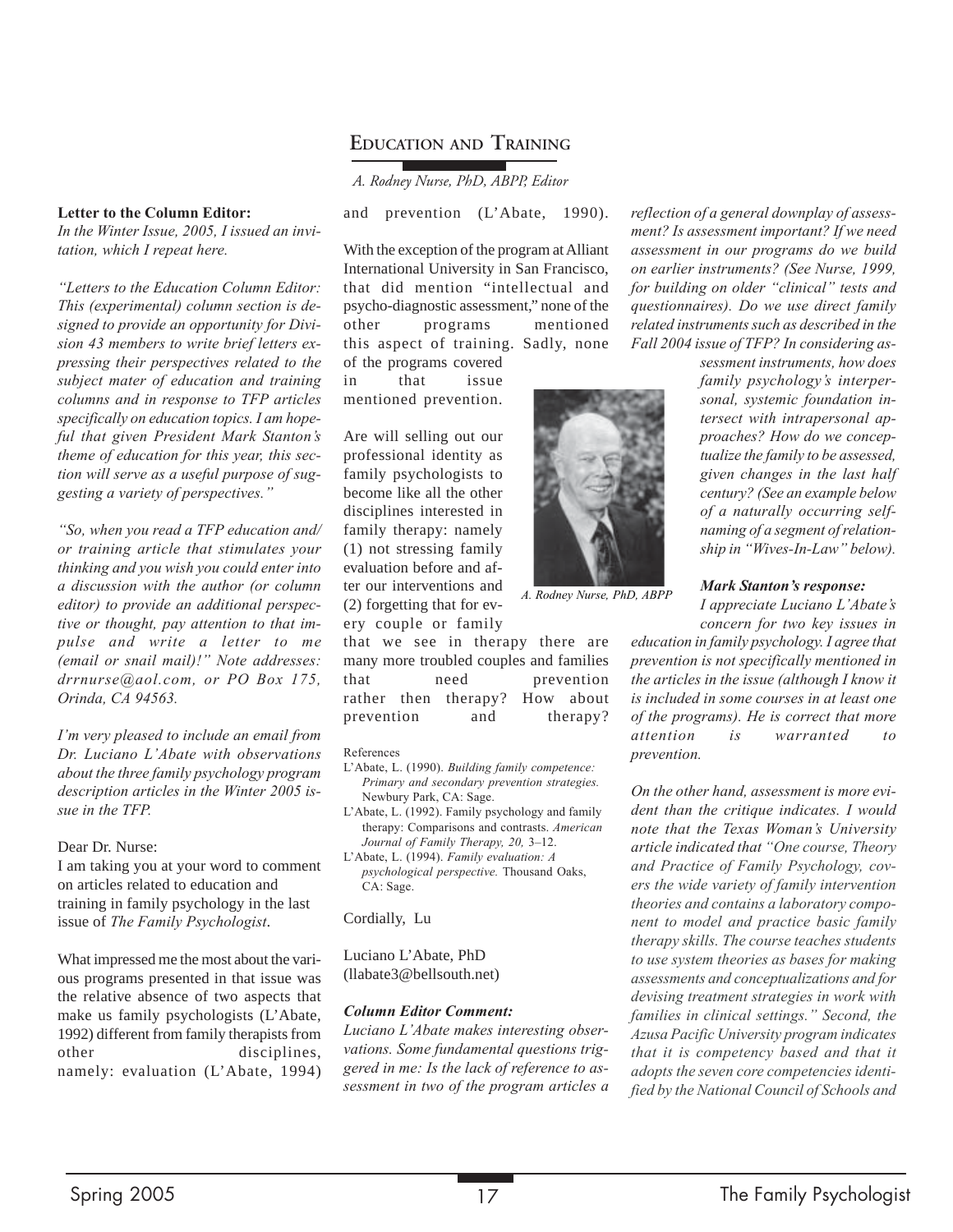*Programs of Professional Psychology: research and evaluation, relationship, assessment, intervention, diversity, consultation, and management and supervision. All APU students complete four assessment courses that provide a foundation in assessment. Later (p.8) it is specified that at APU the assessment competency is increased by the addition of means to conceptualize and measure systemic properties, such as relationship dynamics and family functioning, including instruction in couple and family assessment devices. Finally, an example is provided of an APU course that includes systemic assessment: "second year students take Family Psychology, a course that examines family development, the assessment of family functioning, the intersection of psychopathology and family dynamics, and family psychotherapy. Students learn to administer and interpret family assessment measures." Systemic assessment is an important aspect of education in family psychology and Luciano L'Abate is correct to emphasize it, but it appears that all three programs in the last issue do recognize that need and seek to provide education in elements of assessment.*

#### **Column Editor: Wives-in-Law?**

No, there is not a typo in the title. I recently learned of two women (neither a patient nor a client) who had coined this term to fit a family relationship for which we have no specific word in the English language as far I know. I think it is a useful word.

Let me describe their relationship. One woman, let's call her Anna, had three children by her husband, let's call him Lee. They had difficulty living together and so they divorced, painfully, but relatively overtly cooperatively. Anna and Lee wisely set up their two homes near each other so that their children could travel back and forth easily and the parents could share parenting without one being labeled "custodian" and the other "visitor." After a time as the pain in the divorce receded, Lee met Bell, who subsequently moved in with him and they married. As the children grew, being two boys and a girl of different ages, they had different activities and interests…soccer, dance, drums, baseball, drama, basketball, etc., etc., etc. The children liked both of their "moms," one of course a step-mother. As the women became acquainted, assisting each other in transportation and events for the very complicated schedules of these children, they grew to like each other. Both had necessary interchanging parenting relationships with the children (facilitated by their slightly different out-of-the-home work schedules). But they had no term to designate their relationship when they were discussing the children with others. Yet both loved the children, were constantly involved with their activities. After brainstorming for a time, what seemed natural for them was to describe their relationship as that of "wives-in-law," which they have continued to do.

I have no way of knowing just what complex of needs this met for these particular women. I think, however, that in part it likely provided a way to acknowledge their hard working, warm, cooperative parenting relationship as they both, along with Lee, were raising children. Neither "mom" was primary in terms of care taking. And all three adults had active parenting relationships with "their" children. Other cultures, I recall from anthropological studies, often have specific names for kinship relationships. It seems to me that we need new terms to provide a reflection of status, function, and especially relationship. I refer the reader back to Luciano L'Abate's column, The Final Word, in the Fall 2004 issue of *TFP*. Citing changes in family structure as I do in the next paragraph, he states: "I resorted to using the concept of 'intimate relationships,' defined as being "close, committed, interdependent and prolonged."

The model for the definition of family by the Bureau of Census is "one household, two married parents." Going by the last Census only 25 percent of families met this criterion and by 2010 the percentage is projected to be 20 percent (cited in Ahrons, 2004). One implication for me of this shift is that as family psychologists we would do well to keep an eye for kinship related words that develop naturally in our culture. With this base we would further a natural language for discussions, whether in the classroom, therapy office or study in research lab. In *The Way We Never Were,* by family historian Stephanie Coontz, reference is made to the "tremendous variety of workable childrearing patterns in history," suggesting that "with little effort, we should be able to forge new institutions and values" (2000).

#### References

- Ahrons, C. (2004). *We're still family*. New York: Harper/Collins.
- Coontz, S. (2000). *The way we never were*. New York: Basic Books.
- L'Abate, L. (2004). The final word. *The Family Psychologist*, *20*(4), 36, 32.
- Nurse, A. R. (1999). *Family assessment: effective uses of personality tests with couples and families.* New York: Wiley.
- Nurse, A. R., & Thompson, P. (Work in Progess). *Collaborative divorce: A family-focused approach.* APA Books, Inc.

## *The Family Psychologist* Archive

Back issues of *The Family Psychologist* are available for the past three years in an archive on the Division 43 web site. If you are looking for a recent article, you may find it there. Division members may make copies of articles for use in clinical work or educational purposes (course handouts, course reading assignments). Visit www.apa.org/divisions/ div43 and click on *The Family Psychologist*.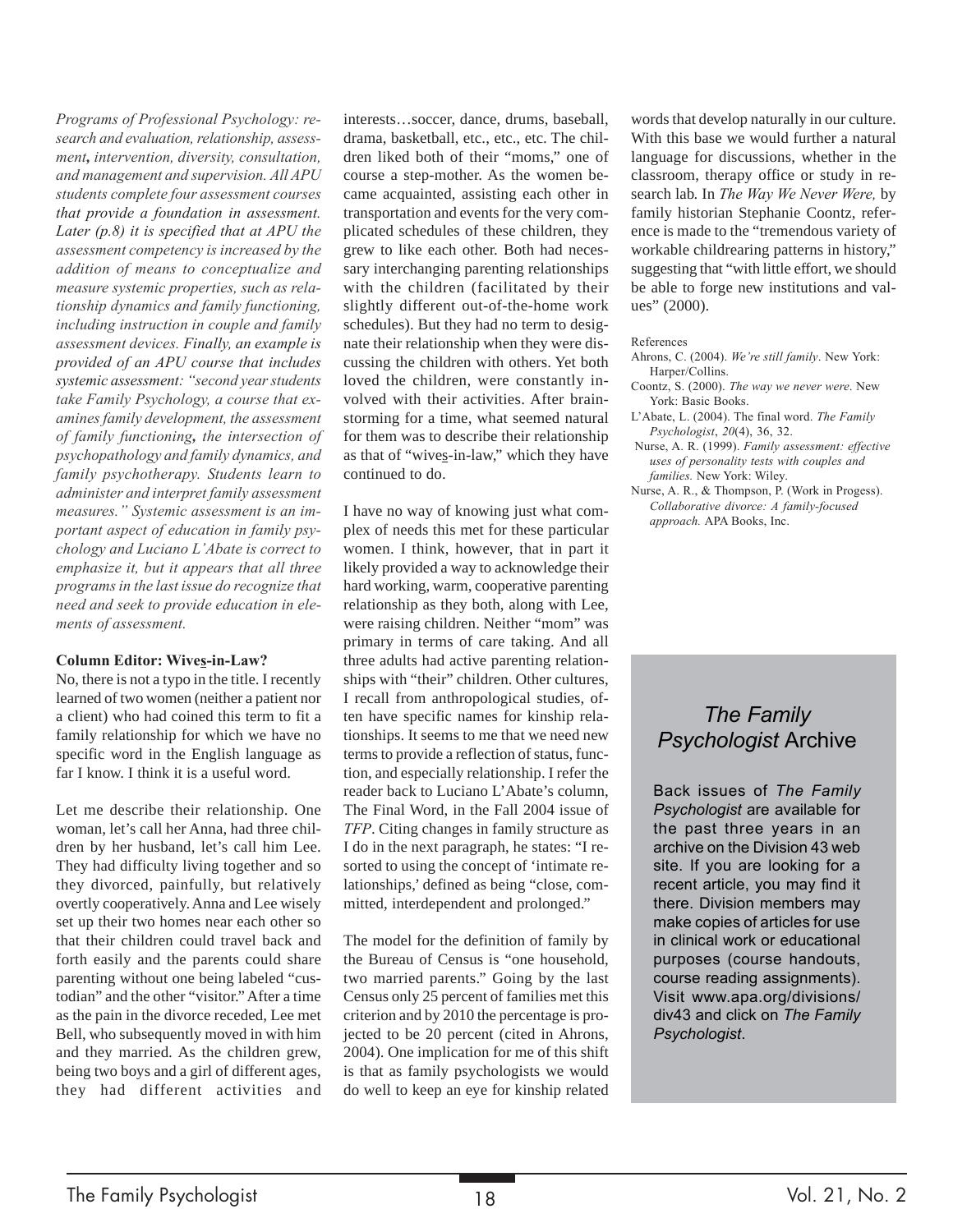### **REFERENCE CORNER**

#### *Nancy S. Elman, PhD, Editor*

*This issue of* The Reference Corner *includes two new books on families with disparate challenges, one with serious mental illness, and the other with extramarital affairs. A new and significant contribution to the literature on attachment that links basic research to practice complements the theme of attachment of this issue. In keeping with Editor and Division President Mark Stanton's presidential emphasis on Family Psychology Education and Training, each issue of* The Reference Corner *this year has at least one review by an advanced graduate student or new professional. If you are a trainer, please consider encouraging a student to write a review (perhaps with you) as an opportunity to contribute to the field. Contact me with suggestions or requests. If you are the author of a new book in family psychology that seems appropriate to review in this column, please make arrangements to have a copy to be considered for review sent as close as possible to the publication date. Send books (or galleys if possible) to Nancy S. Elman, Ph.D., Editor, University of Pittsburgh, 5946 Posvar Hall, Pittsburgh, PA 15260; email: elman@pitt.edu.*

*Atkinson, Leslie, & Goldberg, Susan. (Eds.). (2004).* Attachment Issues in Psychopathology and Intervention. *Mahwah, NJ: Lawrence Erlbaum Associates. ISBN: 0- 8058-3693-4 (hc). (289 pp.) \$45.00.*

#### *Reviewed by Nancy Elman*

The nearly 4-year-old girl said warmly to her maternal grandmother while wrapped tightly around her neck and hips after a bath and stories, "I'm attached to you, Grammy." The grandmother said to the child, "I'm attached to you, too, Lindsey," and the child replied with glee: "We're attached to each other!" OK, I'm the grandmother, and this interaction took place fairly recently after a family vacation, touching me with the simple elegance of a moment when attach-

ment can be so beautifully celebrated and making my interest in a work like Atkinson and Goldberg's *Attachment Issues in Psychopathology and Intervention* seem inevitable.

Leslie Atkinson and Susan Goldberg have set out what seems like a fairly simple agenda for their edited collection, *Attachment Issues in Psychopathology and Inter-*

*vention:* to push forward thinking about the clinical aspects of attachment theory (p. vii) and to focus on applications of attachment that integrate developmental and clinical perspectives. They cite progress toward this goal over the recent past: a 1988 work by Belsky and Nezworski, *Clinical Implications of Attachment,* as a landmark book limited by the fact that there were no clinical data to move from implications to applications. Atkinson and Zucker's 1997 *Attachment and Psychopathology* is seen as the next advance in linking the two strands, although the linkages were still difficult to demonstrate empirically.

This current book came about because editors Atkinson and Goldberg believe that there has been significant progress in areas such as understanding the disorganized attachment style, and applications to empirical to clinical work. They have included writings by some of the most senior and respected experts on attachment. The book is divided neatly in half: the first half dedicated to exploring research on the links between attachment and the development of psychopathology, the second half de-



*Nancy S. Elman, PhD*

voted to intervention. In the first half Atkinson and Goldberg succinctly review where the field has been focused: on issues of a) continuity of attachment over time (hence predictability) and b) context, the conditions for different attachment re-

> sponses. They set as the goal for the book to address the form of psychological difficulty or pathology, at what stage of development, impacted by what applications. Byron Egeland and Elizabeth Carlson follow with a chapter that demonstrates the pathways from attachment to pathology over time (linking the data from the youngest children as far as adolescence), and then showing pathways to particular outcomes such as anxiety disor-

ders, antisocial behavior, depression and dissociation. The patterns are becoming increasingly clearer as empirical research becomes more robust. This data, mostly drawn from the Minnesota Longitudinal Study of Parents and Children, documents the progress. The remainder of this section of the book presents additional empirical evidence for the relationship of attachment to such disorders as failure to thrive, disorganized attachment between parents and young children, and adolescent psychopathology.

The second part, Intervention, moves from empirical findings on relationships and risks based on attachment experiences to several models and examples of clinical intervention that, for the most part, readily dovetail with a family systems perspective. Two are about clinical assessment and treatment for parents and children. In the first, Kobak and Esposito present a tripartite Level of Processing (LOP) model for focusing on each individual's (parent and child) attachment style and/or internal working models about relationships, the interpersonal level of reading and sending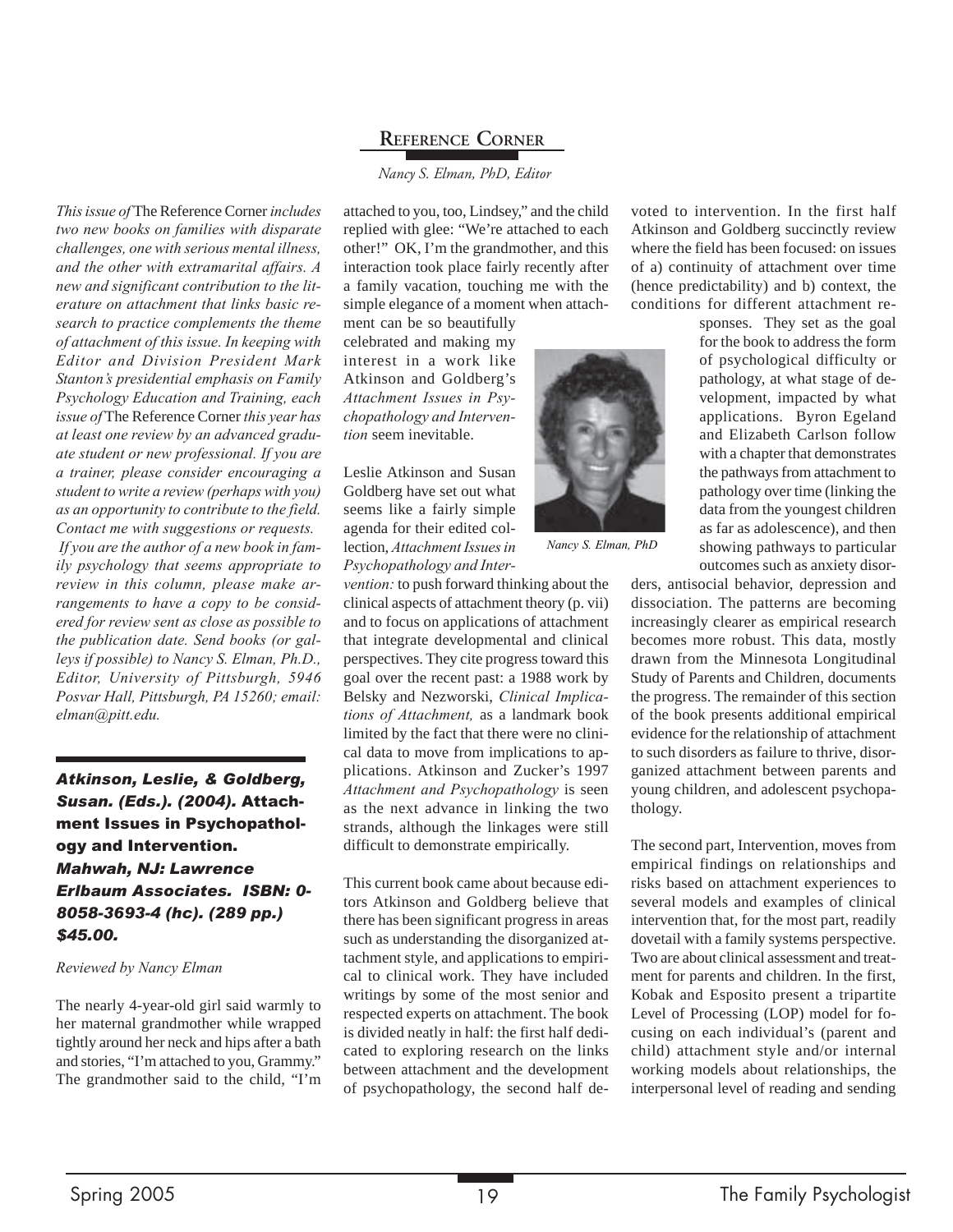signals between parent and child, and the metacognitive level (especially at first for the parent) of reflecting on and evaluating the internal working models about self and other and course-correcting as change is needed. It is a simple enough outline or paradigm with useful implications for clinicians. In a second chapter focused on parent/child intervention, Cicchetti, Toth and Rogosch report on a program utilizing attachment theory to treat depressed mothers and their toddlers.

The remaining chapters address a variety of adult clinical issues, again broadly systemic. Dozier and Bates extrapolate from attachment to approaching the "states of mind" of the therapist, considering how attachment plays out and effects the therapeutic relationship. They describe the treatment relationship, rightly I think, as often an attachment relationship, "directed at modifying the client's processing of attachment-related information" (p. 167). Drawing on empirical research on states of mind and ways of interacting, Dozier and Bates suggest that one role for the therapist may be to respond to the client in ways that challenge the client's expectations or working models of attachment. Sue Johnson contributes a chapter on creating secure attachment in couples therapy where one partner of the couple has suffered from a trauma. Johnson's Emotionally Focused Couples Therapy (EFT) may be the most familiar of anything in this book to family psychologists. In this work she has focused on the importance of key attachment relationships, e.g., partners, in providing a safe haven within which old wounds may be healed, considering how specific attachment styles and behaviors may be addressed in the therapy. Finally, Arietta Slade reports on two individual therapies in which attachment issues of each client in significant family relationships (and in the transference) formed the basis of the work. Drawing on extensive clinical examples, she details the work with two female clients, one with a dismissive and one with a preoccupied attachment style. Her descriptions bring to vivid life these adult attachment patterns of relating.

Atkinson and Goldberg have, it seems, done what they set out to accomplish. *Attachment Issues in Psychopathology and Intervention* takes the next step in moving forward applications of attachment theory and research findings toward clinical relevance within a family systems perspective. The chapters in the Intervention section of the book are enriched with either chunks of transcription of key interchanges or more complete case examples that may help the reader transfer the model directly to what one might say or do or attend to in the therapeutic hour. As well, the relevance of the direct linkage of research about particular attachment styles and interactions is demonstrated, moving the field beyond some of the earlier global fuzziness about attachment categories. Family therapy and family psychology have probably not yet made enough application of attachment theory and research to practice - this book takes another step forward in making it relevant, through the improving research and the elegant examples of the wide range of potential clinical applications.

*Marley, James A. (2004*). Family Involvement in Treating Schizophrenia: Models, Essential Skills and Process. *New York: Hawthorn Clinical Practice Press. ISBN 0-7890-1250-2 (pbk). (157 pp.) \$24.95.*

#### *Reviewed by James E. Dobbins*

There can be no greater test of a psychological theory than how well it informs research or successfully guides practice with difficult-to-treat clients. *Family Involvement in Treating Schizophrenia…* examines the utility of the major family therapy theories when applied to the difficult work of helping families to cope with severe mental illness. James Marley, from Loyola University of Chicago, suggests that clinicians might approach a book on this topic as redundant to what we have heard time and

time again about the difficulties of treating schizophrenia. This is a disorder that we may be comfortable leaving out of the arena of family therapy because medications and case management have done a better job of reducing the negative and positive symptoms associated with this disorder. If these are the places that your thinking goes about a 157- page text on treating this population, you would be all wrong in this case. James Marley has done a superb job of bring bringing light to a darkened hall in the house of family psychology. First, it is great to have a handy reference on the theories that define the professional roles of the family psychologist. He helps the reader to understand that there is not enough research on the utility of family therapy with families who experience schizophrenia. He also reminds us that without research on schizophrenia some of our major theories and theorists would not be in existence. He weaves the relationships among the various schools together in a tight narrative so that the story is not lost about the characters or the causes that the major theorists tried to champion in their work with schizophrenia. More importantly, he makes compelling statements about the strengths and shortcomings of each theory. He leads readers to the awareness that we are not fully utilizing our creativity and influence to advocate for families who need something more than self-help or wrap-around services.

I greatly appreciated the balance and due concern given to the therapist, client, and systems of care that affect families who deal with schizophrenia. Having taught in this area for the past ten years I feel that I have here a much needed text for the graduate student who needs to understand both theory and application within an integrated format. This book is a good companion to the state of the art text written by Diane Marsh (1992). Her book differs in that it focuses on the diathesis-stress model and offers little about theories of family therapy. If space allowed I would let the book speak for itself, citing theory by theory Marley's parsimonious and engaging analysis of how theory and associated techniques should or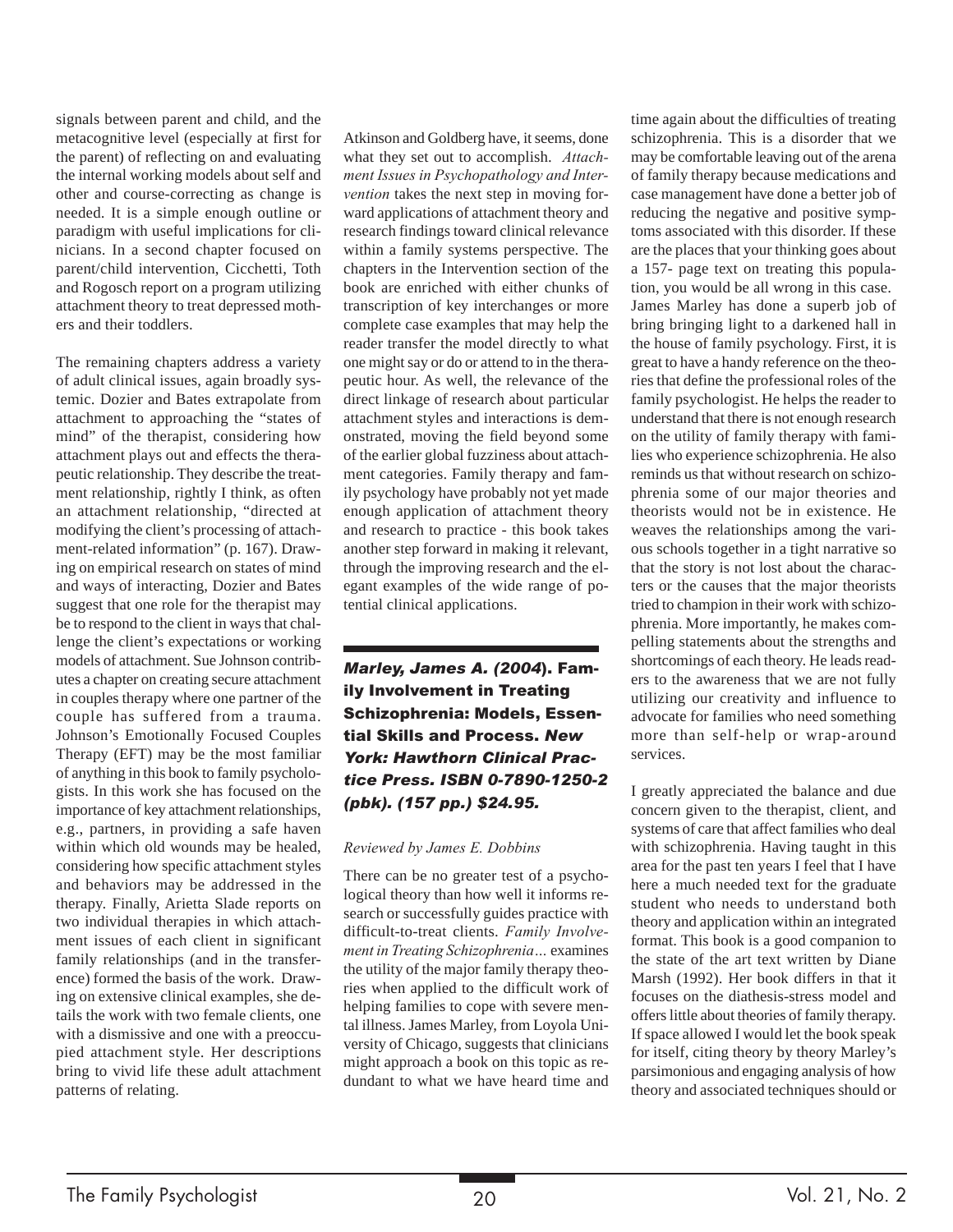should not be used. This is where the practitioner may get the most mileage out of the information. He discusses each theory in terms of its principal tenets and techniques, with additional analysis as to what will facilitate or likely block or harm therapeutic process. In general he suggests that although psychodynamic theory has much to offer in terms of the role of listening and a long term approach to care, it suffers from the inability to shed its negative image as a "mother blaming" theory. In an analysis of experiential theories, Marley notes that the personalism of a Carl Whittaker or Virginia Satir can not be duplicated, so for all of the strength of these approaches, they lack the ability to be replicated. Structural and strategic theories offer many positives in terms of how closely they use the language of general systems theory. Structural theory offers a user-friendly language of change, while strategic therapy has moderated its principle weakness of being too directive for a collaborative therapy. Humanistic and narrative (including solution focused) approaches are a good fit for the non-blaming stance that is critical in working with families who have a schizophrenic member, but the use of questions may be a test for the issue of expressed emotions more than other approaches. Multiple family theories are seen as the strongest and best researched approaches to intervention with schizophrenia. This includes the psychoeducational theories at the heart of the extremely successful National Alliance for the Mentally Ill family education programs.

At the end of this book Marley projects future possibilities for the individual family psychologist and the governance of the field as it relates to advocacy and care of families who have members with schizophrenia. He mentions that this domain will likely become the turf of specialized rehabilitation clinicians who use family therapy theory as an adjunct, so he provides a generic five-step approach to institutional development of "family focus" programs and individual professional competence in this mission field. He has guidelines for supervision and ethical guidelines.

I was struck by Marley's statement that "the schism that exists between researcher and therapist did not always exist, at least when it comes to family work with schizophrenia" (p.140). He extends a challenge to family psychologists to see how we can move the next generation of students back into this work. His work suggests that unless we work with the most challenging cases we may not have the authority to say that we have the best tools to work with those who are less challenging.

Given the comprehensiveness of the book, I would call it a pocket reference for those who want to expand their understanding of theory or their efficacy for working with clients who are compromised in their ability to participate in their own recovery.

*James E. Dobbins, PhD, ABPP, is Professor in the School of Professional Psychology at Wright State University. He is Director of the post doctoral training program and currently serves as Vice President for Practice of Division 43.*

Reference

Marsh, Diane. (1992). *Families and mental illness: New directions in professional practice*. New York: Praeger.

*Allan, G., Duncombe, J., Harrison, K., & Marsden, D. (Eds). (2004.)* The State of Affairs: Explorations in Infidelity and Commitment. *Mahwah, NJ: Lawrence Erlbaum Associates. ISBN: 0805844570 (pbk). (253 pp.). \$29.95.*

*Reviewed by Sorrenta Stuart*

*The State of Affairs: Explorations in Infidelity and Commitment* is a straightforward representation of research on infidelity in romantic relationships. The editors chose colleagues holding differing theoretical perspectives from the United States and abroad, and their combined contributions give a cross-national view of affairs. The chapters consist of descriptive research, surveys, large statistical studies, interviews, and case studies. They illustrate both the liberating effects of extra-marital affairs and the detrimental effects they have on society at large and on individuals and families.

It is not news that affairs and infidelity have become more common in the institution of marriage. This book is a useful guide for mental health and social service professionals and students interested in the many factors that lead to and impact infidelity in romantic relationships. Themes of secrecy, lust, and betrayal are common threads, and issues such as jealousy, betrayal, and lies must be addressed in any effort to help couples repair damage to their relationship. Although affairs are often romanticized in popular culture, the experience of a couple suffering from the repercussions of infidelity is usually quite unromantic.

*The State of Affairs* illustrates changing societal attitudes over time concerning infidelity. Traditionally, sexuality was viewed as a matrimonial duty rather than as a pleasure. Today sexuality is perceived more and more as an individual and mutual right and pleasure. Authors Kontula and Haavio-Mannila describe how sexual tolerance has increased in Western societies and how sex itself has become more hedonistic. They report that sexuality has become more recreational and pleasureoriented, and carefully review the earlier role of reproduction in American sexual life. Sexuality has become a source of thrill and excitement for many individuals. If a person does not derive this sense of pleasure from his or her partner, it has become more common in Western societies to look outside the monogamous partnership.

Broad-based studies are presented in *The State of Affairs* that demonstrate trends in infidelity in the US and internationally, furthering this book's credibility. Although many scholars shy away from issues regarding sexual contact and intimacy, the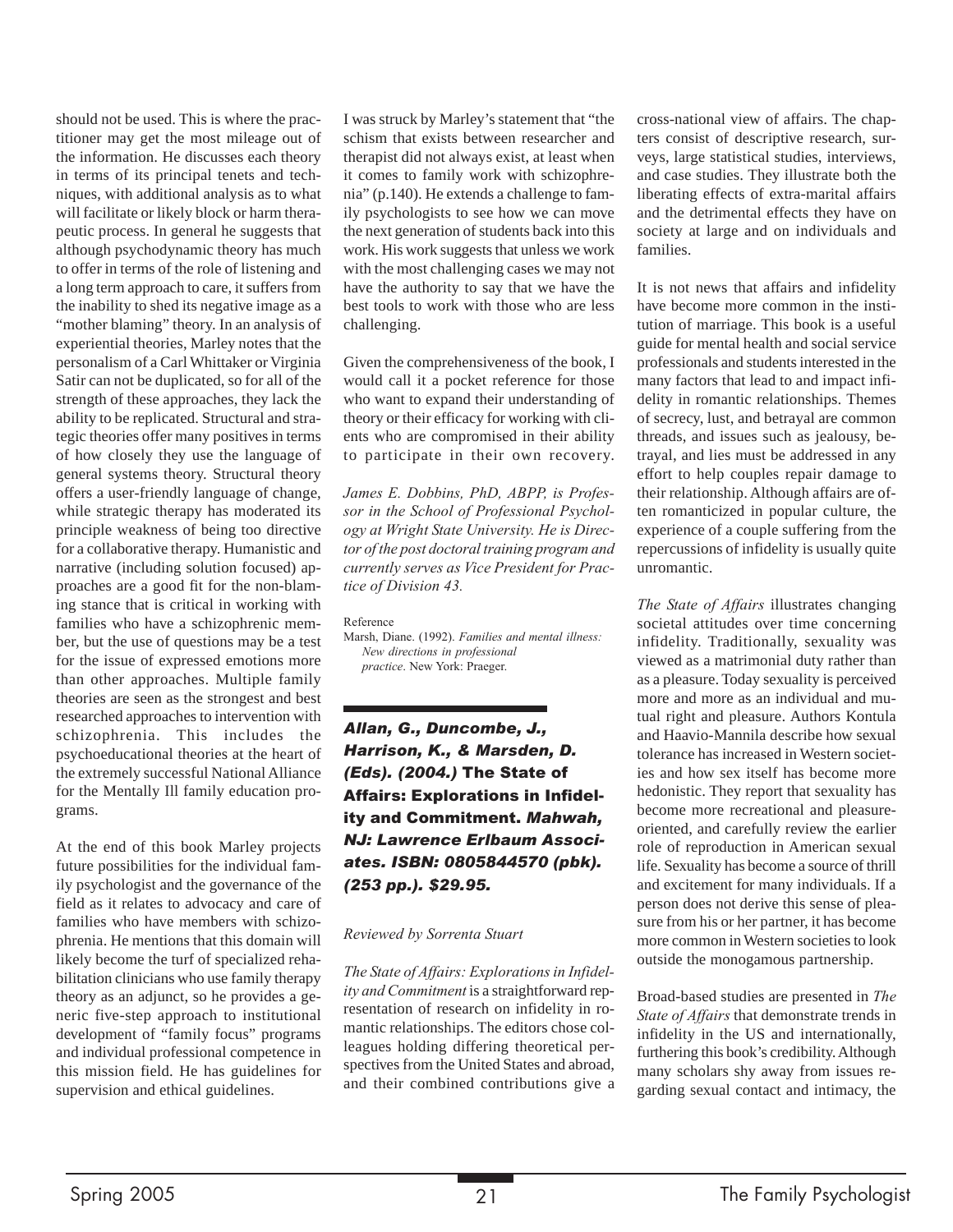editors actively approach and dissect issues surrounding sex and secrecy in romantic relationships. This may be especially useful to clinicians working with diverse populations, and psychotherapists are urged to recall the importance of differing cultural attitudes when working with couples in distress. The work approaches aspects clinicians may not consider, such as the differences between his- and her- affairs, effects on children, and coping strategies.

A chapter by Duncombe and Marsden effectively demonstrates the narrative of an affair. The authors look closely at events before, during, and after an affair, using a sociological perspective to study the story of Sarah, who had an extramarital affair with David. Although the narrative touches on broad themes, such as affairs for sexual pleasure and/or emotional fulfillment, it also emphasizes that each individual story is different. This is a critical aspect when considering the generalizations people tend to make in explaining affairs, such as boredom, curiosity, and "sociological trends." Sarah's story itself is riveting. The narrative instills a feeling of understanding for individuals involved in an affair and offers psychotherapists a more empathic stance toward partners who stray. Sarah's story introduces themes of guilt, secrecy, and jealousy, as well as adventure, lust, and romance. These contrasting themes evoke interest and questions such as "Could her husband have stopped the affair?" and "Why was she obsessed with the other man?" Sarah's story presents themes of the attractiveness of the unknown and avoidance of the monotony of the mundane, as well as those of gender, power, media images, and egalitarianism. Sarah's suicidal ideation cues psychotherapists to the pain individuals may feel by the ending of romantic relationships. Eventually Sarah's affair reached an impasse. She could no longer continue to emotionally hurt herself and her family, and eventually came clean to her husband only to find out that he too had participated in many sexual affairs.

The reasons that many people engage in extramarital affairs become more apparent through three chapters that describe themes of sex, validation, and love. Several authors discuss communication styles between couples that influence affairs. By reviewing the research literature the authors found that verbal and nonverbal separating between two people often leads to one searching elsewhere for intimacy. Buunk and Dijkstra explore how the incidence of extramarital sex varies between men and women. Women often seek affairs for emotional support while men seek affairs for sexual satisfaction. Family patterns may predispose partners to have or not have an affair, such as having had divorced parents. Also, affairs occur at different stages in a relationship: an affair after childbirth is different than one in the later years of marriage. Affairs may occur for revenge, to restore self-esteem, or to abate feelings of loneliness. Adulterers often experience a powerful change in their identity during and after the affair, and it becomes clear that affairs can lead to not only the demise of the marriage, but to the demise of the individual's prior identity as well. These and other findings are grounded in empirical research, and this may offer insight into the future direction of both study and practice dealing with romantic relationships and the role of affairs.

*The State of Affairs* can aid psychotherapists in working with individuals, couples, and families in the aftermath of the affair. This is an excellent book for therapists and students hoping to gain more knowledge on marriage, partnerships, and affairs to enhance their practice. This book begins to make sense of several issues in relation to affairs, is informative, and an interesting read as well.

*Sorrenta Stuart is a Master's candidate in Marriage and Family Therapy at the University of San Francisco, and is currently a trainee at a middle school in San Francisco.*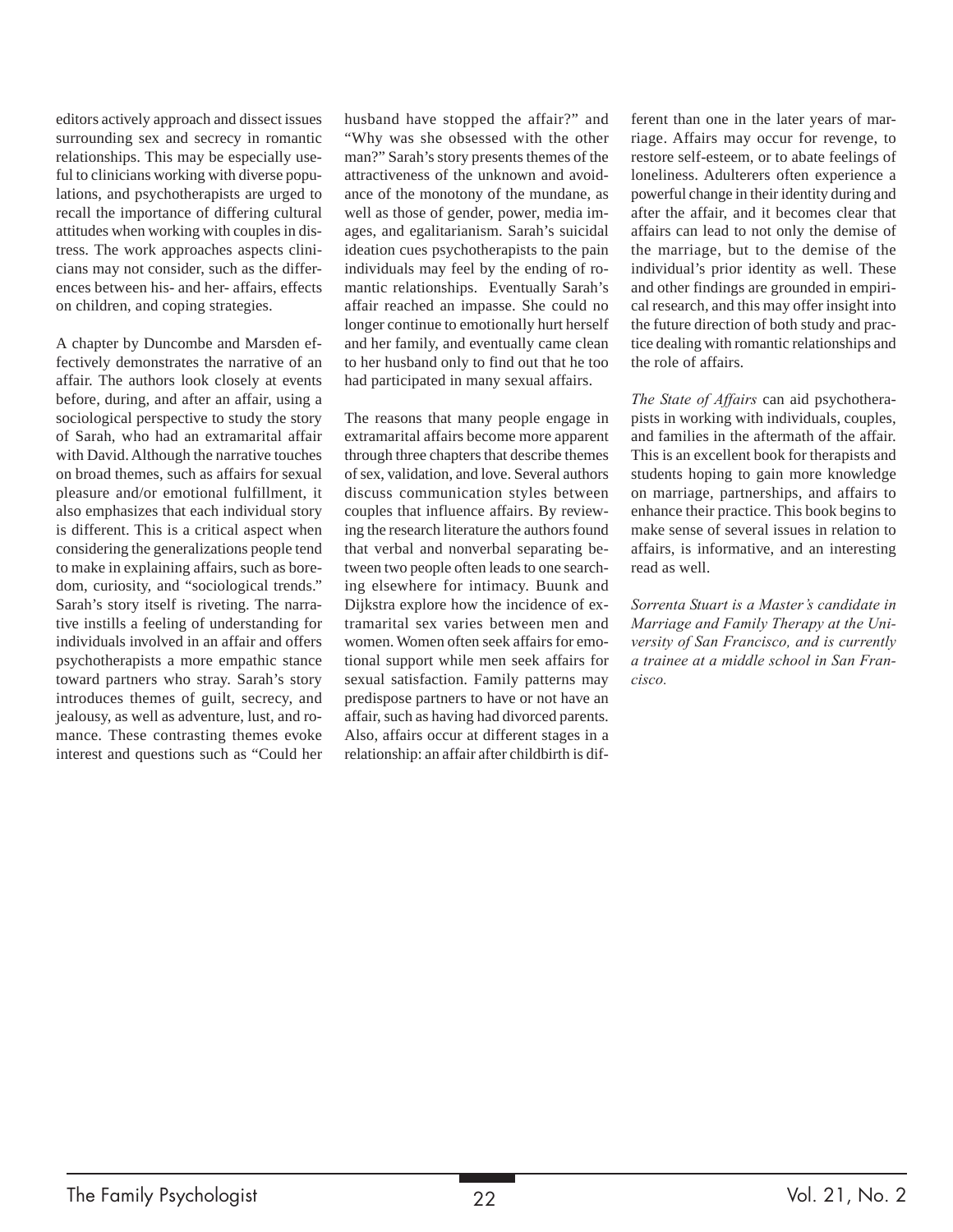## **Crisis in Children's Mental Health Care: A Well-Kept Secret**

*Karen Saywitz, PhD*

*Chair, Interdivisional Task Force on Child and Adolescent Mental Health*

#### *Laura Nabors, PhD*

"*Growing numbers of children are suffering needlessly because their emotional, behavioral, and developmental needs are not being met by those very institutions which were explicitly created to take care of them." (*Report of the Surgeon General's Conference on Children's Mental Health, 2000)

These are the words of former U.S. Surgeon General, David Satcher, who concluded that our system of delivering children's mental health care was in crisis and that a nationwide overhaul was necessary. Recently, President Bush appointed the New Freedom Commission on Mental Health to re-examine the issue. Preliminary reports referred to the situation as a public health crisis. In response, the American Psychological Association (APA) passed a resolution on children's mental health and funded two task forces to outline the role Psychology should play as a leader in a national reform effort. Both task forces concluded that the public, the policy-makers, and many professionals remain unaware of the problem, recommending that increased awareness both inside and outside of Psychology be a top priority.

In short, one in ten children or adolescents have a serious mental health problem, and another 10% have mild to moderate problems. However, less than half of children with mental health problems actually receive treatment or services. Even then, only one in five receive treatment from a professional specifically trained to work with children or teens. Moreover, there are grave disparities in identification and prevention of mental health problems as well as in access to services for families of color, in

poverty, or who have children with special needs. Reform is even more urgent now that research indicates many mental health disorders in children and adolescents are treatable and even preventable.

The costs to our country are staggering. Untreated mental health problems in children can lead to tragic consequences, including suicide, substance abuse, inability to live independently, incarceration, lack of vocational success, and health problems. Not only are families affected but also communities, schools, employers and the nation as a whole.

#### **What is APA doing?**

Eight APA Divisions have joined efforts in an Inter-divisional Task Force on Children's Mental Health Care to promote the conceptualization and realization of a new national model for promoting, preserving and restoring our children's mental health. This model calls for a comprehensive, sustainable, collaborative system. Components include:

- *Promotion* of healthy social and emo tional development for all children
- *Prevention* of mental health disorders in children
- *Early screening and identification of in dicators of mental health problems* in schools, daycare, health clinics, emer gency rooms, and especially high risk set tings such as juvenile justice and child welfare programs
- *Early childhood intervention* grounded in emerging research highlighting the role of environmental factors in brain development
- Universal access to a *comprehensive range of treatments and services* for chil dren and families identified with mental health problems *coordinated* across agen cies and service systems that are *cultur ally, linguistically,* and *developmentally*

 sensitive, *individualized*, *family centered, home-school- and-community based, and evidence-based*

*• Sufficient funding and realignment of funding streams* to create an infrastructure that supports a comprehensive array of services

#### **What can you do?**

Spread the word. The system is broken and needs repair.

- Educate others about the seriousness of mental health problems for children and the stigma that prevents families from seeking treatment
- Inform others that children's mental health and social, emotional, and behav ioral well-being are critical for "healthy" development
- Improve awareness of the early signals of mental health problems and the fact that there are effective treatments available
- Inform others about the shortage of men tal health professionals trained to work with children, adolescents and their families using evidence-based treatments

#### **How? Here are resources to help**

The Inter-divisional Task Force on Children's Mental Health is developing materials to provide members with the background information necessary to spread the word. We are creating a website to centralize information on children's mental health to be accessed by both the lay public and professionals. We have completed a set of *Talking Points* you can use to advocate for reform found at http:// mirror.apa.org/ppo/issues/ tftalkingpoints.html. We created a *Fact Sheet on Early Signals of Possible Infant, Child, and Adolescent Mental Health Problems* to help educate colleagues in other disciplines*.* We are organizing congressional briefings by experts and a national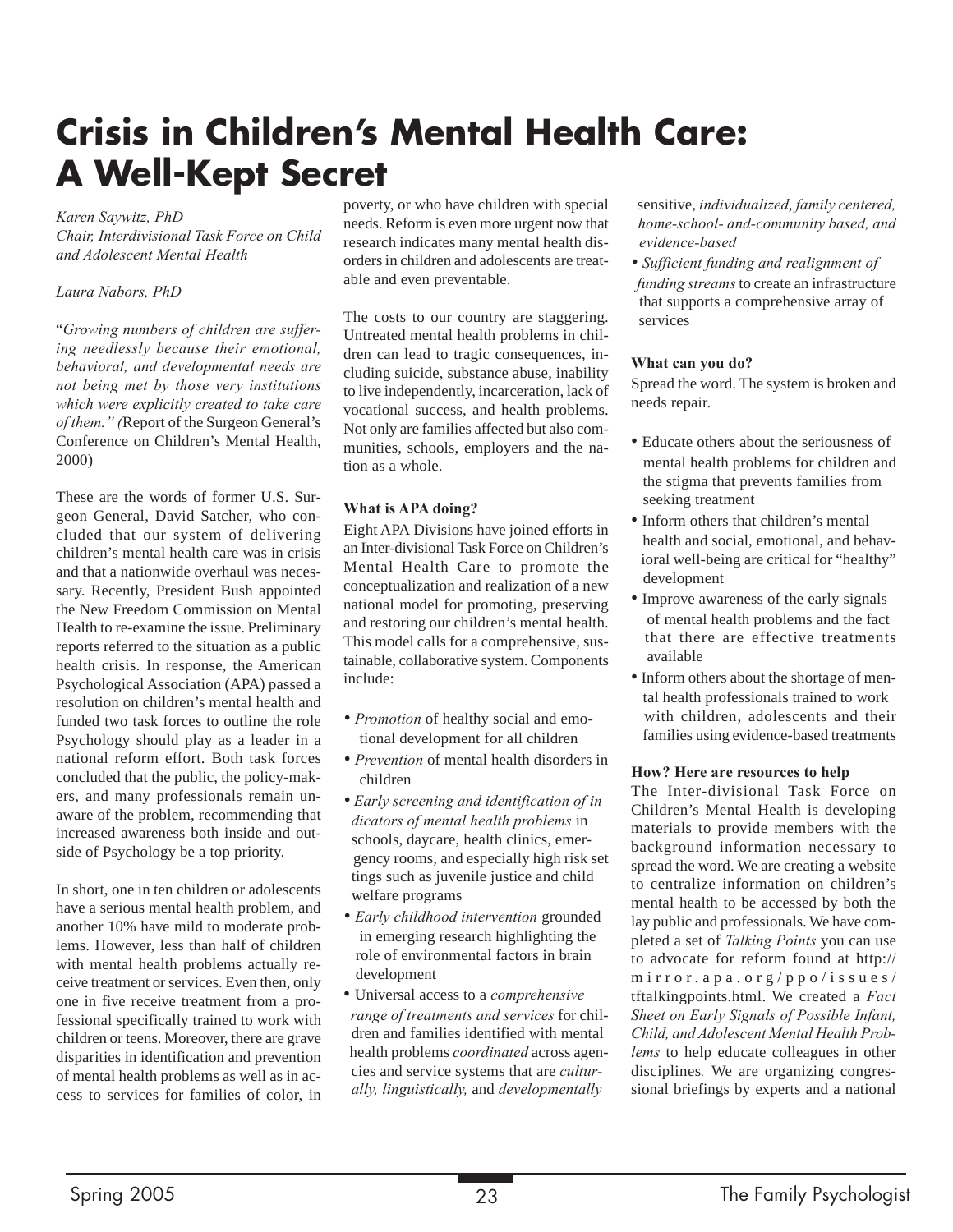multidisciplinary summit to address child mental health policy.

Visit the website, peruse the links, download fact sheets and talking points. Then….

Educate colleagues, patients, parents, coaches, church, community and PTA members, school administrators, and school boards about this crisis in children's mental health services.

- Talk to a department head at a Psychol ogy program near you. Let the chair know how important it is to train graduate students to work with children and families.
- Educate colleagues in other disciplines. Increase awareness of early warning signs, guideposts for referral, and effec tive treatments. Volunteer to train new providers — supervise someone who wants to learn. Give an inservice presen tation.
- Donate time to help a child in a high-risk group who lacks access to quality men tal health services.
- Write and visit your local congressperson. Contact state psychological associations or departments of mental health or write them a letter delineating these needs.
- Contact local mental health boards and advocate on behalf of children or fami lies.
- Encourage pediatricians and nurses you know to take time for a "mental health check up" with the children and families they serve.
- Lobby managed care providers so that they will cover mental health services for all youth, and especially for children and adolescents who are likely to be underserved.
- Advocate for comprehensive mental health care plans for children, with sup porting infrastructures.

Bringing these issues to the public will take effort, perseverance, and vigorous lobbying, but the crisis in children's mental health care cannot remain a well-kept secret. With two Presidential commissions recommending historic reforms and the science of Psychology at critical mass, psychologists are poised to make a meaningful difference in the lives of children and families nationwide. There is broad consensus that this is an ideal moment to for us to intensify our effort.

## Inter-divisional Task Force on Children's Mental Health

Participating Divisions:

- Developmental Psychology
- Clinical Psychology
- School Psychology
- Child, Youth & Family Services
- Family Psychology
- Society for Community Research & Action
- Society for Pediatric Psychology
- Society of Clinical Child and Adolescent Psychology

## To learn more

See the report of the APA Working Group on Children's Mental Health, 2001, at http://www.apa.org/pi/cyf/ dpnacmh.pdf

See the report of the Task Force on Psychology's Agenda for Child and Adolescent Mental Health, 2004, http://www.apa.org/pi/cyf/ child\_adoles\_mentalhealth\_report

See the Report of the U.S. Surgeon General's Conference on Children's Mental Health, 2000, at http://www.surgeongeneral.gov/ topics/cmh/childreport.htm.

See Talking Points on Child and Adolescent Mental Health http:// mirror.apa.org/ppo/issues/ tftalkingpoints.html

Inquiries about the Interdivisional Task Force on Child and Adolescent Mental Health can be directed to Karen Saywitz, Chair, at ksaywitz @ucla.edu.

**APA Convention August 18–21, 2005 Washington, DC Great Family Psychology Programs We'll See You There!**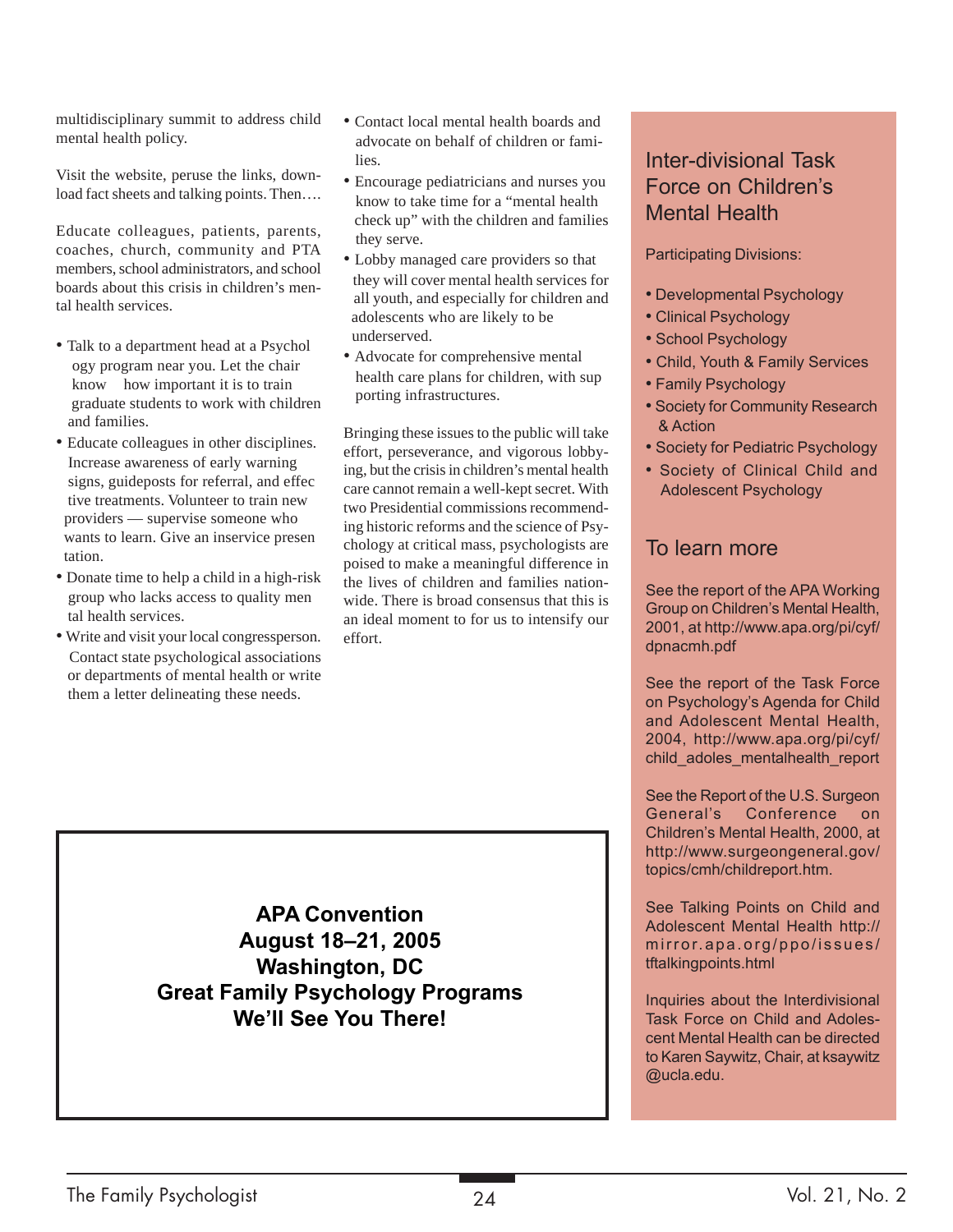## **STUDENT CORNER**

*Bethany Tavegia, MA, Editor*

## **Family Psychology Students**

This year, my major function as the student representative will be to lay the groundwork for a more formalized and active student role on the board. I see my primary responsibilities focused in three major areas: creating a national student committee, soliciting student involvement in the Division during the annual convention, and reinstating a student column in *The Family Psychologist.*

In organizing a student committee, I would like to see a student from each graduate program with a family psychology tracks or emphasis serve on the committee. Division board members were asked to give names of students who would be interested in participating. Other members will include the past student representative and the Division's president-elect's choice for student representative the following year. The roles and responsibilities of the student members have not yet been clearly defined and there is room for input and flexibility as we work to create a cohesive group.

I will be making a concerted effort to include graduate students interested in family psychology at the Division's activities during the annual convention. I will be contacting APAGS to see how I can make our Division more visible to interested students and will be sending out emails through the various listservs to encourage student participation in our social hour at the annual convention. While this year's social hour is student focused, our key Division leaders will be involved as well. This will be an important time for students to network not only with each other, but also with board members and other key figures in family psychology. In addition, in the hospitality suite, we will offer a student session entitled "How to Have Your Poster Accepted by Division 43 for the 2006 APA Convention," coordinated by the VicePresident for Science, Kristina C. Gordon. My hope is to communicate to our student members that the Division welcomes their participation and involvement. The student committee will convene for the first time during the convention and will begin discussion for future plans.

Finally, the student column in *The Family Psychologist* will once again appear on a regular basis. Students will have the opportunity to submit short (800–900 word) articles related to the theme. We are also interested in publishing student reviews of recent books in the Reference Corner (see Nancy Elman's call for reviews in that column).

I welcome your participation in the Division! Please contact me at btavegia@apu.edu to get involved.

## FAMILY PSYCHOLOGIST SOUGHT

### for multidisciplinary child and family oriented private practice in Charlottesville, VA.

Experienced child and family psychologist is sought for a full-time position in a practice that includes child psychiatrists, clinical psychologists and master's level clinicians.

The optimal applicant would have at least 3 years experience providing family, couples, and individual psychotherapy services to children, adolescents, and their families. Competence with psychological testing is preferred. Particular theoretical orientation is not as critical as maturity, ability to function effectively as a team member and colleague, and solid communication skills.

For more information about the practice, the website address is *www.pdakids.com.*

Salary is negotiable depending on experience and potential contribution to the practice. Start date is September, 2005.

Opportunity for partnership in the practice is available as well.

To apply fax cover letter and vita to Maureen Otten, Office Manager, at (434) 220-4687 or e-mail to motten@pdakids.com.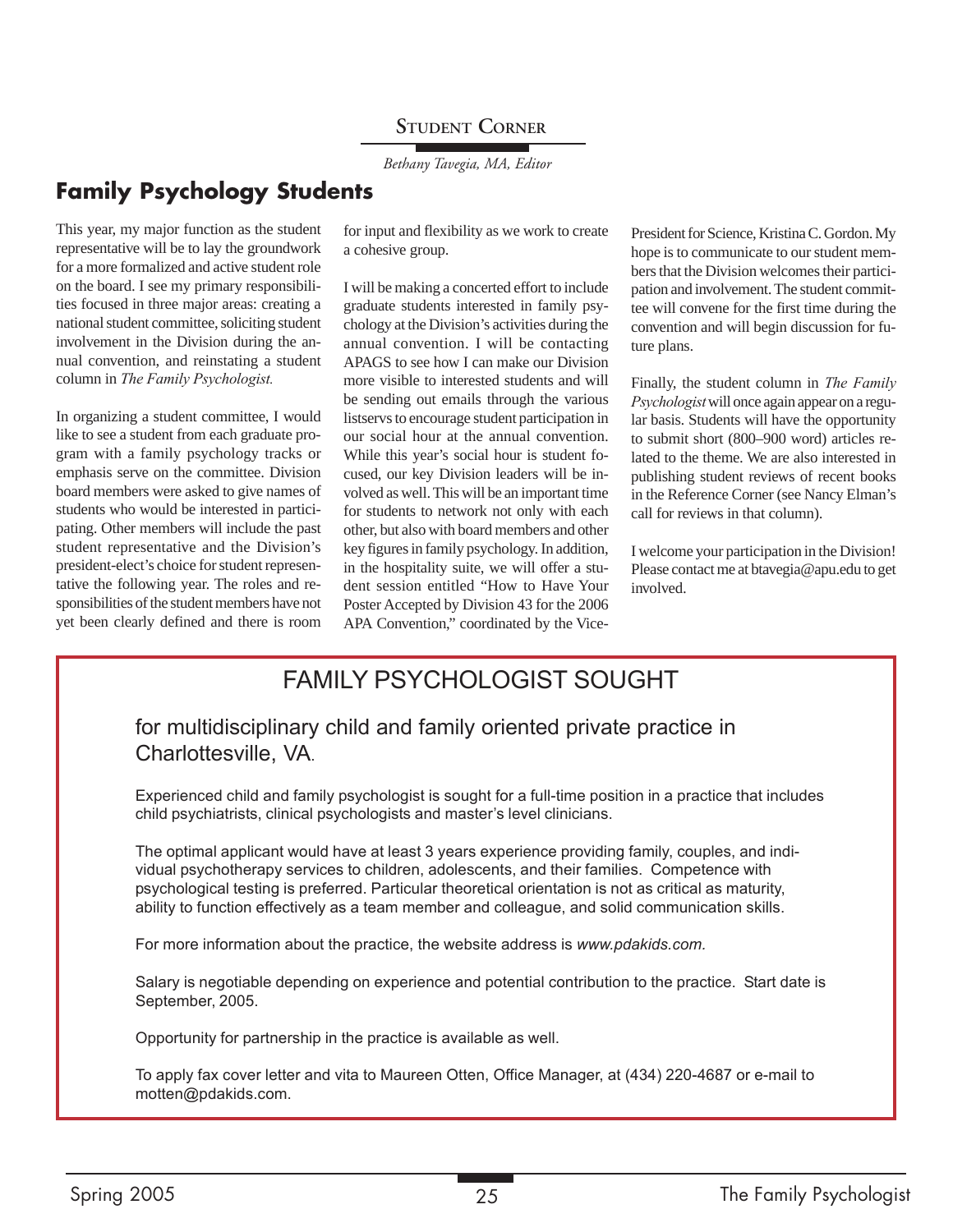## **FAMILY FORENSIC CORNER**

*Each month we will have an article in* The Family Psychologist *focused on a different aspect of Family Forensic Psychology (FFP). Everyone interested in this area of Family Psychology is encouraged to contact Neil Grossman at neilgrossman@mindspring.com to become a member of the FFP Special Interest Group.*

## **Entwined: New Reproductive Technology and Family Forensics Psychology**

#### *Lita Linzer Schwartz, PhD, ABPP*

Family psychologists who focus on forensic issues have long been involved in child custody evaluations in adoption and divorce conflicts, or in dealing with the adults in these conflicts, seeking to resolve their differences through mediation and/or counseling. In more recent years, these situations have become more complicated as a result of the new reproductive technologies, which may involve a third party in the creation of children, as well as an increase in same-sex partners becoming parents.

#### **The Types of Technology**

There are basically three types of new reproductive technologies:

- 1. Surrogacy with variations within this technology
- 2. Artificial insemination by the husband or by a donor.
- 3. *In vitro* fertilization

The varieties of surrogacy may involve the intended mother's ova or a surrogate's ova, the intended mother as carrier, or a gestational carrier. Where a third party is to participate in the conception, that individual should screened by a psychologist to reduce the danger of a change of mind when the child is born, and all parties involved should have counseling before conception, during the pregnancy, and after the birth (Shanley, 2001). In all cases, a contract is signed that states the arrangements to which all parties are agreeing.

The "Baby M" case (Schwartz, 1988) was probably the best-known surrogacy case. It points up the need for family psychologists to be knowledgeable about the practice of surrogacy (where it is allowed) and the risks involved, so that they can be effective in guiding their patients/ clients to consider the full situation in which they might become involved. One legal complication, varying by state, is whose name is listed on the birth certificate as mother (Appleton, 1999; Schwartz, 2003).

Artificial insemination (AI) can be by the husband, by a donor if the husband's sperm count is very low or carries a genetic defect, by a donor for lesbian couples or a single female, or by frozen sperm after the death of a husband. Sometimes the donor is anonymous, sometimes known.

Gay partners who wish to have a child are confronted with the obvious problem that neither of them can furnish ova nor carry a fetus. They, therefore, need to find a female willing to supply both, or two females each of whom supplies half the solution. Lesbian partners, on the other hand, need a sperm donor, but can each have a role in the pregnancy - one supplies the egg and the other carries the fertilized ovum. The difficulties come, for all of these same-sexed parents, in who is considered the legal parent and what role the nonbiological partner is permitted to play. Most studies suggest that same-sex parents tend to divide family responsibilities equally and that the children have a healthy psychological development (Johnson & O'Connor, 2002).

*In vitro* fertilization is the technique of choice if the woman's fallopian tubes are blocked. This involves fertilization of ova by sperm in

a petri dish and subsequent implantation of the fertilized ova in the mother's womb. There should be no legal complications with this technology.

#### **Family Questions**

Whether or not children should be told how they were conceived varies both with the technology used and how many people are aware that it was used to create the children. *In vitro* fertilization and artificial insemination by the husband need no explanation. AI by an anonymous donor can be handled much like adoption, i.e., "We wanted a child so much that . . .". In surrogacy, if a family member was involved as egg donor or gestational surrogate, that relative's connection with the child should be worked out beforehand, with the aid of a family psychologist, and certainly may be explained when the child is old enough to understand. Care should be taken, if the child needs therapy later on, that the nature of conception not receive undue emphasis as a cause of the child's problems.

#### **Legal Questions**

The principal legal question that arises with some of these techniques is "Who is the parent?" As noted, this differs by state and should be considered before conception occurs. A second issue, should there be a custody dispute after the child's birth, is what placement is in the child's best interests? If there is one donor and one biological parent and the couple splits, whether heterosexual or homosexual, who becomes the child's primary caretaker? Who is the legal/biological/psychological parent? This will vary by state especially in the case of homosexual partners.

The family forensic psychologist may become involved in evaluating the role of each partner in caring for the child, and, if the partners separate, what recommendations to make regarding custody and visitation. The forensic evaluator is urged to observe the child interacting with both parents in home visits, so that a decision will rest on what is "least detri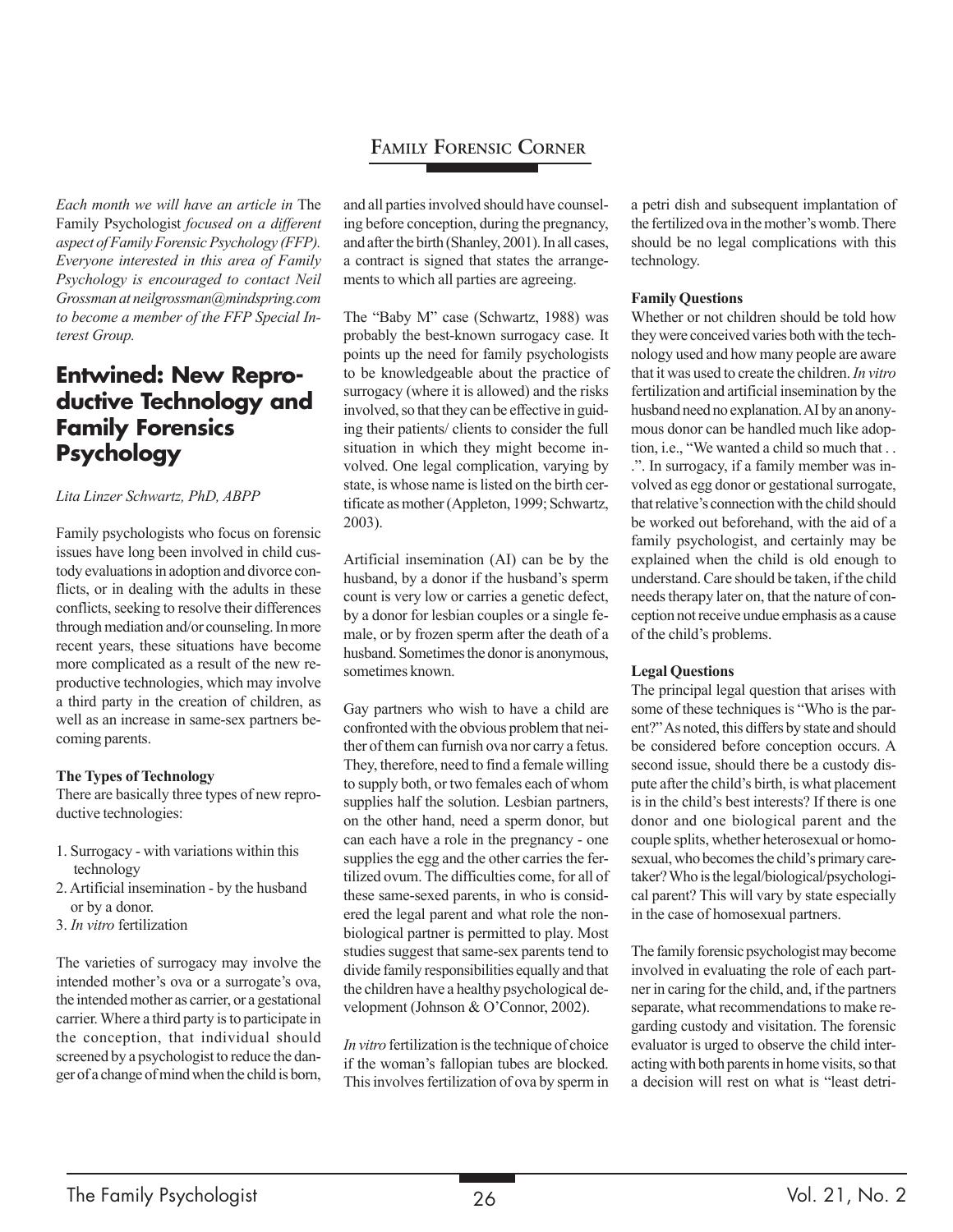mental" to him/her (Tye, 2003). If, as is likely, the child has developed an attachment to both parents, then the psychologist should encourage the parties to enable the child to maintain interaction with both of them.

#### References

- Appleton, S. F. (1999). Access to justice: "Planned Parenthood": Adoption, assisted reproduction, and the new ideal family. *Washington University Journal of Law &Policy, 1*, 85–93.
- Johnson, S. M., & O'Connor, E. (2002). *The gay baby boom: The psychology of gay parenthood.* New York: New York University Press.
- Schwartz, L. L. (1988). Surrogate motherhood: II. Reflections after "Baby M." *American Journal of Family Therapy, 16*, 158–166.
- Schwartz, L. L. (2003). A nightmare for King Solomon: The new reproductive technologies. *Journal of Family Psychology, 17*, 229–237. Shanley, M. L. (2001). *Making babies, making*
- *families*. Boston: Beacon Press.
- Tye, M. C. (2003). Lesbian, gay, bisexual, and transgender parents: Special considerations for the custody and adoption evaluator. *Family Court Review, 41*, 92–103.

*Lita Linzer Schwartz, PhD, ABPP (Forensic)* is a Distinguished Professor Emerita of The Pennsylvania State University, and is the author of numerous articles, chapters, and books on the inter-related topics of infertility, alternative reproductive technologies, and adoption.

### Forensic Task Force, Division of Family Psychology *Neil Grossman, Chair*

We have created a Family Forensic Psychology – Special Interest Group (FFSIG). Membership in this group is open to all members of the Division of Family Psychology (Div 43). The goal of the group is to further learning, training and the dissemination of information about Forensic Family Psychology. The FFSIG will operate under the guidance of the Forensic Task Force of Div 43. A coordinating committee will facilitate the day to day operations of this SIG. Thus far, there are 25 members of the FFSIG, including several people who joined the division to be able to be members of this group.

The FFSIG has a listserv to promote discussions among its members and to make announcements. Members of the FFSIG will be encouraged to join and/ or form various study groups. It is hoped that once the study groups are formed much of the business of these groups will take place off the listserv with the work products of these groups being shared on the listserv. One of the goals of the FFSIG is to publish information about Family Forensic Psychology. To further this goal an e-newsletter will be published to disseminate articles and reports of the study groups. It is hoped that this will lead to publication in professional journals, presentation of workshops and will prompt research. There will be a FFP column in each issue of the Family Psychologist and one issue will be devoted to this topic in late 2005 of early 2006.

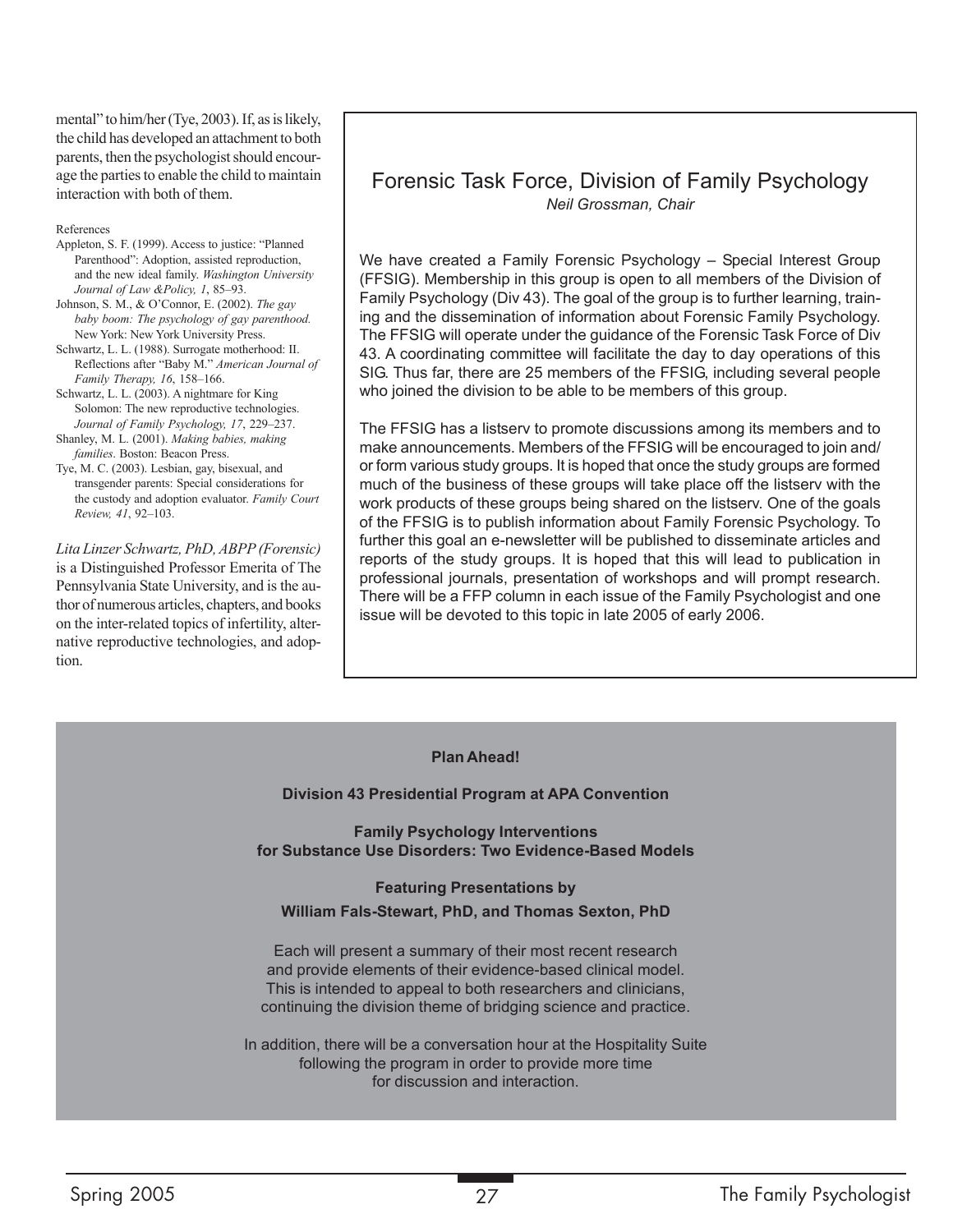## **Council of Representatives Report**

#### *James H. Bray, PhD*

The Council of Representatives met in Washington, DC from February 17–20, 2005 for the first session of the year. Dr. Ronald Levant, APA President, presided over the meeting. It was a productive and very interesting meeting. A special note is that Dr. Levant is a past president of this division and his skill and sensitivity as a family psychologist was evident throughout.

The finances of the APA are once again very strong. We ended 2004 with a substantial budget surplus of about 1.8 million dollars. This is an excellent turn around from a few years ago when we were experiencing budget deficits.

I am pleased to announce that the Council passed a \$98.5 million budget with a projected \$540,000 surplus for 2005. The budget allows us to continue our many successful programs and replace a number of personnel who resigned after our budget

deficits in 2002. The Council voted to donate \$250,000 for relief aid to the Tsunami Victim's Fund. These funds are targeted for mental health services as the survivors struggle to regain their lives.

APA's income comes from an interesting mix of sources. Publication sales contribute 61% of our income. Electronic products substantially exceed print products and are expected to continue to rise. Dues represents **only 14% of income** (down from 16% last year) and the rest comes from a variety of sources, such as grants and contracts. Our net worth climbed 15% in 2004 and we have topped our previous net worth of \$44 million in 2001. Our able CFO, Jack McKay, deserves lots of credit for helping APA regain its financial position.

The following are some of the items passed by the Council that have particular relevance to Division members. The Council provided additional funds for our Membership Recruitment and Retention Fund. While APA membership had a small increase in 2004, the trends are level or downward in the near future as an entire generation of psychologists moves towards re-

tirement. The Council voted to provide \$60,000 per year to support the Archives of the History of American Psychology. The Council funded several task forces that will need volunteers. Please contact me if you would like to participate. These include the Working Group on Psychoactive Medications for Children and Adolescents, the Task Force on Gender Identity, Gender Variance and Intersex Condi-

tions, and the Task Force on the Sexualization of Girls. The APA passed a resolution to support empirically supported sex education and HIV prevention programs for adolescents. I added several amendments to include family interventions, which are supported by research funded by the National Institute of Mental Health. There was considerable debate about accepting a UN report on the World Conference Against Racism. Dr. Florence Kaslow and others felt that the report had anti-Semitic statements. Dr. Kaslow was instrumental in developing an alternative report that resulted in several resolutions that will make it clear that the APA does not support anti-Semitic discrimination. The Council re-approved the recognition of clinical geropsychology as a proficiency in professional psychology. After considerable debate the Council did not approve the application for the establishment of a new division, the Society for Human–Animal Studies.

Many small states and divisions are having difficulty sending their council representatives to the meetings. Council members are paying their own travel expenses to do the associations work. I introduced a budget request to help support their travel expenses and it was passed and will start in 2006.

**Washington, DC is on the horizon!!!** Plan to attend the APA Annual Convention in Washington DC, August 18–21, 2005. Dr. Levant has planned an exciting, informative and FUN conference, so come and bring your family.

Please contact me (jbray@bcm.tmc.edu) if you would like further information about the Council's activities.

### Erratum

*The Family Psychologist*, Vol. 21, No. 1, page 30, second column, 3rd article from bottom, should have included Deborah Gorman-Smith as a co-author. The correct citation is as follows:

Henry, D., Tolan, P.H., & Gorman-Smith, D.—Clustering methods in family psychology research.



*James Bray, PhD*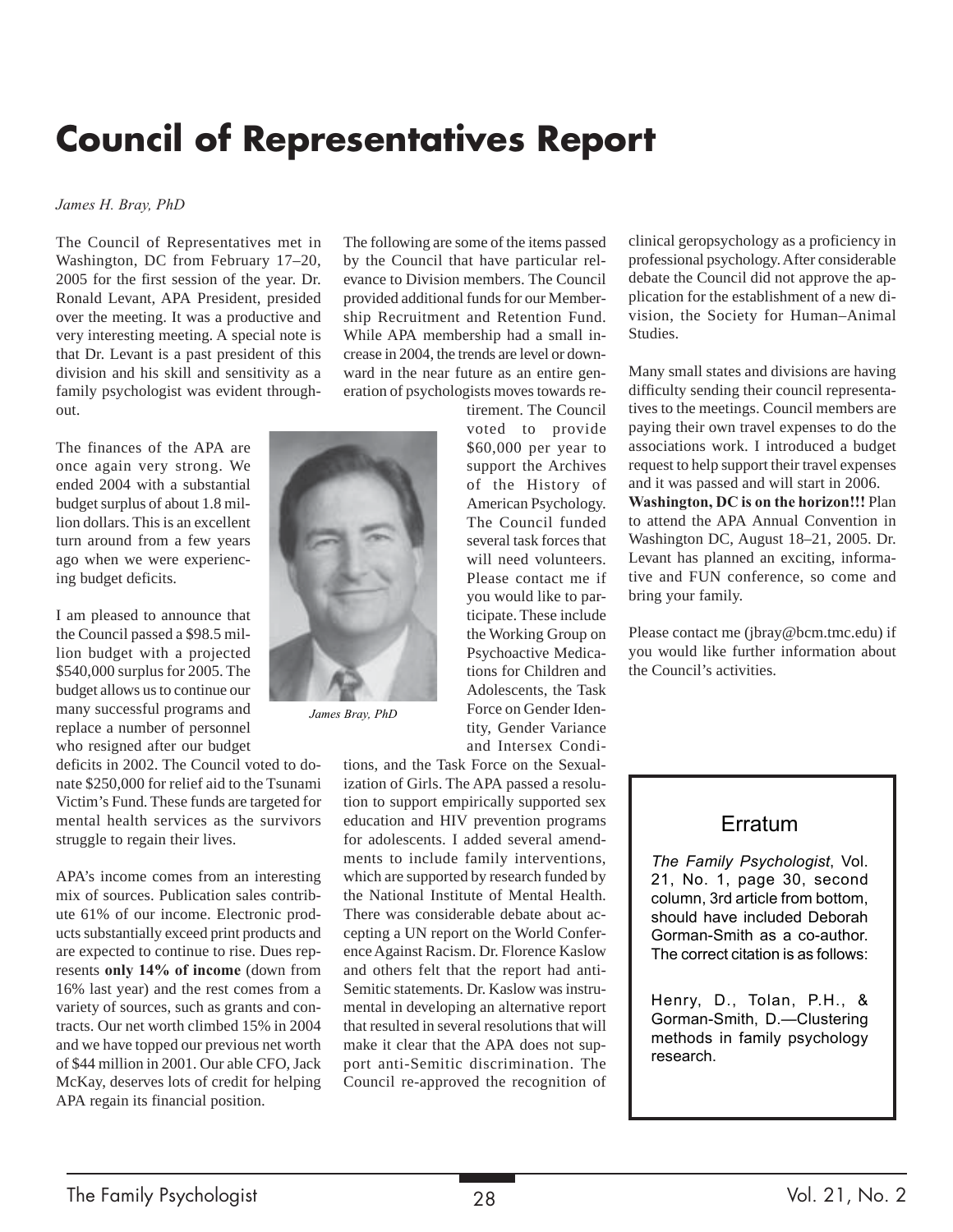## **Candidate Statements**

## **President-Elect Candidate**

#### *William H. Watson, PhD*

I am pleased and honored to be nominated for President of Division 43. I have been a family psychologist for over 20 years, and am a strong believer in the mission and promise of Division 43 both within APA and in the wider fields of family psychology and



family therapy internationally. I have been involved in the leadership of Division 43 in a variety of capacities over the past 6 years. I have served two terms on the board as division treasurer. I am the division representative to, and chair of, the Family Psychology Specialty Council, co-chair of the Education and Training task force, and chair of the membership committee. I have also served as organizer of the hospitality suite and co-chair of the program committee.

I am currently Associate Professor of Psychiatry (Psychology) and Neurology at the University of Rochester Medical Center. I am a core faculty member of the Primary Care Family Psychology track of our APAaccredited postdoctoral fellowship program. I also teach and supervise in the University of Rochester Family Therapy Training Program's postgraduate and master's degree programs. As the faculty member responsible for the 3-course family therapy sequence taught to our psychiatry residents, I have developed a particular appreciation for what family psychology has to offer the medical field, in both training and practice. During my eighteen years here, I have also provided family therapy training to psychology doctoral students, psychology interns, and fellows, social work interns, medical students and residents in pediatrics, neurology, and adolescent medicine. A significant portion of my time is devoted to providing family psychology consultation to the

Strong Epilepsy Center in the Department of Neurology, where my work centers on mind/body issues in patients and families dealing with intractable seizures, both epileptic and psychogenic.

On the broader professional front, I serve as a site visitor for the AAMFT Commission on Accreditation for Marriage and Family Therapy Education and as a contributing editor for the Journal of Psychology and Theology. I am also on the boards of several local and regional professional associations. My publications are in the areas of the individual and family dynamics of somatoform disorders, the initial family interview, and family systems approaches to spirituality.

My abiding professional interests are in education, training, and clinical practice. As an educator, I have a particular concern for postdoctoral training in family psychology, and for the role of family psychology in medical education and in health care. I also highly value family psychology research, which calls us to put our clinical assumptions to the test and allows us to deepen our understanding of the interpersonal processes that underlie family and organizational dynamics. Division 43 has a distinguished record in supporting all three of these areas—education, research, and practice though there is more to be done. I would like to see the division continue to strengthen its leadership in these areas, both within APA and nationally.

Now that family psychology has been recognized as a specialty by APA, Division 43 is actively participating with others in family psychology to define our specialty in terms of graduate education, postdoctoral training, and clinical practice. As we get these foundational tasks accomplished, I believe the next step will be to craft a strategic vision for family psychology for the next decade. What are the critical issues facing family psychology? How does the field need to be moved forward in education, clinical practice, research, public policy? I believe the division can provide shape and definition to the future of family psychology by addressing these questions through focused dialogue within our division, with other APA divisions that share similar concerns, and with other organizations concerned with family systems and interpersonal processes.

The average age of the membership of APA has increased by 10 years in the past decade. It is imperative that we find ways to support early career family psychologists if we hope to remain relevant and productive to the field. I would like to see the division continue to develop its outreach to students in order to provide support to developing family psychologists early in their careers, providing students with a "home base" that is experienced as both welcoming and as helpful in specific, pragmatic ways relevant to their needs. Developing our effectiveness with student members will serve both to provide a valuable service to a key constituency and to energize the division with new talent, fresh perspectives, and a growing, vital membership.

We have much to offer other divisions and the rest of APA by our advocacy of the family and promotion of the systemic perspective in practice, in research, in healthcare, and in public policy. I would like to see us continue our work to impact other divisions and APA on behalf of family psychology.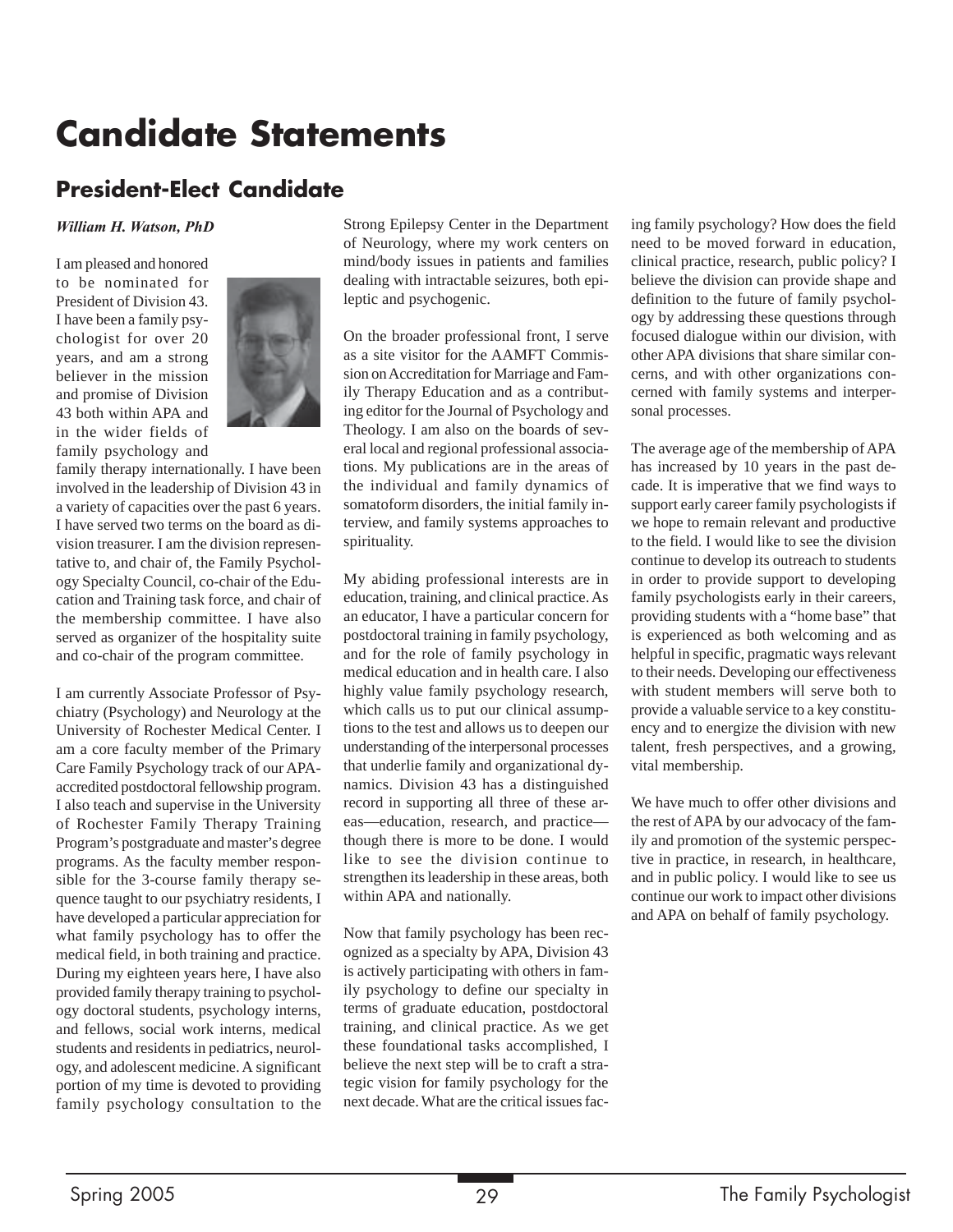## **Vice President for Science Candidates**

#### *Guy Diamond, PhD*

Building on its current activities, Division 43 has the potential to provide leadership in promoting family intervention science and practice throughout APA and the broader health care system. In the past decade, we have



made great strides in gaining recognition for family-based treatments as an empirically support intervention modality for several disorders. Federal and private funding sources and HMO organizations have begun to see the value of having family treatments as a core component in a continuum of care. Yet this status will only remain or improve if we continue to promote efficacy and effectiveness research. Increasingly, research funding and reimbursement for a treatment modality is dependent on empirical support for its efficacy. For example, treatment dissemination studies funded by the Substance Abuse and Mental Health Services Administration (e.g., CSAT, CMHS) must use empirically supported treatments that have been tested in clinical trials. Unfortunately only a few family-based treatments have earned this distinction (e.g., MDFT, FFT, MST); so much more work is needed.

Psychology is the best discipline poised to carry out this mission and Division 43 should be the APA home to support it. As the VP of Research for the Division, I would seek to pull together researchers, providers, and policy makers within and outside of the Division to create a strategic plan that would help guide our efforts over the next decade. More funding to support family treatment studies, more new investigators to enter this field of research, and more research that is relevant to practice are only a few of the agendas that we need to push forward to build our status in the this health care environment. Below is a brief description of my current work. I hope you will find me a worthy candidate of this important position in the Division.

Currently, I am an Associate Professor at the University of Pennsylvania School of Medicine and the Director of the Center for Family Intervention Science (CFIS) at the Children's Hospital of Philadelphia. CFIS is a treatment and services research center focused on developing, testing, and disseminating treatments for adolescence and there families struggling with substance abuse and or mental health problem, particularly depression. Studies at CFIS primarily focus on inner-city African American youth seeking treatment in community mental heath or medical settings. Current studies include (a) family based treatment or children of depressed parents, (b) identification and brief family treatment of suicidal adolescents presenting in primary care, (c) identification and referral of depressed adolescents presenting in the emergency room, and (d) a multi-site study of family therapy plus Motivational Interviewing for treating adolescences in primary care who are depressed and smoking. Most of our studies use a mixed model approach integrating qualitative and quantitative methods. We are particularly interested in the participatory action research models where patients and community providers play an active role in contributing to the research design, implementation, and interpretation of results.

#### *Kristina Gordon, PhD*

I have been extremely privileged to serve as Vice President for Science for this division during the past two years. This is a very dedicated, hard-working, and impressive Board and it's



been a pleasure to be part of it. Part of the reason I agreed to run again when approached is that this has been such a good experience. However, the other half of the reason is that I have begun making progress on the goals I set when I last ran for this position, and I would very much like to have the opportunity to keep nurturing that process along. As the VP for Science, I chaired a well-received panel discussion at the APA meeting that allowed researchers and practitioners to talk about treating difficult couples. I also developed a task-force made up of scientist-practitioners to assess the current state of evidence based practice in couple and family therapy in order to make recommendations to researchers about how to improve treatment research to better serve clinicians' needs, as well as create a document and website that will better direct clinicians to existing useful research. This task force continues to evolve in very exciting directions and I think it eventually will produce work that will have significant impact on the creation of empirically rigorous, and perhaps more importantly, clinically useful treatment-outcome research. We will present preliminary findings at the AFTA/IFTA conference in June. In addition, I have also overseen the formation of a committee to evaluate the scientific basis of relational diagnoses; the ultimate goal of this effort is to have couple and family therapies and research recognized as important and necessary in the mental health field. Finally, I have worked to strengthen links between our division and other relevant divisions through active outreach and recruitment of new members to our division and by creating new liaison positions between our division and other similar couple and family groups.

In the future, I'd like to oversee the development of programs designed to nurture our students' research efforts and to help mentor our new psychologists' efforts to establish evidence-based practices and their own research programs. Ultimately, I'd like us to join with other organizations to develop a couples and family therapy practice-research network similar to the program that is being pioneered in Pennsylvania to study treatment processes in individual therapy.

Currently, I am serving as a professor in the University of Tennessee's clinical psychology program, I have worked with the program there to improve the integration of research and clinical practice in our train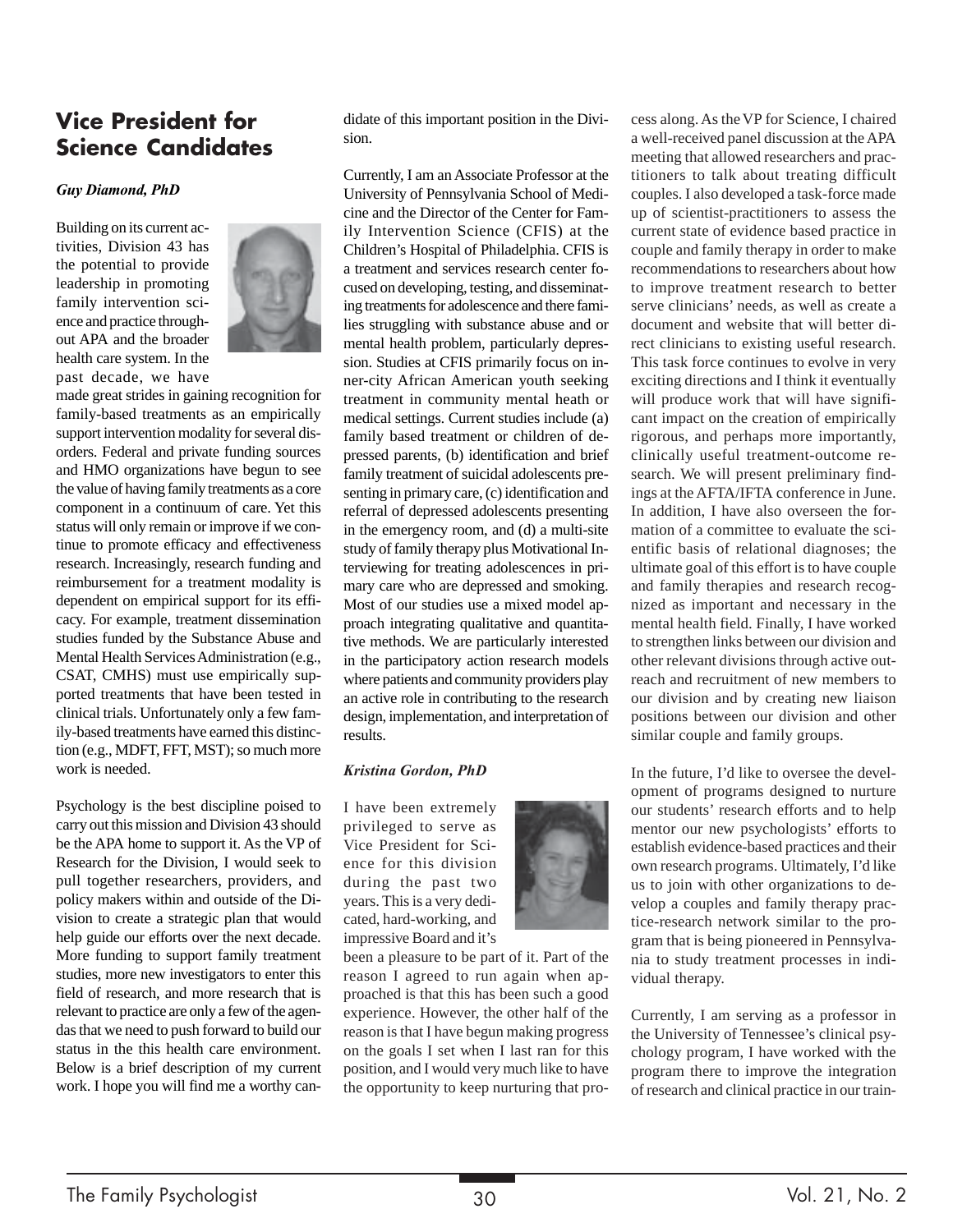ing program. My own research program also has focused upon combining research and practice. I have published numerous articles on forgiveness in couples and conducted a successful multiple case study trial of an integrative treatment for couples dealing with infidelity. My colleagues and I have conducted many workshops on this treatment and are under contract to write a treatment manual and a self-help book for Guilford based on this work. In addition, my work at the University of Tennessee on forgiveness and family functioning merited Division 43's Randy Gerson Memorial Award. Finally, I have served as an ad hoc reviewer for the *Journal of Family Psychology*, the *Journal of Marriage and the Family*, the *Journal of Marital and Family Therapy*, the *Journal of Consulting and Clinical Psychology*, and *Personal Relationships*.

## **Vice President for Practice Candidates**

#### *Deborah L. Cox, PhD*

The concepts that best sum up my professional orientation are *integration* and *connection*. My scholarship is deeply informed by my practice, which in turn is deeply informed by collabora-



tive connections across disciplinary lines. Integration and connection are at the heart of my social justice orientation to family psychology practice.

My relationship with Division 43 became closer about five years ago when I was asked to be a part of the editorial staff of *The Family Psychologist*. In this role, I've brought a diverse set of voices (e.g., school counselors, clergy, clinical psychologists, narrative researchers) to the issues of family psychology practice. The range of topics my colleagues have covered in this section reflect the rich diversity of perspectives and expertise held by those who work with families. This diversity is meaningful to me because I work *both inside and out-* *side* the traditional lines of distinction around family psychology.

While I identify myself solidly as a family psychologist, I train community and school counselors, a job that forces me to assimilate different points of view about mental health, children, culture, and family development into my working models of growth. Further, while I cherish my practice, I am also passionately devoted to research - - a combination that keeps me making connections between what I learn from families and what I pursue in my processes of inquiry.

I'm an associate professor of counseling and a member of the gender studies faculty at Southwest Missouri State University, where I'm also part of a newly developing, multidisciplinary family institute. I teach multicultural counseling and couples and family therapy and lead student research teams. My approach to the studentcentered research team experience has evolved into a shared process of narrative inquiry that teaches me to appreciate the fine line between what is deeply investigative and what is deeply therapeutic. My most central research projects involve the impact of social beauty rules in women's relationships, and family developmental experiences inside conservative religious groups. I'm also part of a new, collaborative group project with several other psychologist-moms whose goal is to refine mothering identity theory.

I have a small clinical practice, where my interests include social empowerment therapy with families of children with learning challenges. Poverty and social oppression are significant family psychology issues in our area. So, to this work, I bring both: (1) experience ranging from therapy in agencies and family violence shelters, to private practice, to school psychology and family therapy for the Dallas (Texas) Public Schools, and (2) grounding in the social justice implications of *connection*. For the last fourteen years, my work with a host of different kinds of professionals school personnel, social workers, ministers—teaches me the urgency of collaboration and connection between people who work with families. This background shapes my vision for working as Vice President of Practice for Division 43. I see family psychology practice as uniquely poised to initiate important cross-disciplinary learning for the promotion of, not just traditional therapy, but all kinds of efforts to empower families in our communities.

Most central to who I am is my family. I live with my husband and colleague, Dr. Joe Hulgus, and our wonderful four-yearold son, A.J. Most of my work in this discipline of family psychology is devoted, in some way, to them.

#### *James Dobbins, PhD, ABPP*



I have had the pleasure of serving on the Board of Division 43 this past year and in that service learned that there is much more work to be done in regard to advancing family psychology so that it is better able to

actualize its voice in professional education, training, as well as the practice of psychology. I came to this position having already served as the secretary on the American Board of Professional Psychology. I have also held positions on the boards of three other national organizations, including the Association of black Psychologists, The American Orthopsychiatry Association, and the National Council of Schools of Professional Psychology. For the past twenty-six years, I have taught family psychology as a professor in the Wright State University School of Professional Psychology and seventeen of those years I directed a very successful family intervention program called the Male Responsibility Program. I am currently a full professor and Director of postdoctoral training in which I coordinate training oriented to the generalist, which includes family assessment and interventions in diverse settings. The Male Responsibility Program provides family assessments and primary and secondary in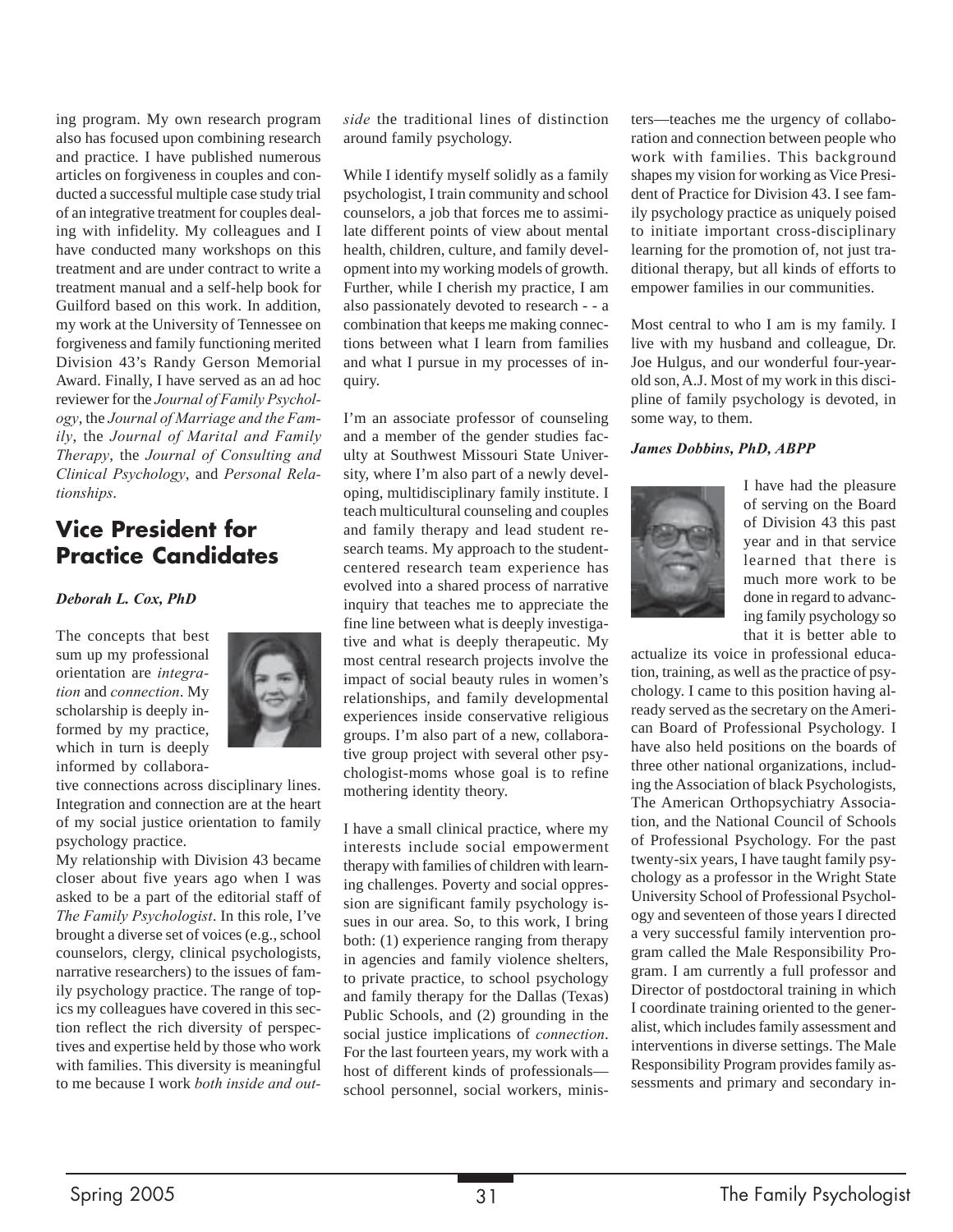tervention to fifty African American families per year. It has been exported to other regions of the United States as we press forward with manuals for the interventions. I am committed to helping the Board to meet the challenges that we face as an organization, i.e. attracting more members, articulating family psychology as a specialty and integrating science, practice and public interest. I hope to provide a clearer voice for practitioners in the Division by the continuance of some of the activities that I began this past year such as regular submissions to *The Family Psychologist* and discussions on the listserv. I also want to use the annual meeting as a place for practitioners to meet in order to more effectively advocate for training, policies and development of best practices. I believe that these efforts will help to expand the roles and influence of the family psychology practitioner in a rapidly changing health care context.

## **Secretary Candidates**

#### *Jaime E. Mendoza, PsyD*

My professional identity is grounded in family psychology. I am pleased and honored to be considered as a nominee for the position of secretary of Division 43. I am currently the hospitality chair for the 2005 APA convention and will be the program chair



for the 2006 conference. I became a member of the division as a student and have continued as an active member for nine years.

#### **Background and Qualifications**

I am currently an Assistant Professor of Graduate Psychology at Azusa Pacific University, an APA accredited program. Core courses that I teach include: Family Therapy, Family Psychology, and Domestic Violence Interventions to Masters and Doctoral-level students. I received my BA from the University of California, San Diego. I earned an MA in Marriage and Family Therapy and later a PsyD from Azusa Pacific University. My initial training in psychology began in 1994 as a Family Preservation In-home Counselor. I provided mental health services to at-risk families in their home using a multi-systemic model. My research interests continued on the application of systemic interventions. The primary areas of interest include: schoolbased mental health, family assessment, training graduate psychology students to apply family psychology interventions, and multicultural issues.

As part of my position at APU, I am also the Director of a training center that addresses the mental health needs of the multi-ethnic community in the Eastern Los Angeles County. The program emphasizes systemic interventions when working with children, adults, and families. The center trains doctoral and masters level students and two Post Doctoral Fellows. Professionally, I serve as a mental health consultant and trainer for the Los Angeles Office of Education and several Head Start programs.

My activity in Division 43 began with a student lead presentation in 1999. Since then, I have been a chairperson for two conferences. The first conference (2000) was the Student Affiliation of Multi-ethnic and Multicultural Mental Health which allowed students to network with professionals and fellow students who were interested in multi-cultural research and issues. The second conference (2004) was sponsored by APA and it focused on teaching professionals and students how to provide effective mental health services from a systemic perspective to monolingual Spanish and monolingual Chinese clients. I contributed articles to *The Family Psychologist* in 2003 and 2005.

I am excited at the possibility of becoming the Secretary of the division. I understand that the role of the secretary is to record minutes of meetings and facilitate communication within the division and I would be honored by this opportunity. One of my goals beyond being the division secretary would be to promote greater student and professional participation within the division.

#### *Terry Soo-Hoo, PhD*

I am honored to be nominated for Secretary of Division 43. I bring to the Division of Family Psychology over 25 years of experience both in the clinical field and in the academic arena. Upon the completion of my



PhD at the University of California Berkeley I began working in community mental health in San Francisco in the early 1980's. In those developing years of community mental health we were all pioneers and were struggling with developing new and innovative approaches that addressed the special needs of the various ethnic communities of San Francisco. Much of the mental health profession relied on out dated models of mental health and illness and many professionals had difficulty adapting these approaches to meet the diverse needs of the culturally different. I took on the challenge of exploring and incorporating the new concepts that were developing from the expanding field of family psychology and family therapy and adapting these ideas to working with specific ethnic populations. I specifically focused on working with Asian American families. Later I got involved with the Mental Research Institute in Palo Alto and was impressed with their innovative non-pathology model of working with families. However, I was constantly aware of the sparse amount of research or scholarly writing on applications of the various family therapy approaches to specific ethnic populations.

I entered university teaching to guide the development of the next generation of family psychology practitioners. I have published journal articles on working with Asian American families. I have also published on consultation within multicultural settings. In addition, I advocate the development of innovative culturally relevant treatment approaches. Thus I have presented at international conferences on integrating Eastern and Western approaches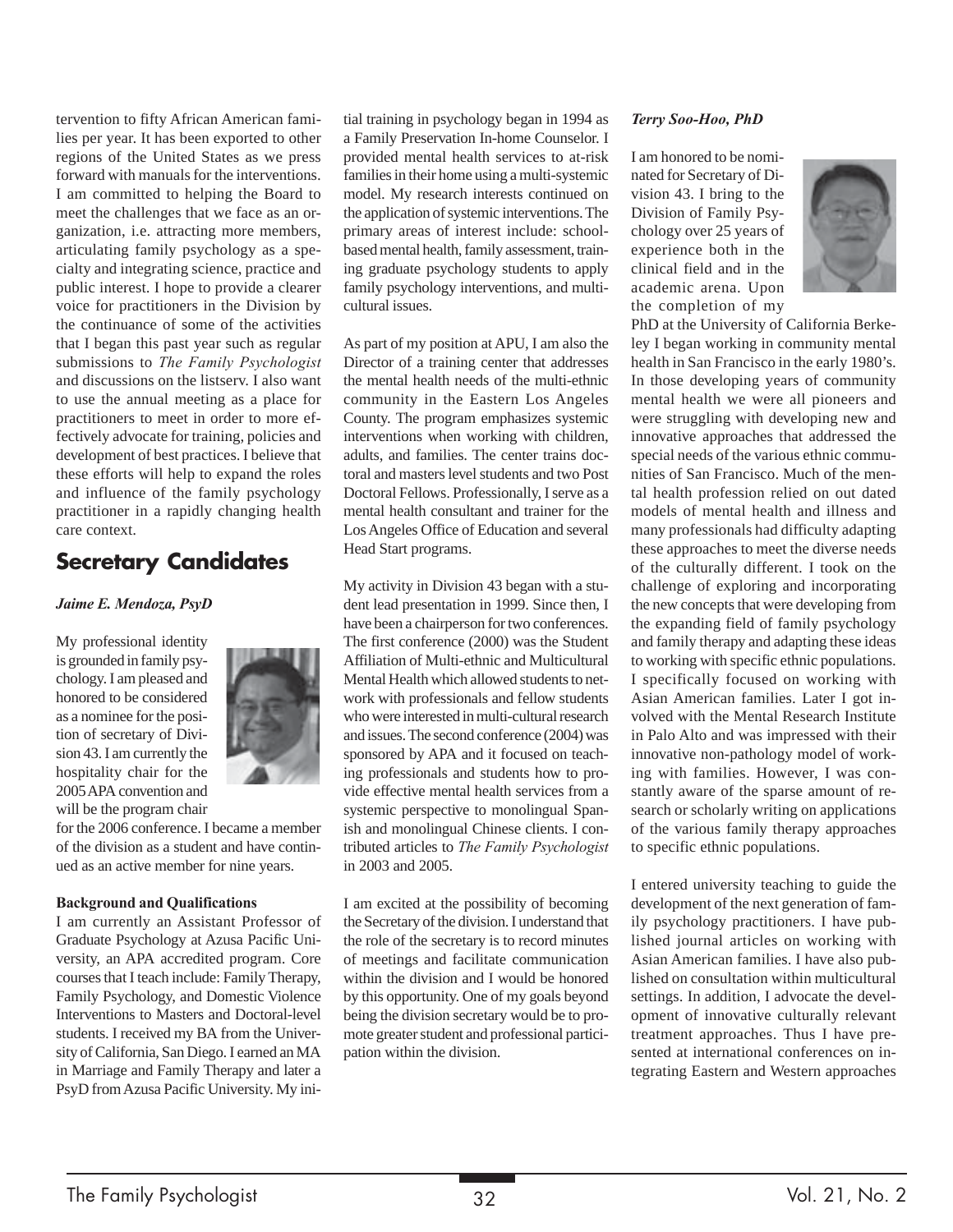to treating children who have experienced trauma.

In 2001 I served as Division 43 Hospitality Suite Chair in the highly successful San Francisco convention, and chaired the Program Committee in 2002.

As secretary I will bring to Division 43 an enthusiasm and energy to expand interest in multicultural issues in family psychology and family therapy. There is much to be done in the field of working with the culturally diverse. I believe that Division 43 should take an active, dynamic leadership role in encouraging and guiding such work, and that I am uniquely positioned to do so. I ask for your support to elect me to become part of the Division leadership team.

## **APA Council Representative Candidates**

#### *Nancy S. Elman, PhD, ABPP*

It is an honor to be nominated to serve as the representative of Division 43 to APA Council. I am very pleased that after having lost one Council seat a year ago, the Division responded vigorously and has regained



its 2nd seat. This sends a strong message to those in APA governance about family psychology's strong voice.

APA is the premier voice of professional psychology in this country. It is, however, not without its challenges in the early years of the 21st century. Issues of membership as well as relevance must be addressed. Students and young professionals need a strong voice; governance must be responsive to those changes and not stagnate in tradition. As a first time member of Council, I would hope to bring all my professional and leadership experience to strengthening psychology and serving as an advocate for family psychology as a sig-

nificant specialty. As your representative, I will make every effort to enhance understanding of the role of family psychology in practice, research, training and community applications. My career as both a university-based trainer and a practitioner will enable me to consider the perspectives of both academic and practicing psychologists.

As a long-time member of Division 43, I have held the role as Editor of *The Reference Corner* of The Family Psychologist (see column elsewhere in this issue) for 5 years, and have served as Secretary of the Division for two consecutive terms. As Secretary, I have participated as a member of the Executive Committee, handled the usual minutes and reports, coordinated a revision of the Division's Policies and Procedures Manual and Bylaws, and participated on both the Nominating and Awards committees. I have had opportunities to represent Family Psychology's interests within APA and professional psychology, e.g., as the Division's representative for Cluster Programming in planning collaborative sessions for the Toronto Convention (2002), and representing Division 43 at the National Competencies Conference (2002) where I was one of 10 core group leaders. Equally important to my potential to be an effective Council Representative, several leadership roles in psychology governance have given me background and skills to implement action at APA. Most recently, I served two years as Chair of ACCA (Advisory Committee on Colleague Assistance of BPA). This allowed me to grow in understanding APA governance, and to establish an important linkage between APA and ASPPB, the association of state and provincial licensing boards. As a member of the Board of Directors of CCPTP, the training council for Counseling Psychology, I co-chaired a task force that coordinated a major national training conference (Miami, 2000), as well as helped forge linkages with NCSPP and APPIC.

On a personal note, my family consists of two grown and married children and three grandchildren, a 7 and two 4s, whom I

adore unequivocally. They have inspired me more than I could have imagined about the real meaning of this work. I will welcome the opportunity to continue to provide leadership in Division 43 by becoming your Council Representative.

#### *Florence W. Kaslow, PhD, ABPP*



From 2001–2004 I had the privilege of serving as one of the Division's two Council Representatives. It is a time-consuming and challenging task, and it takes quite a while to learn the intri-

cacies of navigating and negotiating through the labyrinth of agenda book items, different constituencies and their priorities, caucuses and task forces, as well as who's who and what's what. During my time on Council I joined several caucuses, and was appointed to Presidential Task Forces by both Presidents Robert Sternberg and Diane Halpern. I am currently still actively involved in the high profile World Congress Against Racism Task Force, and have been promoting the importance of understanding and accepting religious pluralism, in addition to multicultural, ethnic, and racial diversity.

I am a founding member of Division 43 and served as its second President during 1987. During that year the *Journal of Family Psychology* was founded. I initiated and still chair the Division's International Committee, and am *The Family Psychologist's* International Roving Reporter. Several years ago, the Division's *Florence Kaslow International Award* was introduced to honor my work in international family psychology.

I was one of the original authors of what later became the Division's CRSPPP petition for seeking APA recognition of Family Psychology as a specialty. As one of probably a dozen triple-diplomated ABPP specialists, I am a Past-President of the American Board of Family Psychology, and I am currently its representative to the ABPP Board of Trustees. I have written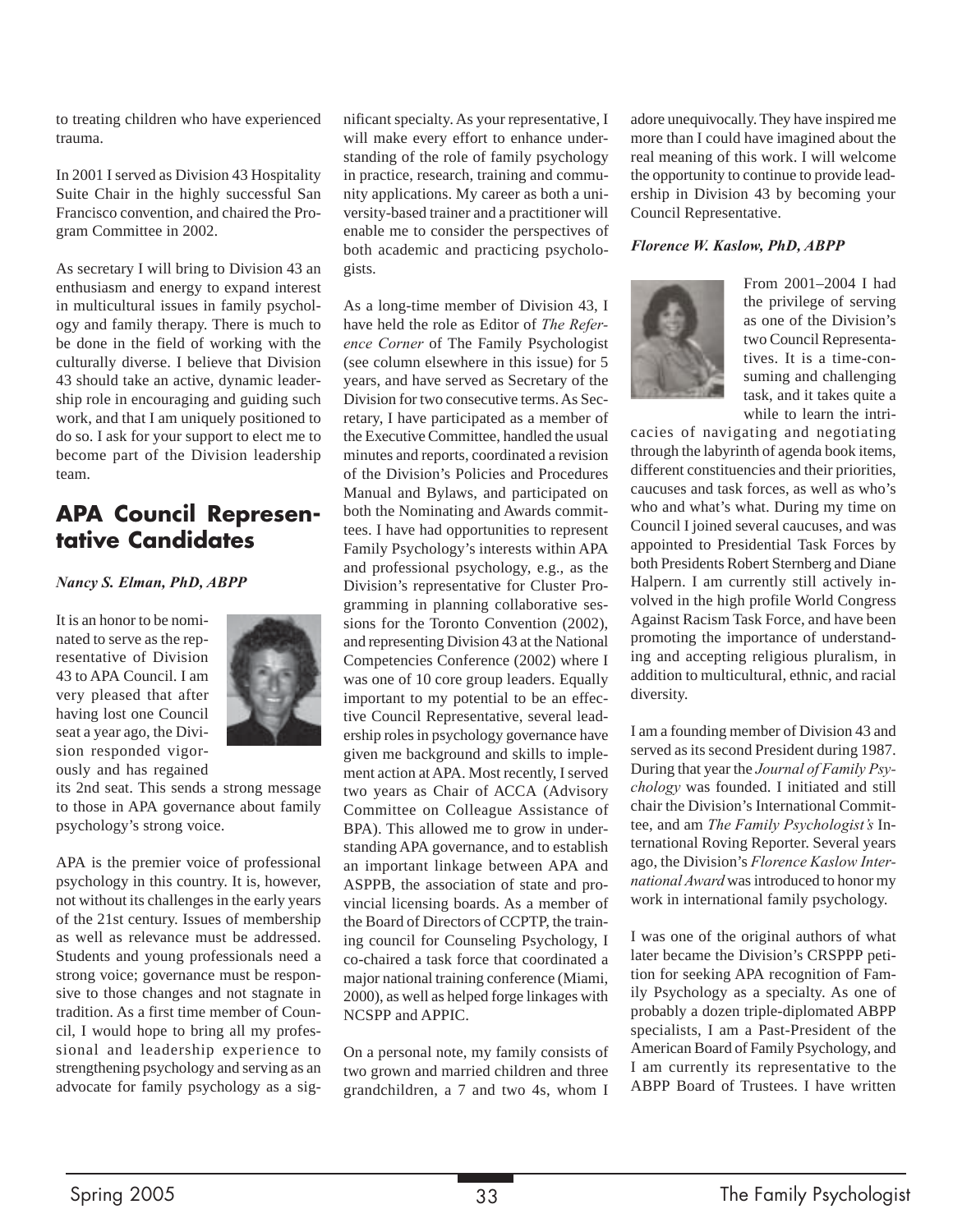extensively in the field of family psychology, and am often designated one of the founders of the field.

I have been the Division's recipient of the *Family Psychologist of the Year Award*, as well as APA's *Awards for Distinguished Contribution to Applied Psychology* and *Distinguished Contribution to the International Advancement of Psychology.*

When on Council, I was also selected to represent the Division on the Steering Committee for the Psychology and Law Conference concerning children, and to have at least five members of the Division invited to present. If elected, I will continue to work to have Division members involved on the Boards and Committees and other deliberative bodies.

Because Division 43 and the field of family psychology are so important to me and I think I bring an extensive depth and breadth of knowledge about family systems to Council, as well as valuable prior experience serving on Council and being a respected member of this important body, I believe I am the person most qualified to represent Division 43 at this time, and ask that you please *vote for me*. I won't let you down. Many thanks.

#### *Jay Lebow, PhD, ABPP*

It has been my pleasure over the past few years to serve as vice-president for science, presidentelect, president, and past president of the division. That experience has provided me with both an indepth sense of the issues



facing the division and of the vital role the division can serve in bringing the issues and concerns of family psychologists to the broader membership of APA. I hope to be able to continue to provide leadership within the division and to represent the division in APA as a Council Representative. I am a Senior Therapist and Research Consultant at The Family Institute at Northwestern and Associate Clinical Professor at Northwestern University. In this position, I provide therapy to clients, do research and teach in the Family Institute's university programs. This diverse set of activities has helped me appreciate the range of concerns of members of the division. When I am in practice, I am a practitioner; when doing research, a researcher, and when teaching, an educator. I believe each of these sets of concerns needs to be represented within the division and, more broadly, within APA.

My clinical practice has always occupied the majority of time as a family psychologist. I have written a number of articles and book chapters that overview couple and family therapy including chapters for the *Annual Review of Psychology, The Psychologists Desk Reference, and the Comprehensive Textbook of Psychiatry* and edited three volumes in family psychology. I also participate in research; at present, I am involved in a research project centered on tracking progress in individual, couple, and family therapy.

My interests in family psychology and in couple and family therapy are longstanding. I am a diplomate in Family Psychology of the American Board of Professional Psychology. I serve on the editorial boards of a number of journals including the *Journal of Marital and Family Therapy* and *Family Process.* I have also been active in related organizations, most prominently, the American Family Therapy Academy and the American Board of Family Psychology, where I have served on the Board of Directors.

I am quite excited to be nominated for Council Representative. If elected, one of my goals would be to augment the focus on family and couple and family therapy within APA. We need to build upon the recent recognition of family psychology as an area of specialization within psychology to assure that family psychology achieves its proper place both in APA and the broader world of mental health treatment. My agenda for family psychology also includes working to

assure that third party payers appropriately compensate for couple and family therapy, that training programs include family psychology as a core part of their curricula, and that funding for family psychology research be significantly increased. I also would like to see the Division continue to spear-head efforts to advance and disseminate knowledge about family psychology. And we must continue to work to increase diversity within the field of family psychology.

#### *Susan H. McDaniel, PhD*



I would be honored to serve Division 43 as Council Representative. I became a member and active in the Division while in graduate school in the late 70s, as a student of Harry Goolishian's. At the time

Harry was Council Rep, where he seemed to have a lifelong term. Harry was a creative, independent thinker, one of the pioneers of family therapy, a man who could be impatient when he did not feel a person, organization, or country was doing the right thing. To my young eyes, he did not seem to be someone who would have the time or the patience to be involved in APA governance. After he and I sat through a particularly long Board meeting (I was a Committee Chair), I asked Harry why he did it. He said, "If we don't do it, who will?"

Since then, I have served the Division in many capacities, among them: Chair of Legislative Affairs, VP for Education, President, and Chair of the Fellows Committee. I worked on the CRSPP petition for Family Psychology, and our Specialty Guidelines. I have served the larger APA on a CAPP Task Force on Primary Care and one on Health Care. I was the first psychologist to represent APA as part of the Department of HHS Primary Care Policy Fellowship. I was honored to be selected as Family Psychologist of the Year in 1995, received the Award for Innovative Contributions to Family Therapy in 2000, and the Award for Distinguished Achievement in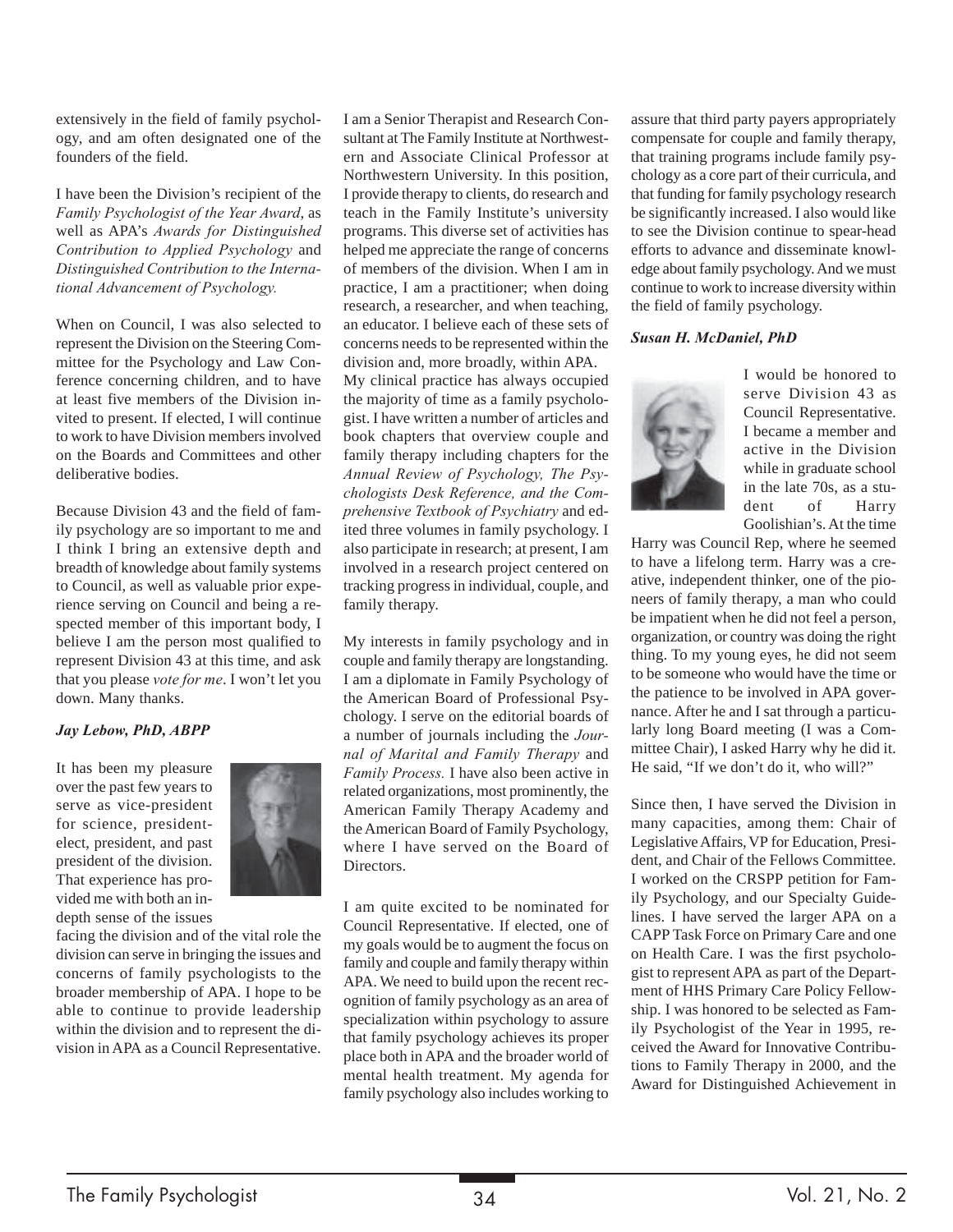Education in 2004. I have been Chair of the APA Publications and Communications Board, and will complete my 6 years of service on that Board in June 2006. In many ways, representing the Division on Council seems like a natural next step in my service to APA.

I would view my job as Council rep as urging APA to use its considerable influence to advance the cause of systemic and family approaches to health and mental healthcare, and insuring the influence of Division 43 and its members in the organization as a whole.

In my day job, I am Professor of Psychiatry & Family Medicine, Director of the Wynne Center for Family Research, and Associate Chair of Family Medicine at the University of Rochester School of Medicine & Dentistry. My academic interests include family-oriented mental health in primary care. Currently I am working on a book on family dynamics and genetic conditions.

Thank you for your support. I am proud to be a Family Psychologist, and part of a group of people with so much talent and commitment. As Harry Goolishian said, "If we don't do it, who will?"

## **The Final Word**

*(continued from back cover)*

Another theoretically interesting, albeit saddening, feature of Karla's situation is that she is having trouble in school. Bowlby and Ainsworth were initially very interested in the possibility that dysfunctions of what they called the attachment behavioral system interfered with another developmentally crucial behavioral system, exploration. Bowlby and Ainsworth were astute observers of infants and young children; they noticed that children's cognitive and motor learning and their attainment of a sense of self-efficacy depend on their parents' and caregivers' ability and willingness to provide a safe haven and secure base. Human beings are hard-wired to give priority to safety and security concerns, so it is extremely difficult to pay attention in school or explore the vast and potentially interesting world of knowledge when one's attachment concerns overwhelm one's mind. Thus, as school psychologists know, problems in learning are often secondary to problems in family relationships.

Interestingly, one of the crucial moments in the therapeutic process outlined by Diamond is one in which Karla's mother uses attachment terminology to apologize to her depressed daughter: "But whatever I was going through, I am so sorry for not protecting you more." This heartrending insight and apology precipitates a breakthrough in therapy: Both Karla and her mother burst into tears and find themselves able to converse and share feelings in an atmosphere of mutual sympathy and affection. The mother then begins to take back the maternal role, even gaining the courage to ask her husband to find another place to live. This turning point is very similar to the ones Sue Johnson describes in her article and in her recent book with Valerie Whiffen (Johnson & Whiffen, 2003).

Bowlby theorized that providing lovingkindness and security to another person depends on a third hard-wired behavioral system, which he called the caregiving system. In some of our recent questionnaire survey studies and laboratory experiments (e.g., Gillath, Shaver, & Mikulincer, 2005), we have been testing the idea that attachment insecurity interferes with empathy, compassion, and caregiving just as it interferes with exploration. The results are clear: People with an anxious attachment style are preoccupied with their own needs for attention, love, support, and emotion-regulation, and this gets in the way of empathy and effective helping, especially for people who are in pain or extremely upset (As Karla's mother noticed about herself, what she was "going through" got in the way of protecting her daughter). People with an avoidant attachment style create so much distance between themselves and intimacy, touch, and emotional vulnerability that they

tend to be more cynical than compassionate, more rejecting than accepting and supporting. These two dispositional patterns predispose people to adopt either the "pursuer" or the "withdrawer" positions in marital conflicts, even though particular features of the situations they create for themselves or find themselves in also contribute.

Johnson explains in her article how dysfunctional patterns of marital interaction, such as one partner criticizing or demanding while the other one defends and distances, can be understood in attachment terms. Both stances are impervious to simple requests to relax and communicate, and for good reasons: No one wants to open him- or herself to further rejection or vilification while risking a bid for forgiveness. Johnson has developed several specific and empirically validated procedures for moving members of a dyad toward a "softening" of their defensive stances and creating an opening for dialog, reorganization, and trust. At the heart of many defensive marital standoffs are what Johnson calls "attachment injuries," violations of expectations about support and kindness, betrayals of agreements that make renewed trust almost impossible. These injuries are similar to the ones Karla suffered in the case outlined by Diamond, but the violations in marriage often have to do with sexual infidelity, extreme dishonesty, failure to support a person following a miscarriage, failure to help when help was badly needed, and so on. Many troubled spouses cannot, on their own, find their way back to providing a safe haven and secure base for their angry or well-defended partners. They need to be skillfully led back to the place, familiar to many from the days when their relationship was on a better course, where they can openly express both love and the need for love–emotions associated with caregiving and attachment.

I wish I had a hundred pages to explain how recent attachment research might help therapists formulate their clinical cases and move toward more successful treatments, but I will have to be cryptic. In my own recent work with Mario Mikulincer and our *continued on p. 36*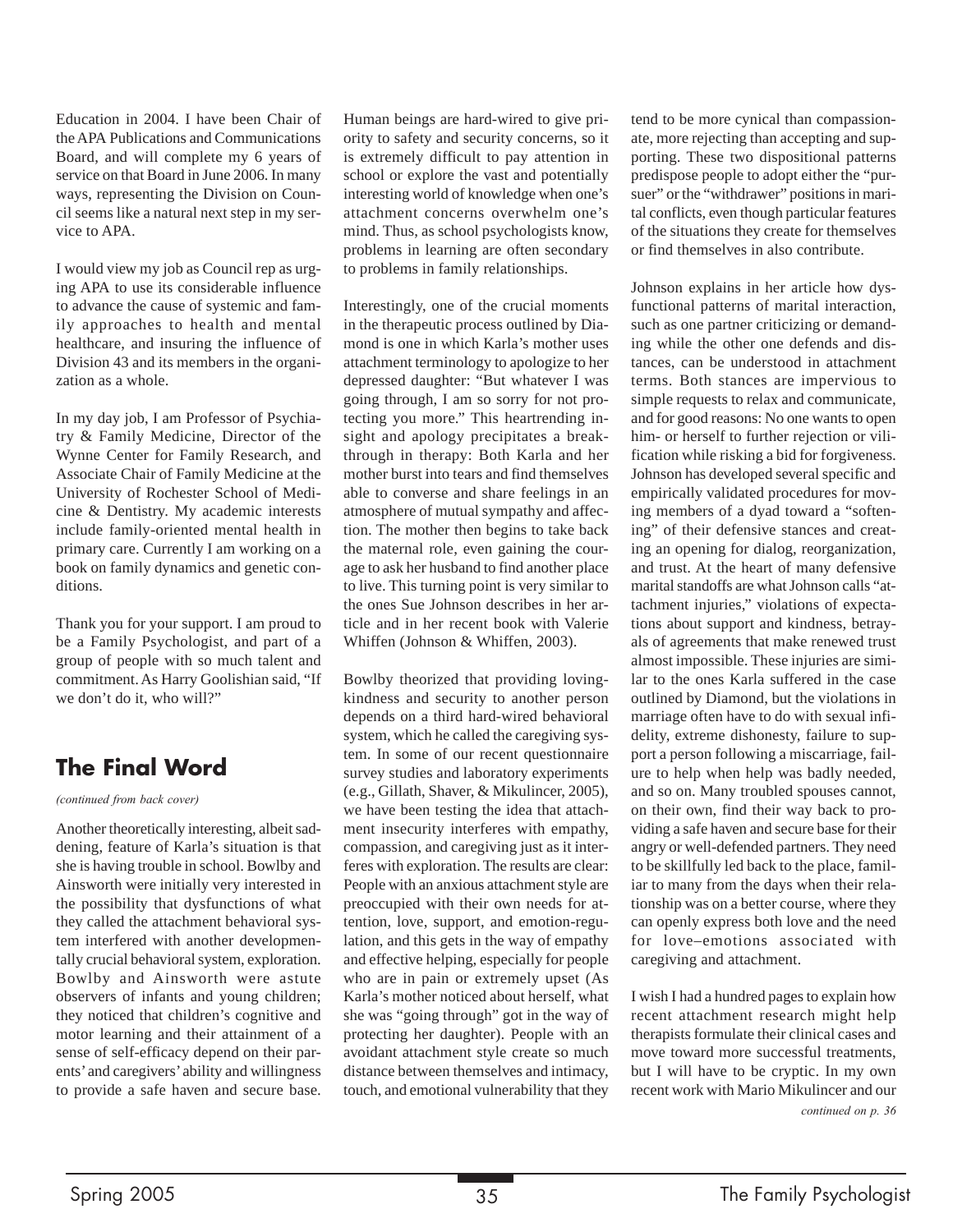## **The Final Word**

*(continued from previous page)*

associates (summarized, for example, in Mikulincer & Shaver, 2005, in press; Shaver & Mikulincer, 2004) we have been looking at the effects of subliminal threats and subliminal hints of security on other psychological and behavioral processes. In line with attachment theory, subliminal threats (e.g., the words death, illness, failure, separation) increase a person's mental activation of attachment-related concepts and representations, such as names of attachment figures and words such as love, hug, and support. Interestingly, the more anxiously attached a person is, the more these threats activate not only positive attachment-related concepts but also negative ones (e.g., alone, rejected). The more avoidant a person is, the longer it takes him or her to mentally activate the names and cognitive representations of attachment figures when the subliminal threat word is "separation." In other words, I think we are on the verge of being able to supply better assessment of attachment problems and additional ideas about how to address them. We have also discovered that a variety of security inductions, including subliminal presentation of attachment figures' names, presentation of words such as love, hug, and support, and guided imagery exercises that encourage a person to think about receiving ideal support from another person, have amazing effects: an increase in humane values, heightened willingness to help others in need, reduction of out-group prejudice, greater tendencies toward gratitude and forgiveness, a reduction in PTSD symptoms (in Israel, where many people have been traumatized by terrorism), and a more positive mood. These studies hint, I believe, at processes that could be activated in therapeutic situations, and their documented interactions with measurable attachment-related individual differences may provide new, person-specific ideas for therapeutic interventions.

Although I don't have space here to go into other topics of great interest, such as the importance of helping clients and families construct more coherent narratives of their past attachment-related experiences (as assessed, for example, with the Adult Attachment Interview; Hesse, 1999) and the importance of thinking about meta-cognition or mentalization (Bateman & Fonagy, 2004), psychological defenses (Shaver & Mikulincer, 2004), "core conflictual relationship themes" (Luborsky & Crits-Christoph, 1998), and "object representations" and dysfunctional beliefs in attachment terms, I am happy to report that two clinical colleagues of mine, Joe Obegi and Ety Berant, are currently editing a book that explores interfaces between attachment theory and research and various approaches to therapy in a very concrete and therapistfriendly way, and Jude Cassidy and I are preparing a second edition of our 1999 *Handbook of Attachment*, which will include more than the first edition did about therapeutic applications of attachment theory and research. Thus, the territory boldly entered by Diamond and Johnson in their work and in this issue of *The Family Psychologist* will be further mapped in at least two forthcoming books. I eagerly look forward to watching and helping the field develop further and reach its full potential.

#### References

- Bateman, A. W., & Fonagy, P. (2004).
- Mentalization-based treatment of BPD. *Journal of Personality Disorders, 18*, 36–51.
- Gillath, O., Shaver, P. R., & Mikulincer, M. (2005). An attachment-theoretical approach to compassion and altruism. In P. Gilbert (Ed.), *Compassion: Conceptualizations, research, and use in psychotherapy* (pp. 121–147). London: Brunner-Routledge.
- Hesse, E. (1999). The Adult Attachment Interview: Historical and current perspectives. In J. Cassidy & P. R. Shaver (Eds.), *Handbook of attachment: Theory, research, and clinical applications* (pp. 395–433). New York: Guilford Press.
- Johnson, S. M., & Whiffen, V. E. (Eds.). (2003). *Attachment processes in couple and family therapy*. New York: Guilford Press.
- Luborsky, L., & Crits-Cristoph, P. (1998). *Understanding transference: The Core Conflictual Relationship Theme method* (2nd ed.). Washington, DC: American Psychological Association.
- Mikulincer, M., & Shaver, P. R. (2005). Mental representations of attachment security: Theoretical foundation for a positive social psychology. In M. W. Baldwin (Ed.), *Interpersonal cognition* (pp. 233–266). New York: Guilford Press.
- Mikulincer, M., & Shaver, P. R. (in press). Attachment security, compassion, and altruism. *Current Directions in Psychological Science*.
- Shaver, P. R., & Mikulincer, M. (2005). Attachment theory and research: Resurrection of the psychodynamic approach to personality. *Journal of Research in Personality, 39,* 22–45.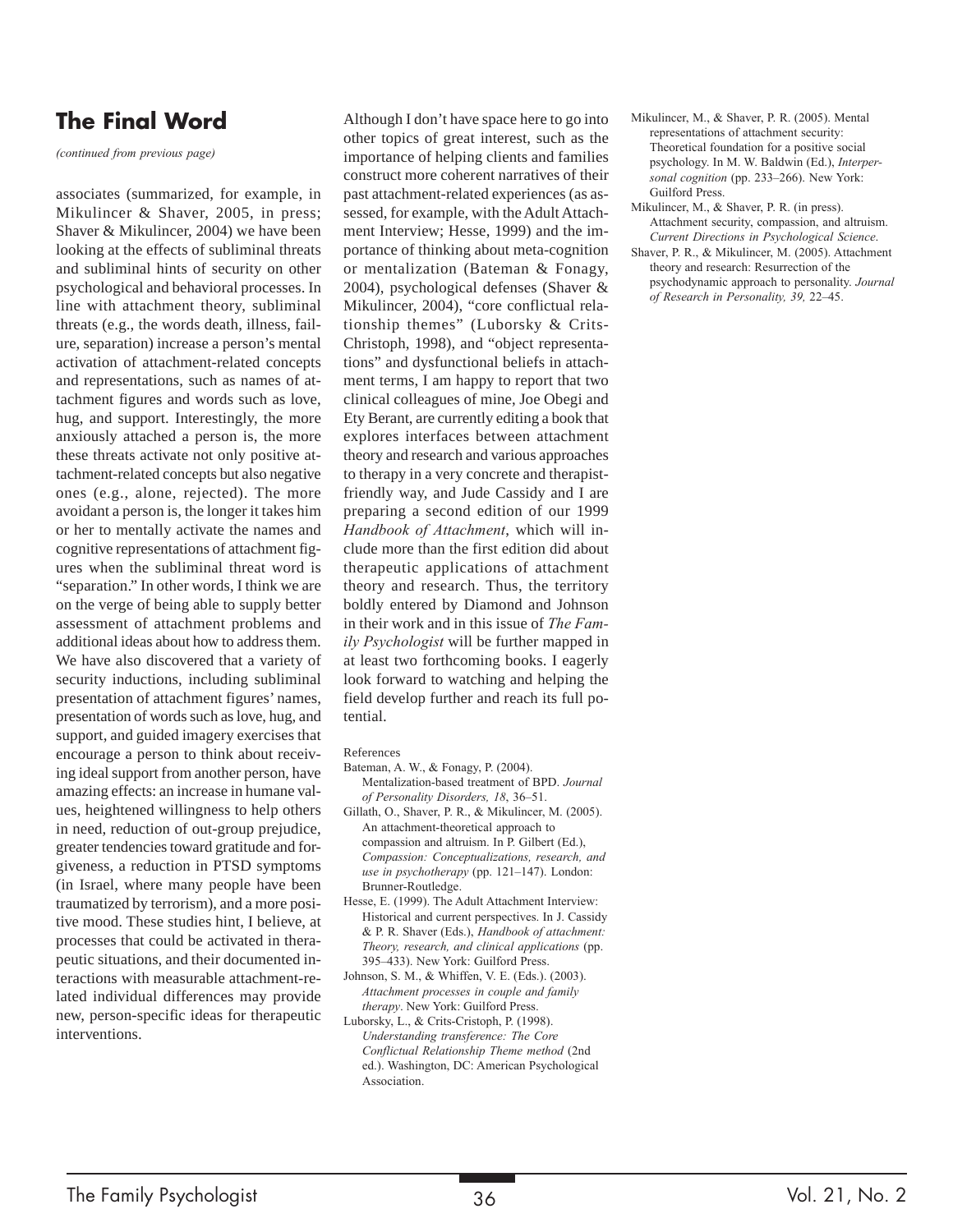## **2005 COMMITTEE CHAIRS AND LIAISONS**

#### **COMMITTEE CHAIRS**

#### **Awards**

*Jay L. Lebow, PhD* The Family Institute Northwestern University 618 Library Place Evanston, IL 60201 Phone: 847-733-4300 X646 Fax: 847-328-1796 Email: j-lebow@nwu.edu

#### **Children and Adolescents**

*Marsali Hansen, PhD* 3617 Green Street Harrisburg, PA 17110 Phone: 717-232-3125 Fax: 717-232-3610 Email: mxh54@psu.edu

#### **Continuing Education**

*Lyn R. Greenberg, PhD* 12304 Santa Monica Blvd Ste 205 Los Angeles, CA 90025 Phone: 310-399-3684 Fax: 310-399-7154 Email: lrgreenberg@earthlink.net

#### **Convention Program**

*Sheryn Scott,, PhD* Department of Graduate Psychology Azusa Pacific University 901 East Alosta Avenue Azusa, CA 91702 Phone: 626-815-5008 Email: sscott@apu.edu

#### **Diversity**

*George K. Hong, PhD* Division of Special Education & Counseling California State University - Los Angeles 5151 State University Drive Los Angeles, CA 90032 Phone: 323-343-4281 Fax: 323-343-5605 Email: ghong@exchange.calstatela.edu

#### **Education and Training**

*A. Rodney Nurse, PhD, ABPP* PO Box 175, Orinda, CA 94563 Phone: 925-254-3606 Email: drrnurse@aol.com

#### **Families and Disabilities**

*Rhoda Olkin, PhD* 3000 Citrus Circle, Suite 120 Walnut Creek, CA 94598 Phone: 925-939-1332 Fax: 925-944-1859 Email: rolkin@cspp.edu ROlkin@compuserve.com

#### *The Family Psychologist-***Editor**

*Mark Stanton, PhD* Department of Graduate Psychology Azusa Pacific University 901 East Alosta Avenue Azusa, CA 91702 Phone: 626-815-5008 626-278-2111 Email: mstanton@apu.edu

#### **Family Violence**

*Robert A. Geffner, PhD, ABPN* CSPP at Alliant International University President Family Violence & Sexual Assault Institute 6160 Cornerstone Court East San Diego, CA 92121 Ph: (858) 623-2777 x405 fax: (858) 481-7756 Email: bgeffner@pacbell.net

#### **Federal Advocacy Coordinator**

*James H. Bray, PhD* Dept. of Family Community Medicine Baylor College of Medicine 5510 Greenbriar Houston, TX 77005 Phone: 713-798-7751 Fax: 713-798-7789 Email: jbray@bcm.tmc.edu

#### **Finance**

*John Thoburn, PhD, ABPP* Seattle Pacific University Department of Graduate Psychology 3307 Third Avenue West Seattle, WA 98119 Phone: 206-281-2908 Email: thoburn@spu.edu

**Family Psychology in Medicine SIG** *Clark D. Campbell, PhD* George Fox University Newberg, OR 97132 Email: ccampbel@georgefox.edu

**FP Graduate Education SIG** *Mark Stanton, PhD, ABPP* Email: mstanton@apu.edu

**FP New Professionals SIG** *Holli Eaton, PsyD* Private Practice & DMH Head of Service 444 South Marengo Avenue Pasadena CA 91101 (626) 664-2044 heaton@apu.edu

#### **Fellows**

*David S. Hargrove, PhD* University of Mississippi Psychology Department

#### 301 Peabody

University, MS 38677 Phone: 662-915-7383 Fax: 662-915-5398 Email: pydsh@olemiss.edu

#### **Forensic Task Force**

*Neil Grossman, PhD* 7 Debbie Court Dix Hills, NY 11746 Phone: 631-271-4211 Fax: 631-549-5843 Email: ngrossma@suffolk.lib.ny.us

#### **Hospitality Suite**

*Jaime Mendoza, PsyD* Azusa Pacific University 901 East Alosta Avenue Azusa, CA 91702 Phone: 626-815-5422 Fax: 626-633-0651 Email: jmendoza@apu.edu

#### **International Family Psychology**

*Florence W. Kaslow, PhD* 128 Windward Drive Palm Beach Gardens, FL 33418 Phone: 561-688-6530 Fax: 561-625-0320 Email: kaslowfs@worldnet.att.net

#### **Lesbian/Gay/Bisexual Family Issues** *David E. Greenan, EdD* Minuchin Center for the Family 114 East 32 Street Ste 406 New York, NY 10016

Phone: 212-481-3144 Email: degreenan@aol.com **Membership** *William H. Watson, PhD* Clinical Associate Professor of Psychology University of Rochester Medical Center 300 Crittenden Boulevard

Rochester, NY 14642 Phone: 585-275-0322 Fax: 585-271-7706 Email:

william\_watson@urmc.rochester.edu

#### **Nominations and Elections**

*Cindy Carlson, PhD* The University of Texas at Austin Educational Psychology Dept 1 University Station D5800 Austin TX 78712-0383 phone:(512) 232-4835 fax: (512) 471-1288 email: cindy.carlson@mail.utexas.edu

#### **Policy Advisor**

*Nadine J. Kaslow, PhD, ABPP* 1923 Forest Green Drive Atlanta, GA 30329 Phone: 404-616-4757 Fax: 404-616-2898 Email: nkaslow@emory.edu

#### **Publications Board**

*Nancy S. Elman, PhD* University of Pittsburgh 5F28 Posvar Hall Pittsburgh, PA 15260 Phone: 412-682-8172 Fax: 412-624-7231 Email: elman@pitt.edu

#### **Research**

*Kristina C. Gordon, PhD* University of Tennessee 310B Austin Peay Bldg Knoxville , TN 37996 Phone: (865) 974-3347 Fax: (865) 974-3330 Email: kgordon1@utk.edu

#### **Student Awards**

*Kristina C. Gordon, PhD* University of Tennessee 310B Austin Peay Bldg Knoxville , TN 37996 Phone: (865) 974-3347 Fax: (865) 974-3330 Email: kgordon1@utk.edu

#### **Webmaster**

*Michael L. Tracy, PhD* Counseling Psychology Program, Room 4046 205 North Rose St. Bloomington, IN 47405 www.indiana.edu/~tracyfp Email: tracy@indiana.edu

#### **LIAISONS**

#### **American Association for Marital and Family Therapy** *Ralph H. Earle, PhD* 7530 E Angus Drive

Scottsdale, AZ 85251 Phone: 480-947-5739 Fax: 602-947-7795 Email: pfraenkel@verizon.net

#### **American Family Therapy Academy**

*Peter Fraenkel, PhD* Department of Psychology City College of New York North Academic Center, Room 7/ 120 Covent Ave at 138th Street New York, NY 10031 Phone: 212-650-5671 Fax: 212-650-5189 Email: pfraenkel@aol.com

#### **Division 43 Representatives to the Family Psychology Specialty Council**

*William H. Watson, PhD* Associate Professor of Psychiatry (Psychology) & Neurology University of Rochester Medical Center 300 Crittenden Boulevard Rochester, NY 14642 Phone: 585-275-0322 Fax: 585-271-7706 Email: william\_watson@urmc.rochester.edu

*Mark Stanton, PhD* Phone: 626-815-5008 Email: mstanton@apu.edu

**Family Psychology Representative to the Council of Specialties** *Roberta L. Nutt, PhD* Texas Woman's University Psychology Department PO Box 425470 Denton, TX 76204 Phone: 940-898-2313 Fax: 940-898-2301 Email: rnutt@twu.edu

*Journal of Family Psychology*

*Jay L. Lebow, PhD* The Family Institute Northwestern University 618 Library Place Evanston, IL 60201 Phone: 847-733-4300 X646 Fax: 847-328-1796 Email: j-lebow@nwu.edu

**National Council on Family Relations** *Margaret Crosbie-Burnett, PhD* University of Miami 312 Merrick Building PO Box 248065 Coral Gables, FL 33124 Phone: 305-284-2808 Fax: 305-284-3003 Email: mcrosbur@miami.edu

#### **Society for Teachers of Family Medicine** *Susan H. McDaniel, PhD*

1665 Highland Avenue Rochester, NY 14618 Phone: 716-275-2783 Fax: 716-442-8319 Email: susanh2\_mcdaniel@urmc.rochester.edu

#### **APA Committee on International Relations on Psychology** *Florence Kaslow, PhD, ABPP*

Florida Couples & Families Inst. 128 Windward Dr. Palm Beach Gardens, FL 33418 Phone: 561-688-6530 Fax: 561-625-0320 Email: kaslowfs@worldnet.att.com